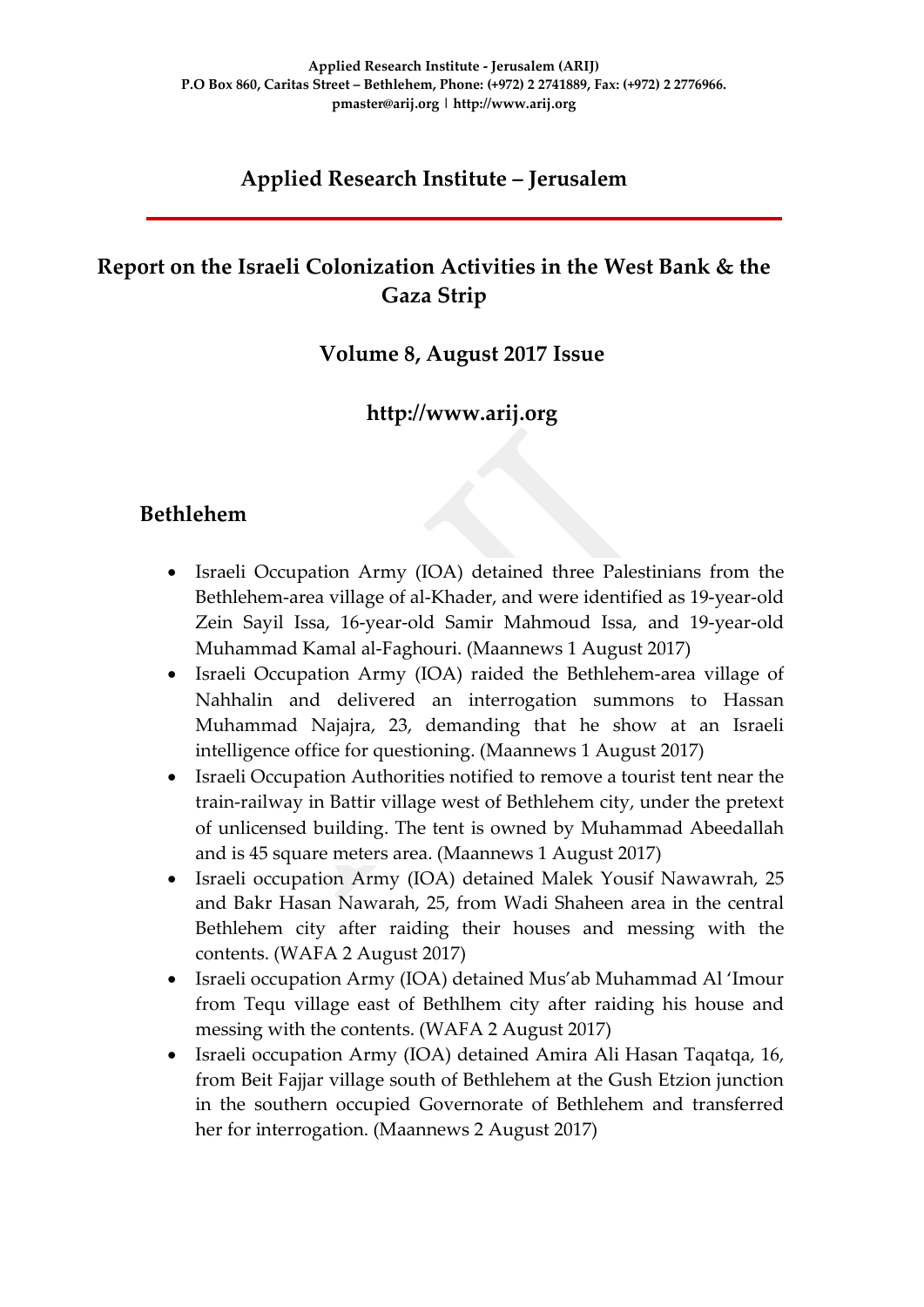- A Palestinian man was injured and subsequently detained during clashes with Israeli occupation Army (IOA) in the southern occupied West Bank in the Bethlehem-area village of al-Khader, after he was shot with a tear gas canister. The detained Palestinian was identified as the 24-year-old Diyaa Khader Salah. Salah was driving his motorcycle near the southern entrance of the village where clashes were ongoing between local youth and Israeli occupation Army (IOA) who fired tear gas, rubber-coated steel bullets, and live ammunition. While he was on his motorcycle, the IOA fired tear gas in Salah's direction, injuring him. (Maannews 2 August 2017)
- Israeli occupation authorities delivered 13 demolition notices for buildings in the Ein al-Jweizeh area of al-Walaja northwest of Bethlehem city. Residents said that nine of the notices had only given a few days to appeal in front of Israeli courts. (Maannews 2 August 2017)
- In the southern West Bank, Israeli Occupation Army (IOA) detained the 15 year-old Suhaib Muhammad al-Emor from the village of Tuqu in the Bethlehem Governorate. (Maannews 3 August 2017)
- Israeli occupation Army (IOA) closed the entrance of a Bethlehem-area village of Wadi Fukin in preparation for the arrival of Israeli Prime Minister Benjamin Netanyahu, who was arriving to the southern occupied West Bank to break ground on 1,100 new illegal settlement units in the area. The IOA closed off the entrance of the village with dirt mounds, preventing Palestinian residents from passing through. The closure was expected to be lifted around 2:00 p.m, after Netanyahu installed the first stone of the planned 1,100 illegal housing units to be built as an extension of the existing Beitar Illit settlement. (Maannews 3 August 2017)
- A Palestinian was injured in Beit Fajjar village during clashes with the Israeli occupation Army in Beit Fajjar village south of Bethlehem city. The IOA raided the village and fired live bullets and gas bombs at Palestinians which resulted in the injury of one Palestinian. (WAFA 4 August 2017)
- Israeli Occupation Army (IOA) summoned Mahmoud Hussein Al Orouj, 22 , and Raji Hssein Hamdan, 32, from Tequ village east of Bethlehem city for interrogation at the Gush Etzion settlement bloc. (WAFA 4 August 2017)
- Israeli occupation Army (IOA) detained three Palestinians in the southern West Bank Governorate of Bethlehem. Two of the detainees were identified as Ahmad Ali Issa, 15, from the village of al-Khader, and Muhammad Mousa Ghayatha, 25, from the village of Nahhalin. (Maannews, WAFA 6 August 2017)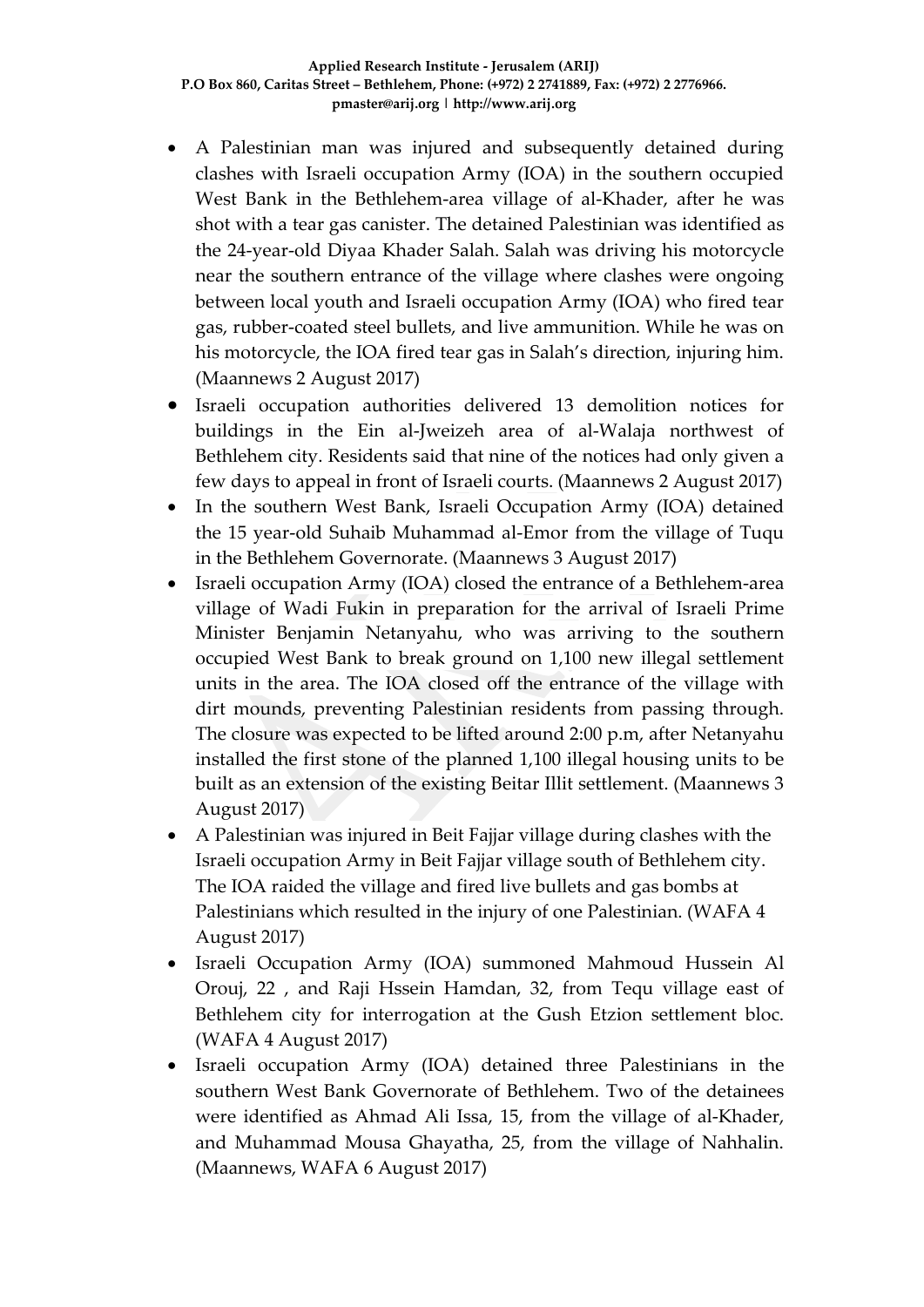- In the Bethlehem Governorate, Israeli occupation Army (IOA) detained four Palestinians in the village of Tuqu. The four were minors, identifying them as Muayyad Abdullah al-Umour, Muhiyi Ahmad al-Umour, Muamin Ibrahim al-Umour, and Marwan Kamal al-Umour. (Maannews 7 August 2017)
- Israeli occupation Army (IOA) detained three Palestinians in Aida refugee camp, located adjacent to Bethlehem city, identifying them as Abd al-Hamid Hammam Abu Srour, Amr Ahmad Abu Srour, and Muhammad Rami Uweis over suspicions that they had thrown stones and Molotov cocktails at Israeli forces. The detainee's fathers were summoned, and the young boys were then transferred to Palestinian security forces, who released them after their families paid a bail of 500 Jordanian dinars (\$705) each. (Maannews 7 August 2017)
- Two Palestinians were shot and injured during a predawn raid by Israeli Occupation Army (IOA) on the al-Duheisha refugee camp in the southern occupied West Bank city of Bethlehem. The two injured Palestinians were identified as Raed al-Salhi and Aziz Arafeh. Al-Salhi was critically injured while Arafeh was injured in the leg and in stable condition. The two were detained by the IOA. (Maannews 9 August 2017)
- The Israeli army confiscated 70 dunams (17.3 acres) of Palestinian lands in the southern occupied West Bank Governorate of Bethlehem, allegedly to build a military training site. The move reportedly affected the villages of al-Jabaa and Surif. Israeli occupation army (IOA) escorted bulldozers to al-Khur, an area in western al-Jabaa, and razed some 10 dunams of lands belonging to the Abu Latifa, Hamdan, Abu Luha, and al-Tus families. When residents of al-Jabaa went to the site in protest, Israeli soldiers told them that "the army declared this area a closed military zone to be used for military trainings," adding that Palestinians were forbidden from entering or approaching the area. The IOA had also razed lands in western al-Jabaa near an existing Israeli military checkpoint a week earlier. (Maannews 9 August 2017)
- In the Bethlehem Governorate, the Israeli occupation army (IOA) detained two Palestinians in the village of Tuqu, identified as Moussa Muhammad al-Umour, 15, and Riyad Talal al-Umour, 16. (Maannews 13 August 2017)
- Israeli occupation Army (IOA) shot and injured a Palestinian man as he attempted to cross from the occupied West Bank into Israel. Anas Hijazi, a 25-year-old resident of the Hebron-area village of al-Rihiya, was shot in the right foot as he was trying to climb over Israel's illegal separation wall in the Wadi Abu al-Hummus area on the outskirts of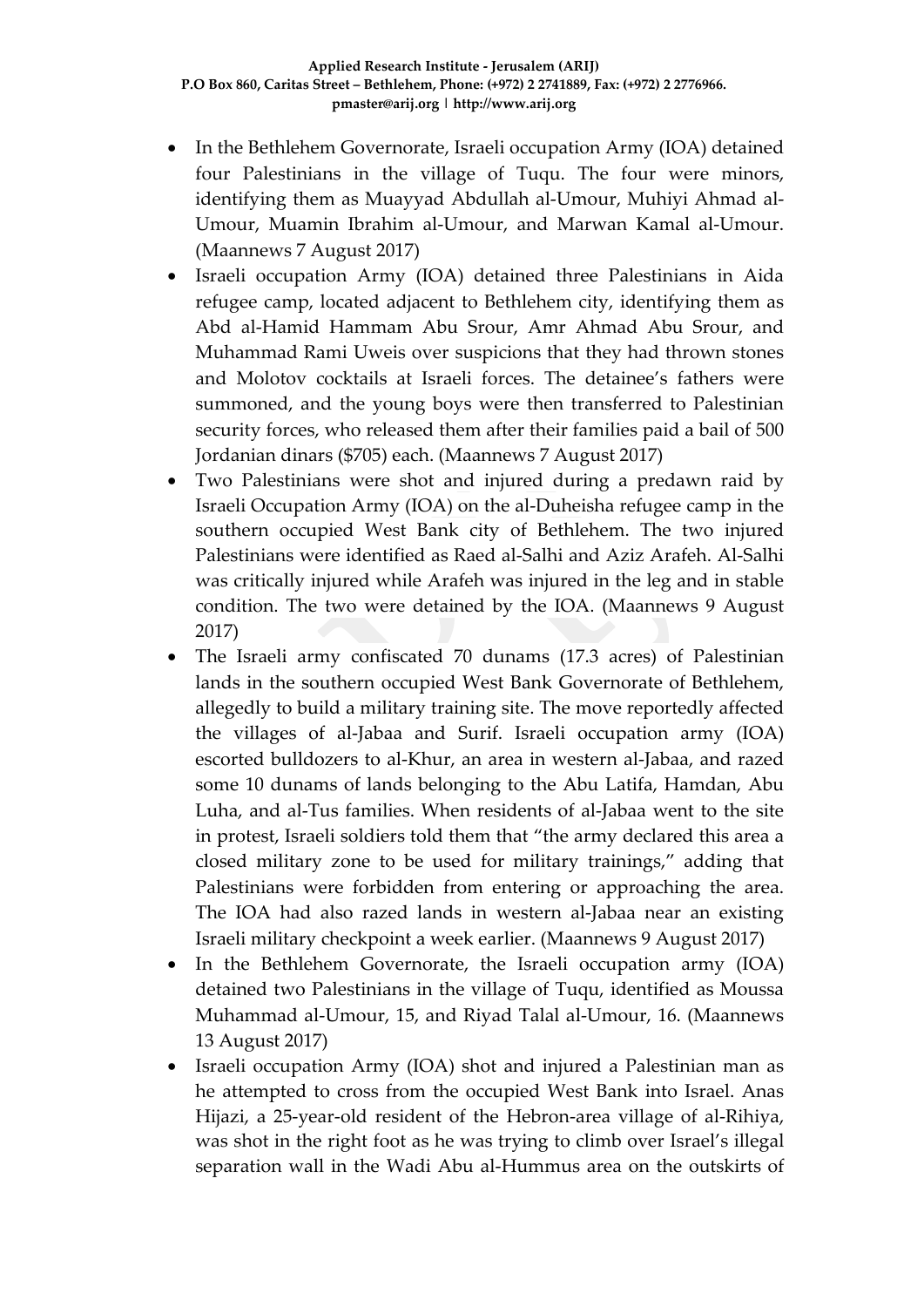the village of Dar Salah in the Bethlehem Governorate of the southern West Bank. (Maannews 14 August 2017)

- The Israeli Occupation Army (IOA) detained two Palestinians identified as Ahmad Nathmi Quwar and Fathi Ashraf Ramadan, 17 - in the Bethlehem district. Quwar, 24, was detained in the Wadi Maali neighborhood of Bethlehem City. Additonally, Hamza Hussein al-Kamil, 29, Khalid Jamal Salhab, 35, and Khalil Jamal al-Hreimi, 21, all received summons to appear at the Gush Etzion military base for questioning. (Maannews 14 August 2017)
- Israeli occupation Army (IOA) shot and injured a Palestinian man during clashes in al-Duheisha refugee camp in the southern occupied West Bank Governorate of Bethlehem. Israeli troops raided the camp and sealed shops that allegedly sold fireworks. Clashes broke out during the military raid, during which an al-Duheisha resident identified as Raed al-Salihi was shot and injured. Al-Salihi's brother, identified as Bassam Ibrahim al-Salihi, was detained during the raid, adding that Israeli soldiers ransacked several homes in the camp and delivered summons to several young men for them to be interrogated by Israeli intelligence services. (Maannews 16 August 2017)
- In the Bethlehem Governorate, Israeli occupation Army (IOA) detained Bassam Ibrahim al-Salihi during a raid in al-Duheisha refugee camp. The raid devolved into clashes, during which [al-Salihi's](https://www.maannews.com/Content.aspx?id=778708) brother Raed was shot and [injured.](https://www.maannews.com/Content.aspx?id=778708) (Maannews 16 August 2017)
- Israeli settlers installed caravans near the village of Nahalin, to the west of Bethlehem in the West Bank. A group of settlers from nearby illegal Beitar Elit settlement installed 10 caravans near the fence separating the settlement from Nahalin. The settlers aim with this act to eventually push the fence further into Nahalin land in order to expand the area of their settlement at the expense of Nahalin. (WAFA 16 August 2017)
- Israeli Settlers announced the establishment of tourist routes in the lands of Nahaleen village, southwest of Bethlehem city. The Israeli media announced the establishment of tourist routes for settlers in the village, starting from the settlement of "Daniel" ni the Gush Etzion settlement block, and ending in the area of Ein Fares, adjacent to the settlement "Betar Illit,". (WAFA 16 August 2017)
- Israeli Occupation Army (IOA) closed with iron gates agricultural roads in Nahleen village southwest of Bethlehem city, in Abu Al Qroun mountain area, Khallet Skeik, Marah Al Abed and Wad Jamjoum. This Israeli procedure will prevent Plaestinian Farmers from accessing their lands in the area. (WAFA 16 August 2017)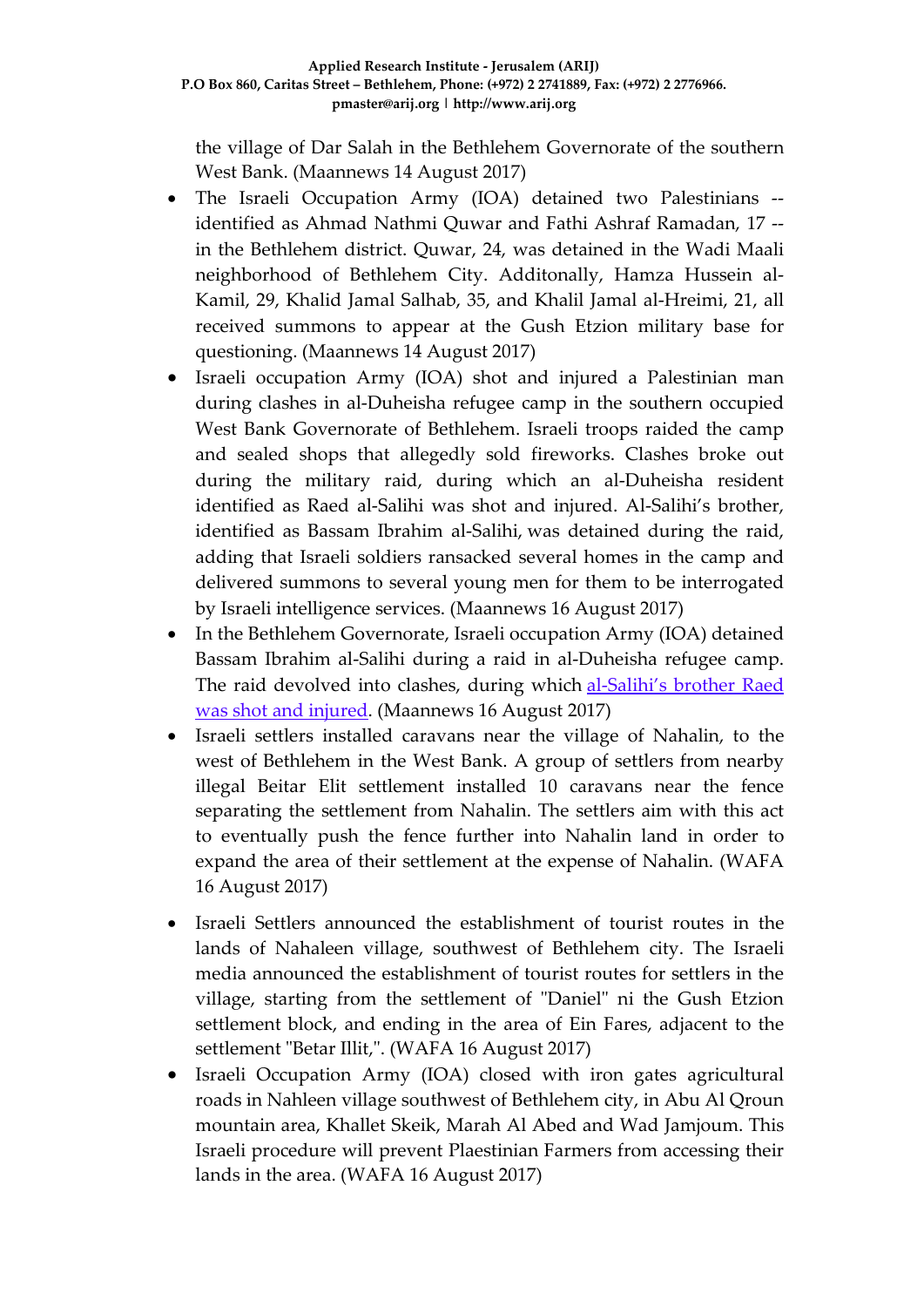- In the southern West Bank, Israeli occupation Army (IOA) [raided](http://www.israelnationalnews.com/News/Flash.aspx/395596) a home in the village of Beit [Sahour](http://www.israelnationalnews.com/News/Flash.aspx/395596) in the Bethlehem Governorate, where two Palestinians were detained for questioning. The raid was reportedly conducted as part of a "campaign against illegal weapons possession," Israeli media noted. (Maannews 17 August 2017)
- In the southern West Bank, Israeli occupation Army (IOA) detained Majid Moussa Jaber, 33, from Bethlehem city, after the IOA raided and searched Jaber's home on al-Atan street. (Maannews 18 August 2017)
- Israeli occupation authorities forcibly halted the construction of a school in Jubbet Al-Dhib village in the eastern part of Bethlehem in the southern occupied West Bank, despite Palestinians receiving an Israeliissued building permit for the project. The IOA escorted by employees of the Israeli civil administration had "raided the village," and shut down the construction at the school. The IOA had put a stop to the construction, which consisted of eight mobile structures, and confiscated vehicles belonging to an Italian NGO. (Maannews 18 August 2017)
- Israeli occupation Army (IOA) raided Beit Fajjar village in the southern West Bank Governorate of Bethlehem and delivered interrogation notices to former prisoners of Israel Ibrahim Deiriyeh, Ahmad Taqatqa, and Ahmad Saadeh. The IOA also raided the home of former prisoner of Israel Ahmad Ayed Deiriyeh, who has been exiled by Israel to the besieged Gaza Strip. (Maannews 19 August 2017)
- Israeli occupation Army (IOA) raided the Marah Maalla village in Bethlehem and delivered an interrogation notice to Mahmoud Muhammad Amr al-Sheikh after raiding his home. (Maannews 19 August 2017)
- In the southern Bethlehem Governorate, Israeli Occupation Army (IOA) detained summoned 25-year-old Shadi Muhammad Badawna from the al-Jadawel neighborhood and 25-year-old Qutayba Issa Saleh from Wad Shahin area south of Bethlehem city to appear for interrogation at Israel's Gush Etzion detention center. (Maannews 20 August 2017)
- Days after residents in an isolated Bethlehem-area village received stop-work orders for mobile homes being set up as a school - structures for which locals insisted they had obtained the necessary permits -- Israeli occupation Army (IOA) raided the village of Jubbet al-Dib and seized the classrooms. The raid into Jubbet al-Dib came a day before the first day of the school year, leaving some 64 students from the 1st to 4th grade without a school to attend Israeli occupation Army (IOA) hauled the mobile classrooms on trucks and took them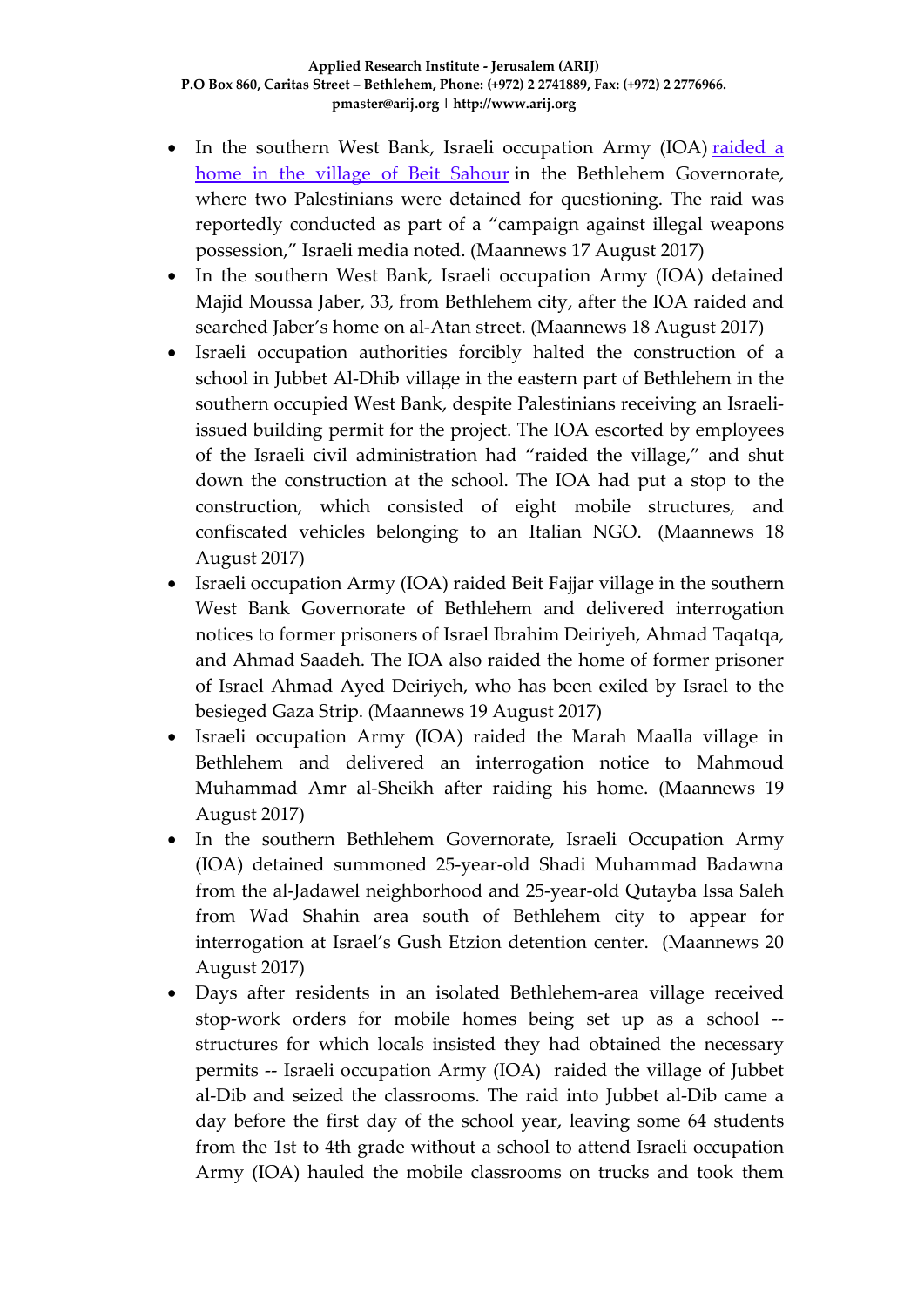away under the pretext they were established without Israeli permission. The school was set up to serve several small communities in the area, and had enrolled 64 students. Teachers and staff had been preparing for the first day of school since Sunday. The school consisted of eight mobile homes. (Maannews 23 August 2017)

- In the southern West Bank Governorate of Bethlehem, Israeli occupation Army (IOA) raided the Wadi Abu Fariha area in eastern Bethlehem where they searched several houses, including the home of former prisoners Maher Ubayyat, Tareq Ubayyat and Ghaleb Ubayyat. Israeli forces delivered interrogation summons to Hamadeh Omar Ubayyat. (Maannews 26 August 2017)
- Israeli occupation Army (IOA) detained Yousif Elias Sarahneh, 22, from the Bethlehem-area al-Duheisha refugee camp while he was crossing the Container checkpoint in the northern Bethlehem Governorate. (Maannews 26 August 2017)

## **Jenin**

- Israeli Occupation Army (IOA) detained Mousa Bulbul, Mutlaq al-Sadi, and Alaa Abahra from the Jenin Governorate in the northern West Bank.
- Israeli settlers escorted by the Israeli Occupation Army (IOA) raided the evacuated 'Tersallah'site near Ijja village south of Jenin city, razed lands and set up tents and caravans in the area. Settlers also performed Talmudic rituals and chanted anti Arabs and Muslims slogans. (WAFA 3 August 2017)
- Israeli Occupation Army (IOA) raided Ya'bad village southwest of Jenin city amid shooting and detained Aws Muhammad Hasan Yafawi, 12. The arrest of Yafawi sparked clashes in the area which resulted in a number of suffocation cases in the village as the IOA fired tear gas bombs to disperse Palestinians. (Maannews 4 August 2017)
- Israeli occupation Army (IOA) raided the village of Yaabad in the northern occupied West Bank Governorate of Jenin, as clashes broke out between the Palestinian residents and Israeli armed forces. The IOA raided the village after midnight, causing clashes to erupt between Palestinians and the IOA. The IOA fired rubber-coated steel bullets, tear gas, and stun grenades at the residents, causing several Palestinians to suffer from tear gas inhalation. A 12-year-old Palestinian boy was "taken from his home," presumably detained by the IOA for interrogations. Four other residents of Yaabad were detained and transferred to interrogations at the Israeli Dutan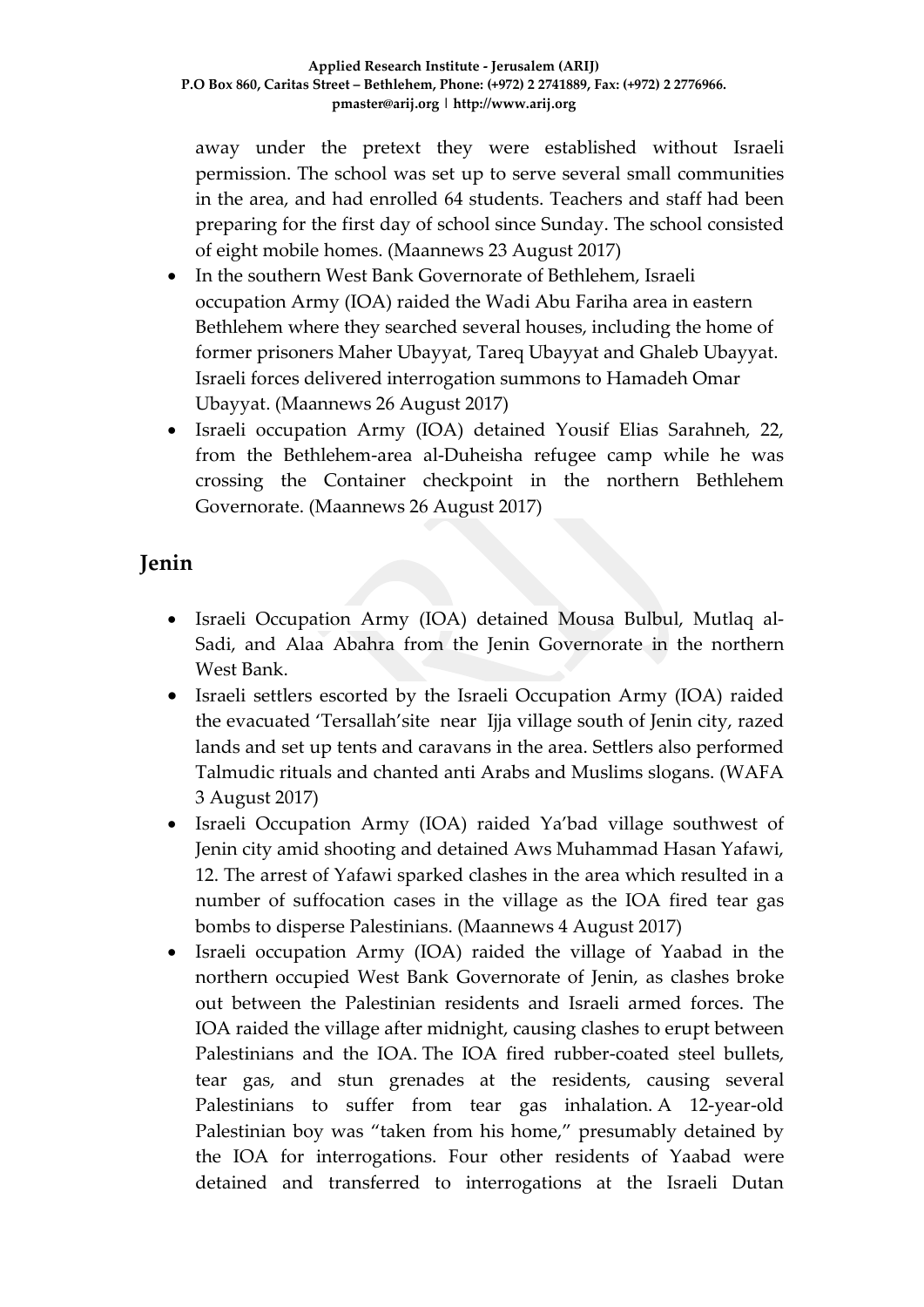checkpoint south of the village, and were eventually released. (Maannews 5 August 2017)

- A number of Palestinians suffered gas inhalation during clashes with the Israeli occupation Army (IOA) in Ya'bad village southwest of Jenin city. The IOA also detained four Palestinians from the village and were identified as Muhammad Omar Zeidan, Dia'Omar Zeid, and Ward Muhammad Rehan and took them to Dotan military checkpoint for interrogation. (WAFA 5 August 2017)
- Israeli Occupation Army (IOA) erected a sudden checkpoint at Haddad Resort village junction south of Jenin city and detained Nasri Rashed Kameel, 35, from Qabatyia town, at the checkpoint for long hours, questioned him before finally releasing him. The IOA also stopped passing Palestinian vehicles and checked drivers ID cards. (WAFA 7 August 2017)
- Israeli occupation Army (IOA) detained Palestine TV crew; strip searched its cameraman and forced the team to delete tapped material. The IOA detained him for one hour at a checkpoint in the village of Barta'a, southwest of Jenin in the northern West Bank while he was filming a story with Palestine TV reporter Mohammad Badarnah and a delegation from the Ministry of Labor who were distributing pamphlets to Palestinian workers as they were heading to work in Israel regarding their labor rights. The IOA soldiers pointed their guns at him as they forced him into the checkpoint where he was strip searched while cursing him. They also forced him to delete everything he filmed before they released him and seized his camera. (WAFA 8 August 2017)
- Israeli Occupation Army (IOA) detained nine "young men," including three brothers, from the northern West Bank Governorate of Jenin. The detainees were identified as Nour Muhammad Salameh, Ahmad Muhammad Salameh, Amir Muhammad Salameh, Qais al-Ghoul, Qusay al-Irsan, Alaa al-Fayid, Hammuda Freihat, Shadi Nasser Sawalhah, and Muhammad Naim Rabayaa. Four Palestinians were detained from Jenin refugee camp, one was detained from the village of Meithalun, and another two from other Jenin-area villages.
- Israeli Occupation Army (IOA) erected a sudden checkpoint near Ti'nnik village west of Jenin city, stopped Palestinian vehicles and checked Palestinians' ID cards. The IOA has obstructed the movement of Palestinian vehicles and forced others to take alternative routes to reach their destinations. (WAFA 8 August 2017)
- Israeli occupation Army (IOA) detained three other Palestinians in the northern West Bank, including one Palestinian in the village of Sir in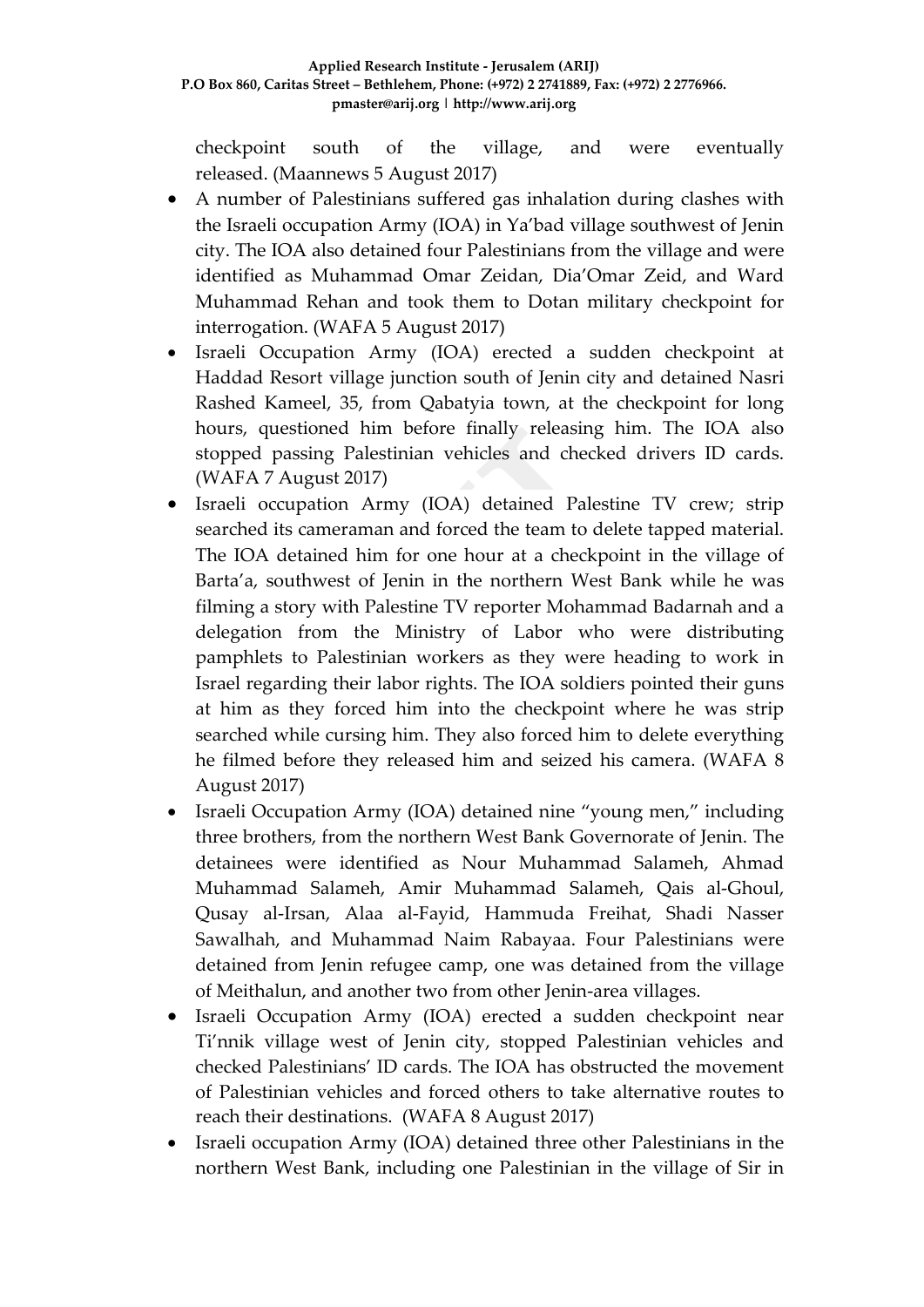Jenin, one in Jenin city, and another Palestinian in the Farun village in Tulkarem. (Maannews 10 August 2017)

- Israeli occupation Army (IOA) detained one Palestinian in the Jenin Governorate in the northern West Bank, identifying him as Mamun Asaad Qabaha. (Maannews 13 August 2017)
- Israeli Occupation Army (IOA) raided several neighborhoods in Jenin city and toured in the streets and alleys. (WAFA 15 August 2017)
- Israeli Occupation Army (IOA) raided Jabal Al Zakarnah area in Qabatyia town and carried out a thorough search in the area. (WAFA 15 August 2017)
- Israeli Occupation Army (IOA) detained four Palestinians in the northern West Bank, identifying one detention from the Jenin Governorate, one from the Nablus-area village of Salem, and two from Qalqiliya City. (Maannews 15 August 2017)
- In the northernmost West Bank Governorate of Jenin, Israeli occupation Army (IOA) detained Haitham Ghawadra in the village of Bir al-Basha. (WAFA 16 August 2017)
- Israeli occupation Army (IOA) demolished two coal processing facilities and seized a large quantity of firewood and coal in the village of Ya'bad, southwest of Jenin. The IOA stormed the area of al-Mufahim in Yabed. They demolished and bulldozed two coal-processing facilities belonging to Waleed al-'Abbadi and Subhi Zaid, as well as over 20 tons of coal that were in processing stage were destroyed. The IOA also raised more than 20 tons of coal that were in the processing stage, and seized about 30 tons of firewood. (WAFA 16 August 2017)
- Israeli occupation Army (IOA) detained in the northern West Bank, three Palestinians from the village of Sur in the Jenin Governorate.(Maannews 17 August 2017)
- Israeli Occupation Army (IOA) raided during dawn hours, several homes in the Jenin refugee camp in the northern occupied West Bank, two of which belonged to the Abu al-Hayja family. Soldiers also delivered notices to several youths in the camp to meet with Israeli intelligence at Israel's Salem military camp in the Jenin Governorate. Violent clashes erupted in the camp during the raid. Three Palestinian "youths" were injured with Israeli-fired live ammunition and were identified as Wiam Iyam Hannoun, Mustafa Akram Qumbu, and Abu Ali al-Kastuni. (Maannews 19 August 2017)
- Israeli occupation Army (IOA) detained three Palestinians, identified as Muhammad Ahmad Abu al-Hayja, Muhammad Ararawi, and Kamal Muhammad Awwad in the Jenin refugee camp in the northern occupied West Bank . (Maannews 19 August 2017)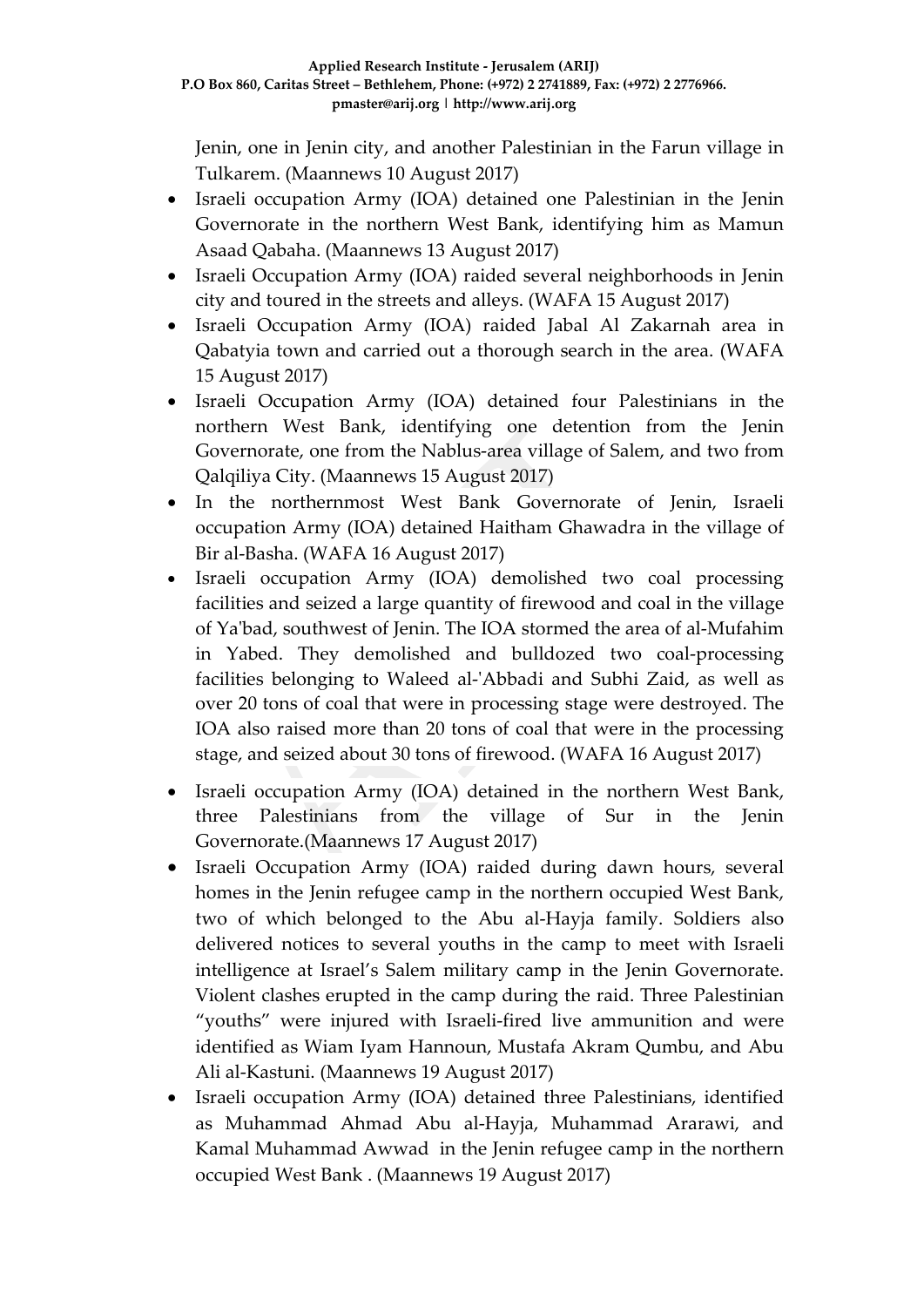• In the Jenin Governorate, Israeli Occupation Army (IOA) raided the town of Bartaa, searched a gas station in the area, and installed military checkpoints at the several streets of the town, stopping each passing Palestinian and checking their IDs. (Maannews 20 August 2017)

### **Jerusalem**

- A Palestinian man, identified as Muhammad Abu Sbeih from occupied East Jerusalem, was "assaulted" and detained by Israeli police when attempting to enter the compound from the Chain Gate. (Maannews 1 August 2017)
- In the central West Bank, Israeli Occupation Army (IOA) detained Anas Dweik and Muhammad Bassem Matouq from the town of al-Eizariya in the Jerusalem Governorate. (Maannews 1 August 2017)
- Israeli Occupation Army (IOA) detained Muhammad Said al-Sheikh, 25, in the Jerusalem-area town of Biddu. (Maannews 1 August 2017)
- Israeli Occupation Army (IOA) summoned Sheikh Noor Ad Din Al Rajabi from Jerusalem city for interrogation in Al Maskubieh detention center in West Jerusalem. (WAFA 1 August 2017)
- Israeli Occupation Army (IOA) imposed a two-week house arrest on citizen Yazan Al Rajabi from Jerusalem city and fined him an amount of 1000 NIS. (WAFA 1 August 2017)
- Hundreds of far-right religious Israelis entered the Al-Aqsa Mosque compound in occupied East Jerusalem on the occasion of the Jewish holiday of Tisha B'av. Islamic Endowment (Waqf) spokesman Firas al-Dibs said that 870 Israeli Jews had entered the compound in large groups under heavy military protection between 7 and 11 a.m., adding that several Israelis had performed Jewish religious rites in the compound. (Maannews 1 August 2017)
- Israeli occupation Army (IOA) outside Al-Aqsa's gates banned an employee of the Islamic Endowment, or Waqf -- in charge of running Al-Aqsa Mosque compound – Mahdi Al Abbasi from entering the holy site. (Maannews 2 August 2017)
- In the Jerusalem-area village of Shufat, Israeli occupation Army (IOA) detained Malik Yuilim and Basel al-Dibs. (Maannews 2 August 2017)
- More than 150 Israeli settlers raided al Aqsa Mosque in the morning from Al Mughrabi gate and carried out provocative tours. (WAFA 2 August 2017)
- Israeli forces closed the Qalandiya military checkpoint in the central occupied West Bank, the main crossing for Palestinians to travel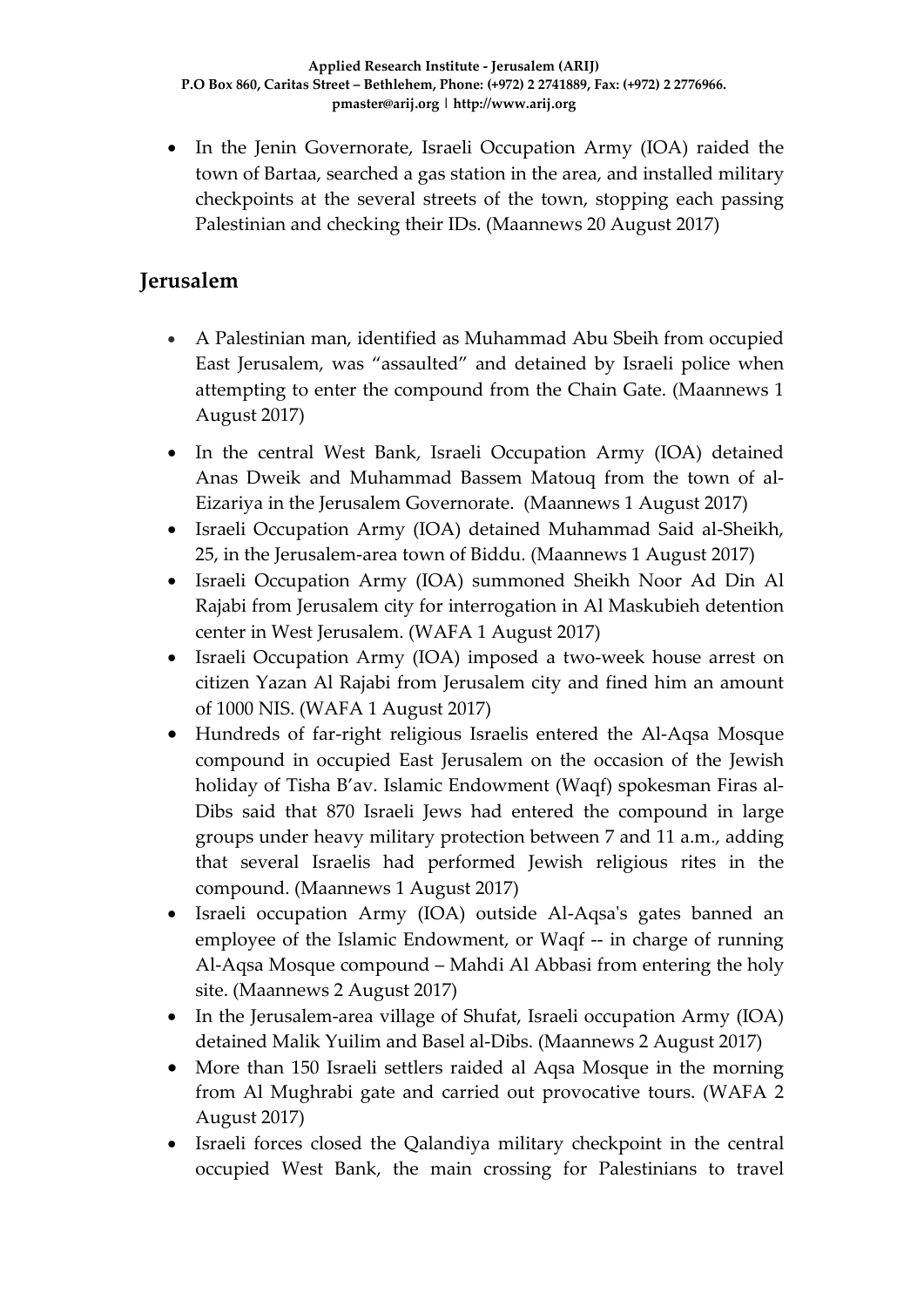between Ramallah and Jerusalem, in both directions for pedestrians and vehicles, only to reopen it two hours later . Israeli authorities had claimed that a "suspicious object" was found in the area. (Maannews 2 August 2017)

- Israeli police reported that 15 Palestinians were detained from various neighbourhoods in occupied East Jerusalem for their alleged involvement in recent protests around Israeli restrictions at Al-Aqsa. The Detainees were identified as Sajid Ghoul, 21, Muhammad Nasser Halabi, 17, Muhammad Ziad Eid, 17, Omar Muhammad Abu al-Hawa, 17, Yousif Abu al-Hawa, 19, Ashraf Abu Jumaa, 19, Waleed Sayad, 20, and Dawood Abu Sbitan, 20. (Maannews 3 August 2017)
- Israeli Occupation Army (IOA) prevented citizen Rami Al Fakhour, a resident of Bab Hatta Neighborhood, from entering al Aqsa Mosque for a whole month and also prevented him from entering the old city of Jerusalem for a whole week. (WAFA 3 August 2017)
- Israeli Occupation Army (IOA) detained two Palestinians from Aqbat Al khaldiyeh neighbourhood in Jerusalem city. (WAFA 3 August 2017)
- The Israeli occupation Court extended the detention of Citizen Nihad Az Zugheyyer from Jerusalem city for 5 more days. (WAFA 3 August 2017)
- The Israeli occupation Authorities notified to demolish 23 houses in Al Fuheidat Bedouin community in Anata town northeast of occupied East Jerusalem. The IOA gave owners only 72 hours to object the demolition orders. (WAFA 3 August 2017)
- Prime Minister Benjamin Netanyahu laid a cornerstone for a new neighbourhood in this ultra-Orthodox settlement of Beitar Illit south of Jerusalem. [\(TIMES OF ISRAEL](http://www.timesofisrael.com/netanyahu-no-government-has-done-more-for-settlers-than-mine/) 3 August 2017)
- Israeli Occupation Army (IOA) prevented Al Aqsa Guard, Hamza An Nabali, from entering Al Aqsa Mosque in Jerusalem city. The prevention of An Nbali entry to Al Aqsa Mosque comes into effect till the end of the year. (WAFA 4 August 2017)
- Israeli Occupation Army (IOA) escorted by Jerusalem municipality crews, raided several areas in the East Jerusalem neighbourhood of Silwan, and ordered a number of residents to visit municipality authorities to prove their homes were not built without difficult-toobtain Israeli construction permits. If the residents are not able to prove this, their homes will be demolished by Israeli authorities. (Maannews 4 August 2017)
- Israeli Occupation Army (IOA) raided the Qalandiya refugee camp, located in the Jerusalem Governorate of the central occupied West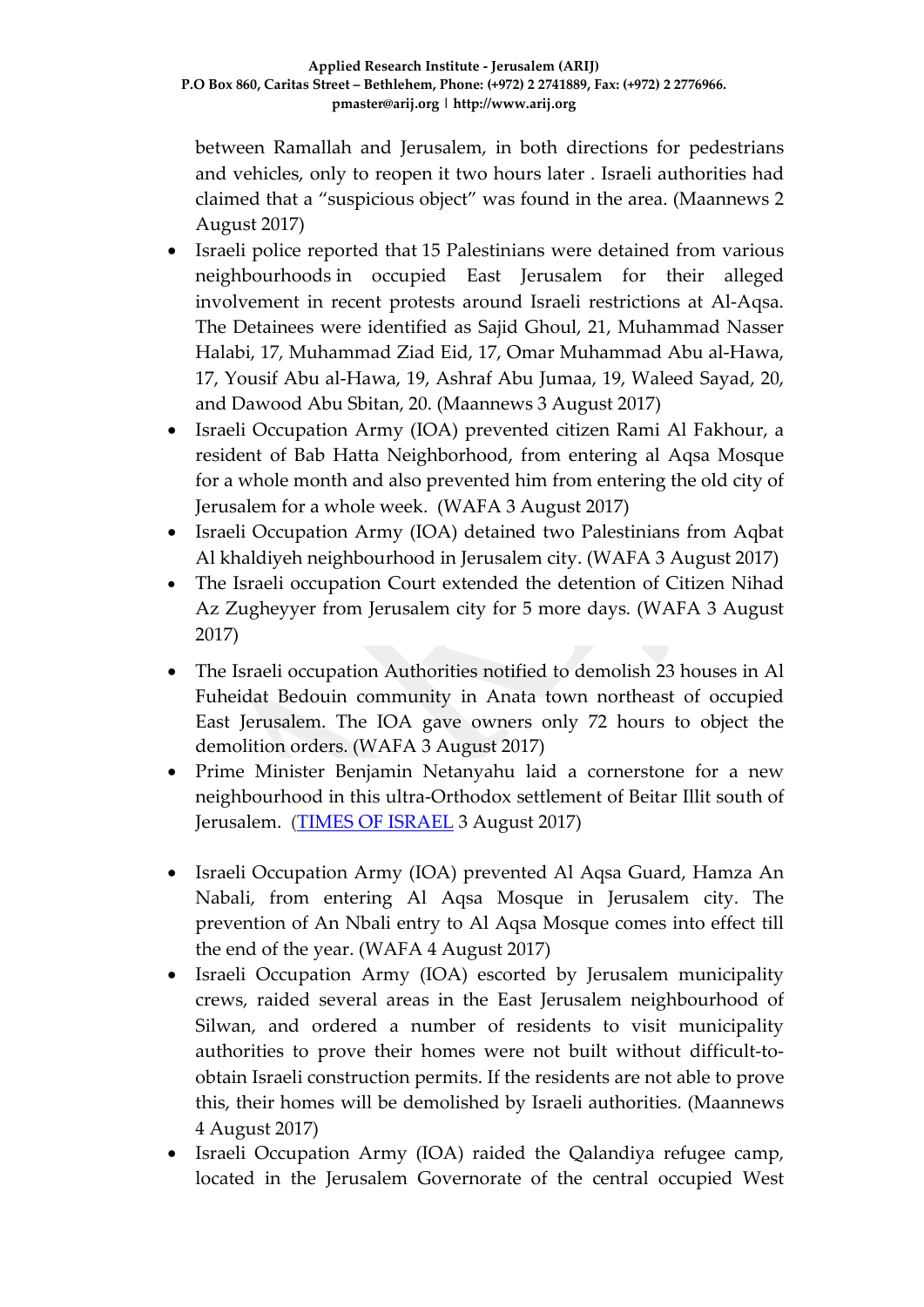Bank, overnight where they shot and injured one Palestinian, and detained another. The raid sparked clashes between local youth and the IOA. The IOA also went up to the rooftops of houses, opening live fire and stun grenades at youths. One unidentified "youth" was injured with a live bullet in the leg at the entrance of the camp. The IOA also detained a Palestinian "youth," identified as Abed Ayed al-Shuani. (Maannews 4 August 2017)

- Israeli occupation Army (AIO) detained five Palestinians on their way out of Al Aqsa Mosque, including Palestinian photographer Abd al-Fatah Abu Snineh. (Maannews 4 August 2017)
- In occupied East Jerusalem, Israeli police detained two Palestinians in the Arab neighborhood of Wadi al-Joz, and were identified as Najim and Abdullah Najim. (WAFA 6 August 2017)
- Israeli settlers resumed their incursions to Al Aqsa Mosque from Al Mughrabi gate escorted by the Israeli security Police. (WAFA 6 August 2017)
- setters of Netiv Ha'avot outpost in Elazar, Gush Etziyon are demonstrating opposite the Prime Minister's Office in Jerusalem during a meeting, demanding that the Prime Minister halt the destruction of Netiv Ha'avot. The settlers demand that the Prime Minister immediately approve the neighborhood's 17 homes and find alternative solutions for those whose homes may be demolished. Members of Netiv Ha'avot noted that since the Supreme Court's decision to demolish the neighborhood, no solution has been forthcoming, and neither has there been contact with residents of the neighborhood who are beginning to understand that, in a few months, they may find themselves without shelter.  $(\overline{\text{INN}})$  6 August 2017)
- In East Jerusalem, Israeli occupation Army (IOA) detained stormed the Ein al-Luza and Bir Ayoub areas in the neighborhood of Silwan. The IOA fired stun grenades and rubber-coated steel bullets "haphazardly" in the area and closed the main roads. (Maannews 7 August 2017)
- After spending 12 months in prison, the Israeli authorities banned Dalal Said Abu al-Hawa, 39, from her East Jerusalem home and sent her into exile in the West Bank. Abu al-Hawa, a mother of six, was detained one year ago and charged with transferring money to Palestinian prisoners in Israeli jails, including her son Omar, 17, who is serving a two-and-a-half-year sentence for throwing stones and Molotov cocktails at Israeli police. She was also charged with being in Jerusalem without a permit. Abu al-Hawa, who is originally a West Bank resident, moved to East Jerusalem's al-Tur neighborhood after marrying an East Jerusalem resident and getting family reunification.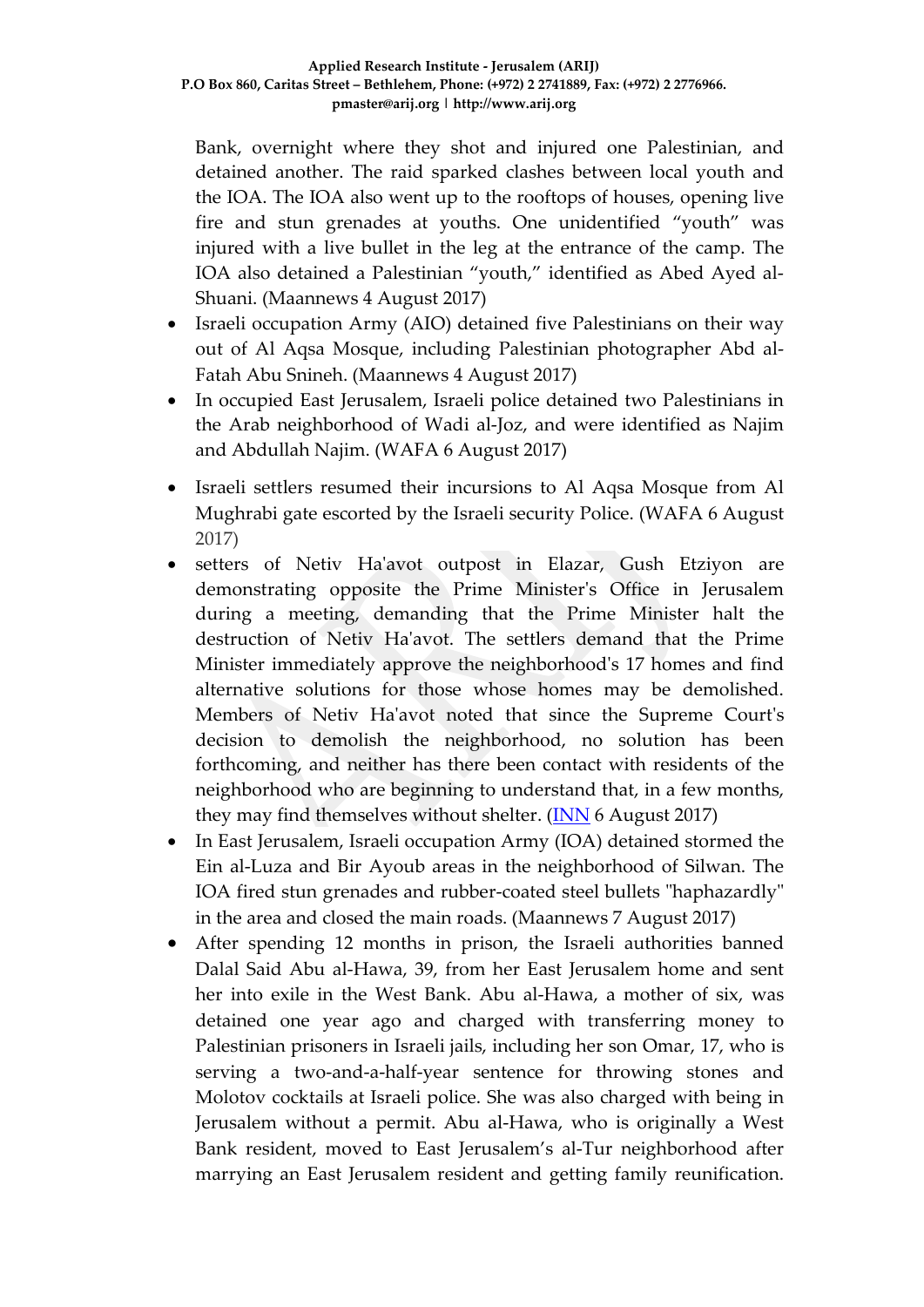However, following her detention and sentence, Israel revoked her Jerusalem residency rights and exiled her to the West Bank, away from her home and children. When arrested, Abu al-Hawa had a ninemonth old infant at home, who was raised away from his mother. (Maannews 7 August 2017)

- 58 Israeli settlers raided Al Aqsa Mosque from Al Mughrabi gate escorted by Israeli Occupation Police and carried out provocative actions. (WAFA 7 August 2017)
- Israeli occupation Army (IOA) detained two 16-year-old Palestinians from the Shufat refugee camp in occupied East Jerusalem. The two teenagers, accused of throwing stones at Israeli occupation Army (IOA), were detained during an Israeli raid on the camp to confiscate stolen vehicles. (Maannews 8 August 2017)
- 86 Israeli settlers, escorted by Israeli Occupation Police, raided Al Aqsa Mosque from Al Mughrabi gate and carried out provocative actions. (WAFA 8 August 2017)
- Israeli occupation Army (IOA) demolished a Palestinian home in the Jabal al-Mukabbir town of occupied East Jerusalem, leaving a family of four homeless. The owner of the home was identified as Hamza Shaludi. Israeli bulldozers, escorted by Israeli Jerusalem Municipality crews and large Israeli police forces broke into the family home "without prior notice" and "coerced the family into evacuating the home quickly." Municipality workers removed some of the furniture, but the majority of the family's belongings remained inside the home and ended up buried under the rubble. (Maannews 8 August 2017)
- In the Beit Hanina town of East Jerusalem, Israeli occupation Army (IOA) and bulldozers demolished a structure (a horse stable) made of tin sheets. (Maannews 8 August 2017)
- A Jerusalemite Palestinian family, Ayoub Shamasna family, is facing eviction from the home where they have lived for more than 50 years, after Israeli courts ruled that the house was Jewish property. The magistrate court in Jerusalem, the district court, and the Israeli Supreme Court have all ruled in favor of claims that the house is Jewish property and that the owners could evict the Shamasnas. While the court decision was made final in 2016, the Israeli municipality of Jerusalem notified the Shamasna family on July 1 that the Palestinians had until Aug. 9 to evacuate the house. The Shamasna family used to pay rent to the Jordanian government before 1967, when East Jerusalem was under Jordan's custodianship. After Israel occupied East Jerusalem following the Six-Day War, the building fell under Israeli administration, as the Israeli custodian made all residents sign shorter,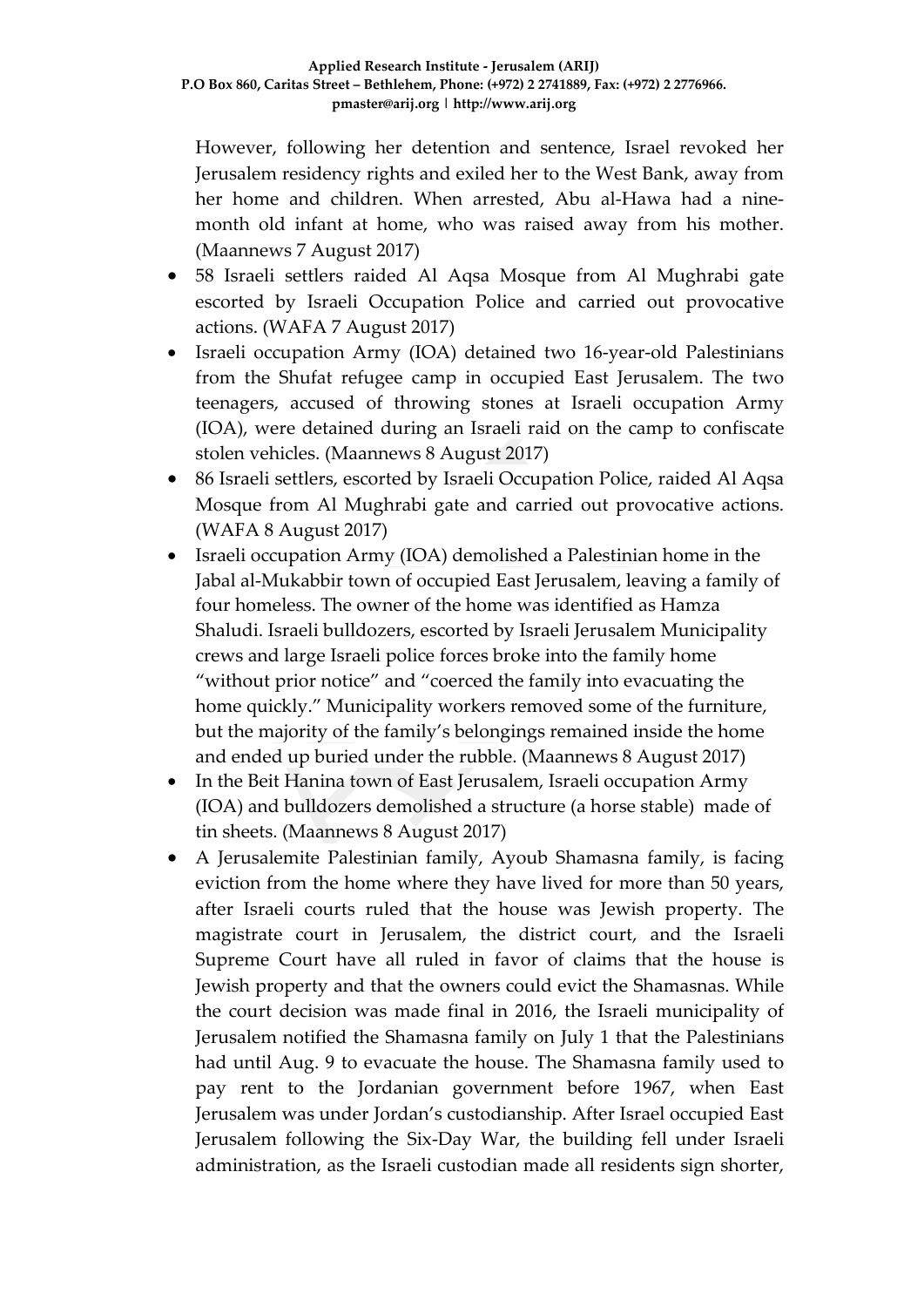renewable one-year leases. In 2009, however, the building's custodian refused to renew the Shamasnas' lease, stating that heirs of the Jewish homeowner had filed a lawsuit. (Maannews 8 August 2017)

- Israeli occupation Army (IOA) prevented dozens of Palestinian citizens of Israel from entering the Al-Aqsa Mosque compound in occupied East Jerusalem claiming that they had been subjected to bans from "higher orders. The IOA were deployed at the entrances to the Old City and Al-Aqsa ahead of the asr afternoon prayers, examining the IDs of people entering the Old City, and preventing Palestinians whose ID cards said they resided in Palestinian-majority towns in Israel from entering. The IOA ALSO chased after some people who tried to pass through Damascus Gate into the Old City despite having been told they were not allowed in, and escorted them out. Some eight buses coming from Palestinian-majority municipalities such as Umm al-Fahm, Mashhad, and Baqa al-Gharbiya had been stopped by Israeli security forces upon arriving at the Old City of Jerusalem. While some passengers were prevented from exiting the buses, those who did pass through the first security check were eventually rebuffed at the entrances of the Old City. The ban affected all Palestinian citizens of Israel, including women, children, and the elderly. (Maannews 9 August 2017)
- Israeli Occupation Army (IOA) bombed the door entrance of the house of Khaleel Abdel Raheem Al 'Abbasi in Ein Al Louza neighbourhood in Silwan city south of Jerusalem, searched it and the houses of his before summoning his son Ali, 18, for interrogation in Al Maskobiyeah detention center in West Jerusalem. (WAFA 9 August 2017)
- Israeli Occupation Army (IOA) bombed the door entrance of the house of Riad Abu Taya in Ein Al Louza neighbourhood in Silwan city south of Jerusalem, searched it and messed with the house contents before summoned his son Muhammad for interrogation in Al Maskobiyeah detention center in West Jerusalem. (WAFA 9 August 2017).
- Israeli Occupation Army (IOA) bombed the door entrance of the house of Naser Abdel Lateef in Al Sa'idiya neighbourhood in Jerusalem old city, search the house and destroyed some of the contents. (WAFA 9 August 2017)
- Israeli occupation Army (IOA) assaulted and detained a local sheikh, identified as Nour al-Rajabi, at Al-Aqsa's Lions' Gate. (Maannews 9 August 2017)
- Israeli occupation Army (IOA) detained a Palestinian worker after he was injured in Sur baher town southeast occupied East Jerusalem. The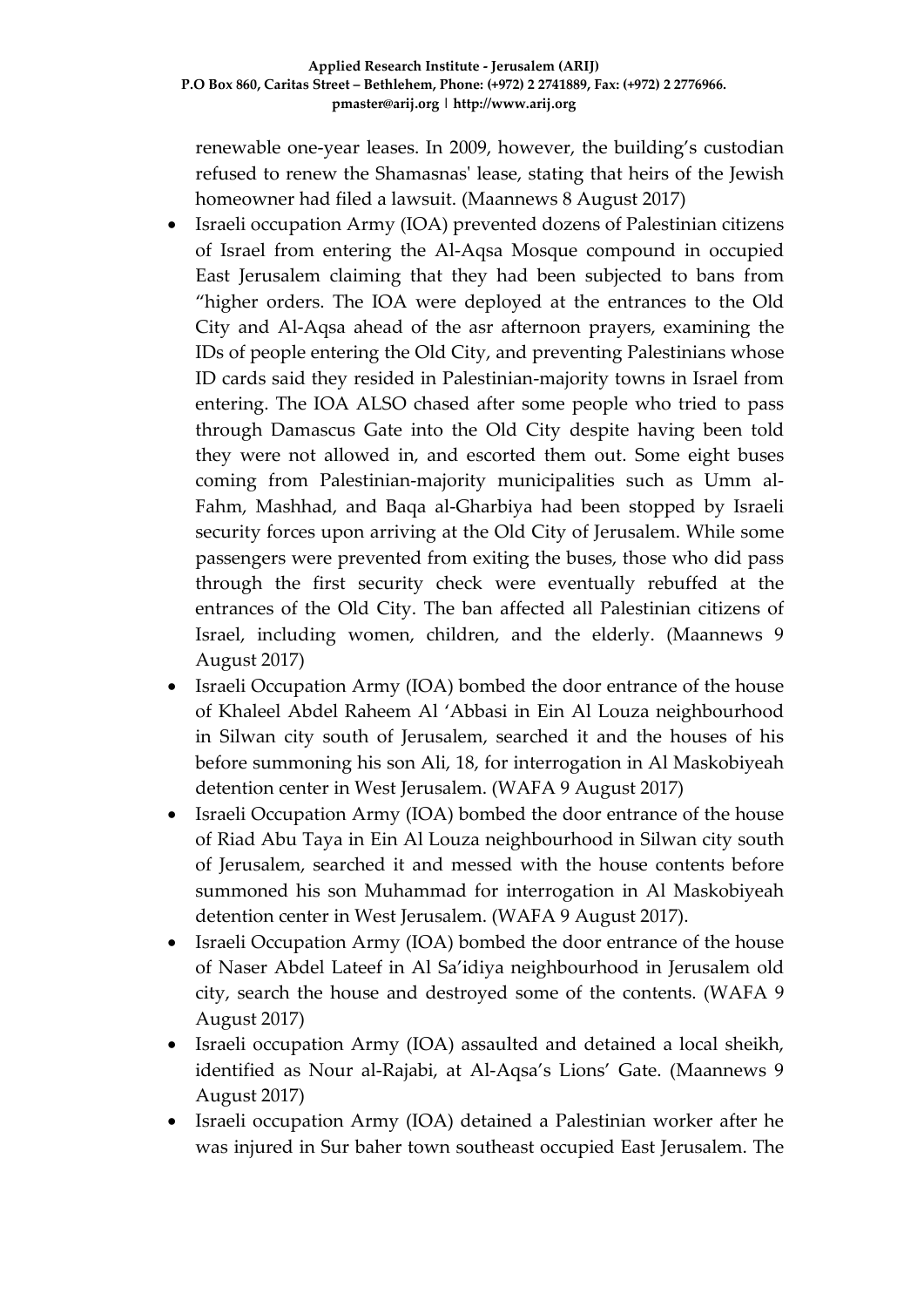IOA chased the worker while he was on his way to work in Jerusalem. (WAFA 9 August 2017)

- Israeli occupation Army (IOA) detained Citizen Ali Damdam after raiding his house in Al Ezariya town southeast of occupied East Jerusalem. (WAFA 9 August 2017)
- Around 70 Israeli settlers raided Al Aqsa Mosque from Al Mughrabi gate escorted by Israeli Occupation Police and carried out provocative actions. (WAFA 9 August 2017)
- Israeli occupation Army (IOA) raided two homes belonging to Abu Omar and al-Batsh al-Husseini in the Old City. The IOA Searched their homes and damaged furniture. (Maannews 10 August 2017)
- Israeli occupation Army (IOA) raided a mosque in the central occupied West Bank town of al-Eizariya, and detained three worshippers. (Maannews 10 August 2017)
- Israeli occupation Army (IOA) detained five Palestinian residents of Hebron in the Jerusalem-area town of al-Eizariya, located in the central occupied West Bank. The fivewere transferred to Israeli intelligence for interrogation. (Maannews 10 August 2017)
- Israeli occupation Army (IOA) detained a Palestinian in the Rafat village in the West Bank's Jerusalem Governorate. (Maannews 10 August 2017)
- Israeli occupation Army (IOA) raided the offices of the Al-Quds News media outlet and the Independent Media Center in al-Eizariya in the Jerusalem Governorate and seized computers, memory cards, damaged various items in the office, and confiscated the mobile phone of Rami Alariya, the center's head photojournalist. (Maannews 10 August 2017)
- In occupied East Jerusalem, Israeli occupation Army (IOA) detained four Palestinians after raiding their homes in the Old City. The detainees were identified as Yousif al-Amawi, Alaa Najib, Yousif Hazineh, and Mahmoud Idris. (Maannews 10 August 2017)
- Israeli occupation Army (IOA) detained Suleiman al-Sayyad from the al-Tur town in East Jerusalem and Ahmad Sweilem from the Shufat refugee camp. (Maannews 10 August 2017)
- Israeli occupation Army (IOA) detained an unidentified "youth" from his vehicle at a checkpoint located at the western entrance of the Issawiya neighbourhood. (Maannews 10 August 2017)
- Israeli municipality officials and Israeli occupation Army (IOA) "raided" Silwan town in occupied East Jerusalem and took pictures of streets and properties, sparking fear in residents of possible forthcoming Israeli demolitions. Israeli municipality officials and the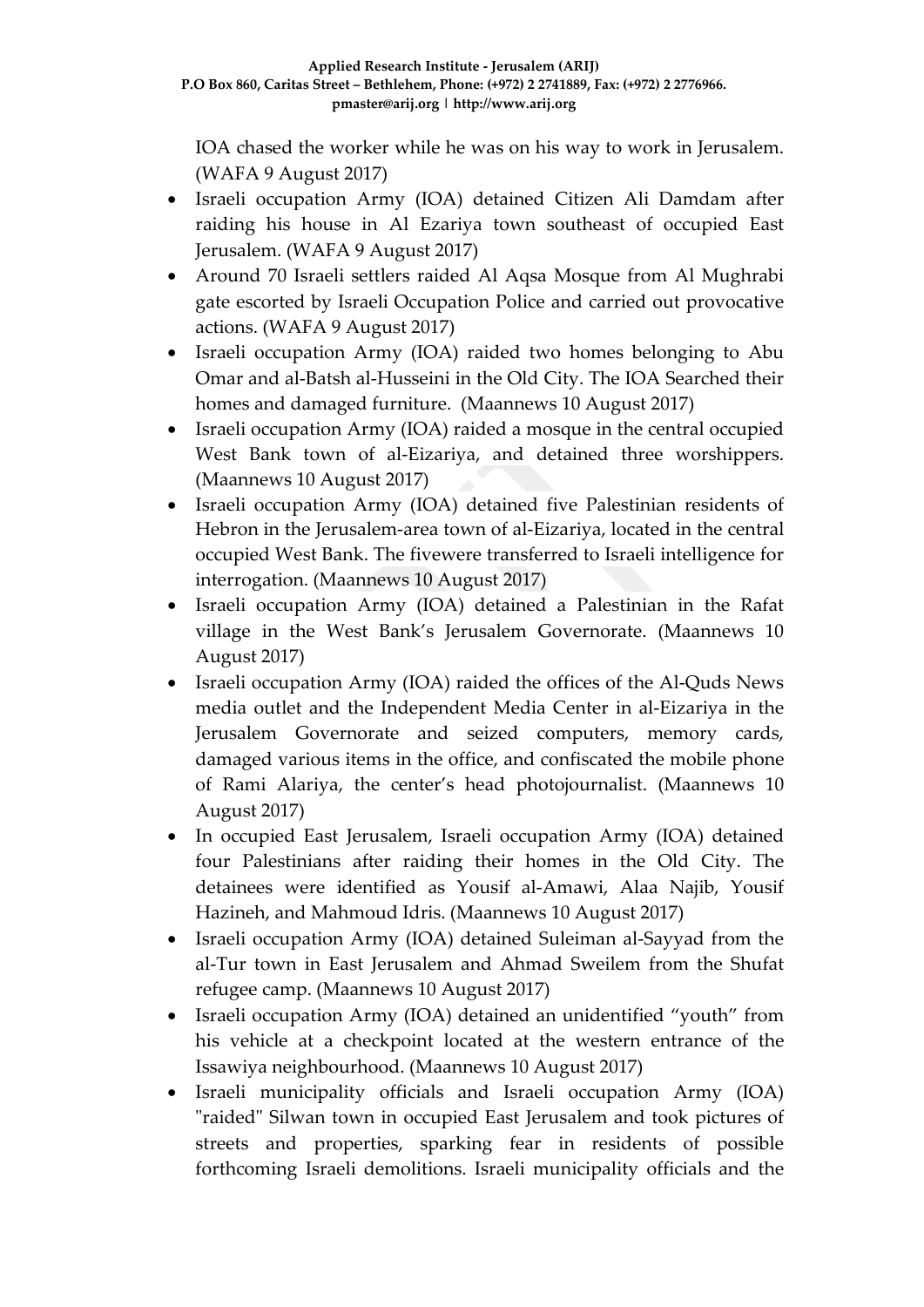IOA had "raided" several areas of the neighborhood in a "provocative tour" of the town in which the Israeli officials took pictures of several structures and streets from their vehicles. (Maannews 11 August 2017)

- Israeli police forces detained a number of Palestinians suspected of disrupting order during the past days" from the Shu'fat refugee camp in occupied East Jerusalem after raiding and searching their homes overnight. (Maannews 11 August 2017)
- In the village of Qatanna, northeast of Jerusalem in the central occupied West Bank, Israeli police forces raided a house where they claimed they "found a weapon, gun and ammunition" and detained the owner of the weapons. (Maannews 11 August 2017)
- Four Palestinian boys were "deliberately run over" by an Israeli settler vehicle in the occupied East Jerusalem town of Silwan. The settler, who lives in an illegal Israeli settlement built on the lands of Silwan, "started driving his pickup truck while the children were sitting in the trunk of the vehicle." "The Israeli settler began driving the vehicle very fast, passing the grocery store that the children wanted to go to. The children started hitting on the back glass of the vehicle to tell the settler to stop, but he didn't, and continued driving away at a high speed, frightening the children and leading them to jump from the speeding vehicle." The four Palestinian boys were identified as 6-year-old Hamza Taysir Abu Sbeih, 9-year-old Youssif Mazen Raman, 9-year-old Amir Taysir Abu Sbeih, and 11-year-old Anas Himuni. (Maannews 11 August 2017)
- Israeli authorities continued to enforce a road closure for the third consecutive day, cutting ten villages northeast of Jerusalem in the central occupied West Bank off from the main road. The Israeli Occupation Army (IOA) had for three days, closed down the entrance to the three-kilometer long "tunnels" road which originates in the Rafat villages, and leads to the villages of Qatanna, Biddu, Beit Surik, Beit Anan, al-Qubieba, Beit Duqqu, Beit Ijza, Khirbet Em al-lahem, Beit Iksa and Nabi Samwil. (Maannews 11 August 2017)
- Israeli authorities banned four Palestinian brothers from entering Al-Aqsa Mosque compound in the Old City of occupied East Jerusalem in an ongoing crackdown on Jerusalemites at Al-Aqsa. Ahmad, Muath, and Muayyad Idriss were detained and assaulted by Israeli Police. Mahmoud Idriss was detained later in the week. The four brothers live in a house beside Al-Aqsa's Council Gate. The Israeli authorities decided to release the four brothers on the condition that they pay a fine of 1,000 shekels (\$280) each, be placed on house arrest for five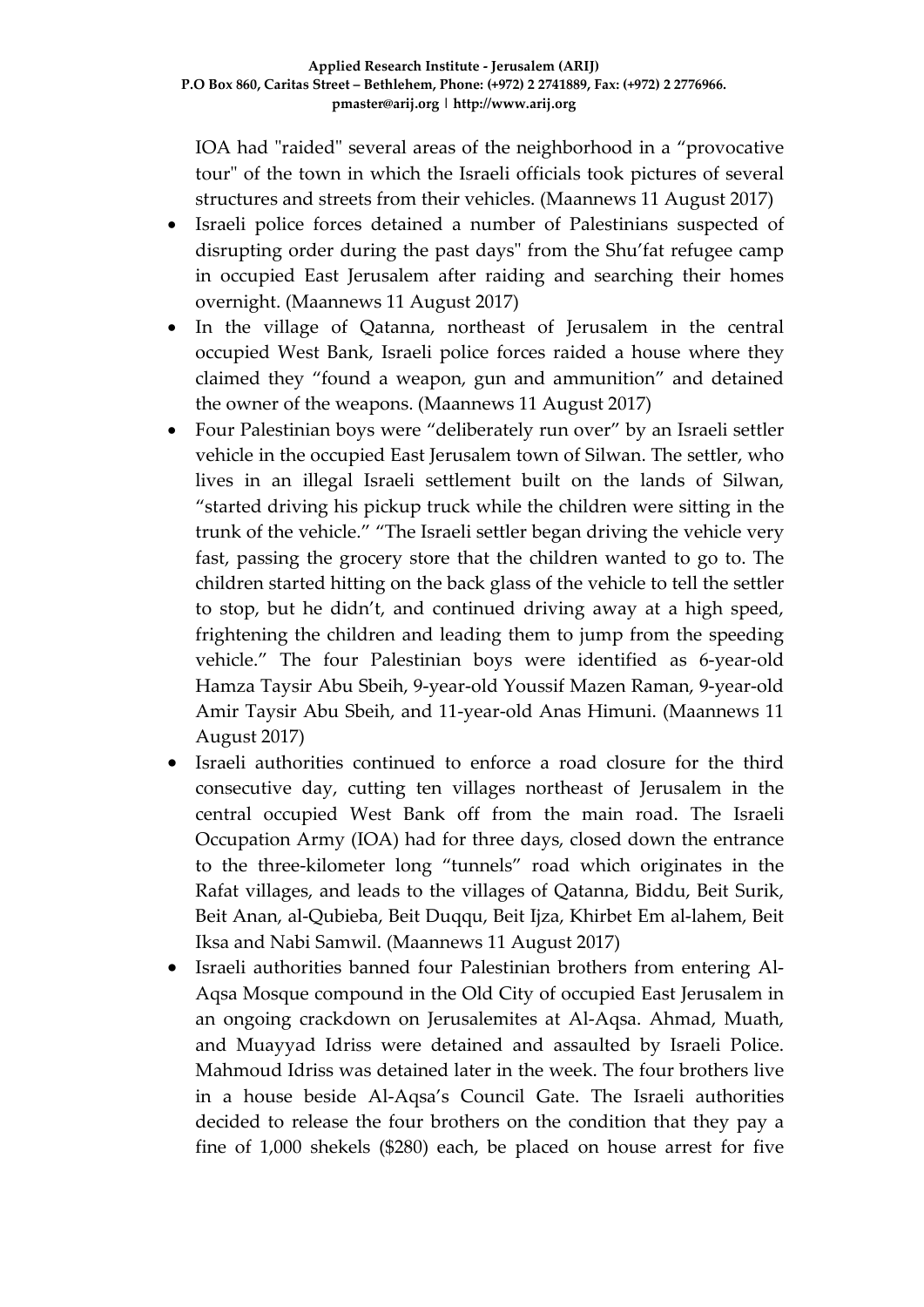days, and observe a ban on entering the Al-Aqsa Mosque compound for 45 days. (Maannews 13 August 2017)

- Israeli occupation Army (IOA) detained a Palestinian woman outside the Old City in occupied East Jerusalem, on Sultan Suleiman Street, across from Damascus Gate. The woman was then transferred for interrogations with Israeli authorities. (Maannews 12 August 2017)
- A Palestinian resident of occupied East Jerusalem was shot and wounded when he was detained by Israeli occupation Army (IOA. The detention took place in the East Jerusalem-area village of Beit Safafa. The man was standing at a stoplight at the northern entrance of Beit Safafa when Israeli civilians called the police, deeming the man to be "suspicious." The man was a resident of Silwan who was visiting his brothers-in-law in Beit Safafa. (Maannews 13 August 2017)
- In the Jerusalem Governorate, the Israeli occupation army (IOA) detained two Palestinians in the village of Biddu identified as Ali Ahmad Mansour and Hassan Ibrahim Hmeidan. (Maannews 13 August 2017)
- Around 69 Israeli settlers escorted by the Israeli occupation Police stormed Al Aqsa Mosque from Al Mughrabi Gate, Bab Al Magharbah, and carried out provocative actions. (WAFA 13 August 2017)
- Palestinian store owners in Jerusalem's Old City Monday closed their businesses for fear of receiving high Israeli municipal taxes. Joint taxes crews from the Jerusalem Municipality escorted by Israeli occupation Army (IOA) raided the shops in al-Wad street and Bab Khan al-Zeit area in the Old City of Jerusalem to pressure traders to pay heavy taxes, thus forcing the latter to shut down their shops to avoid such high taxes. (Maannews 14 August 2017)
- On a different subject, the Israeli Court extended the detention of Fadwa Hamada and her Husband Mazin Hamada for five days. Fadwa was detained after allegedly carrying out a stabbing attack outside Bab-al Amoud; one of al-Aqsa mosque's gates in the old city. Her husband was detained shortly after and taken for interrogation. (Maannews 14 August 2017)
- In occupied East Jerusalem, Israeli occupation Army (IOA) detained Fouad al-Qiq, Majid Kamal al-Awar, Naji Odeh, and Bahaa Odeh in the neighborhood of Silwan. (Maannews 14 August 2017)
- In the Jerusalem Governorate of the West Bank, the Israeli Occupation Army (IOA) detained Mahmoud Khalid Khadour and Amir Samih al-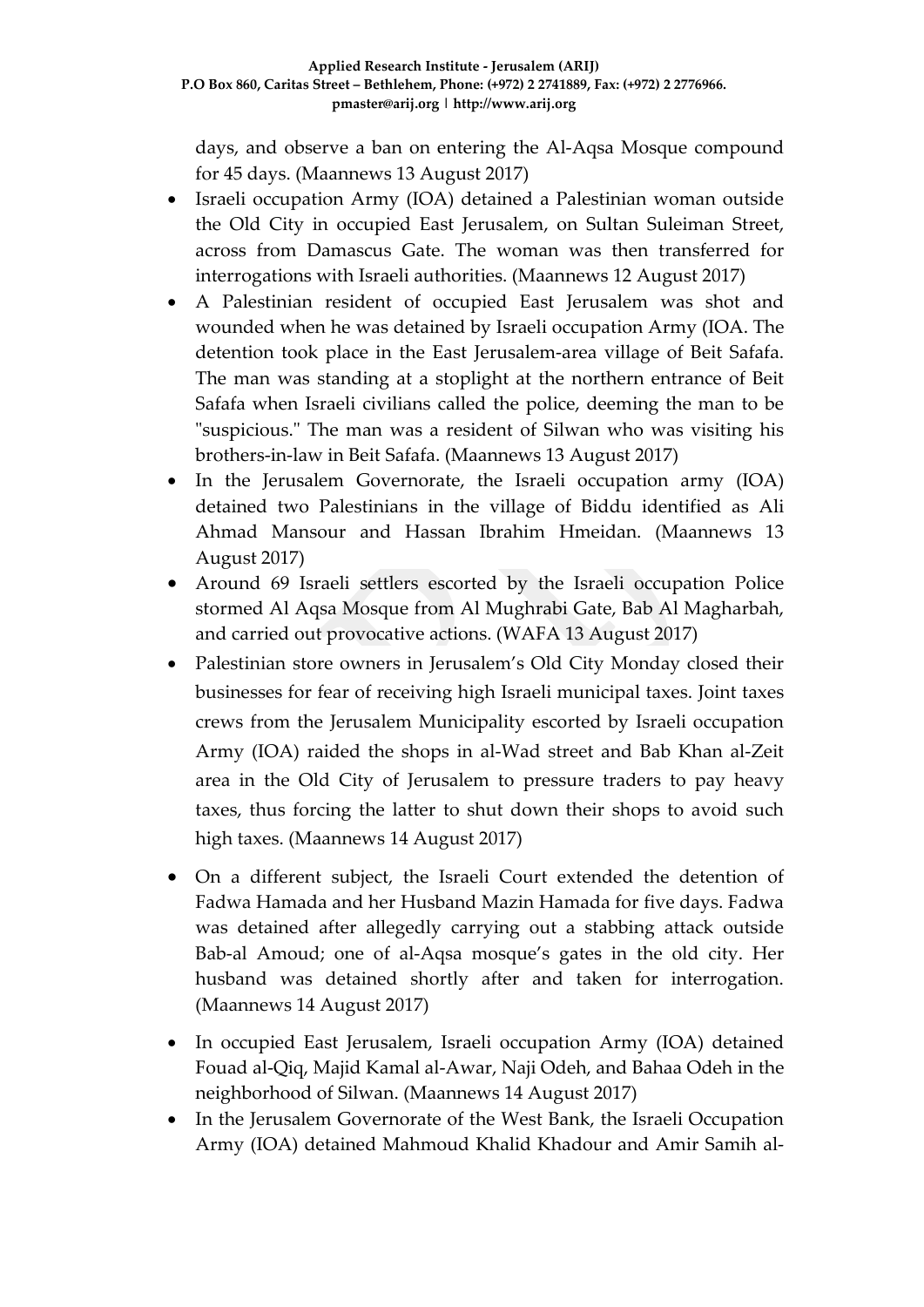Sheikh in the village of Biddu, while Ashraf Muhammad al-Hamidi, 17, was detained in al-Eizariya. (Maannews 14 August 2017)

- The Israeli Occupation Army (IOA) detained Ashraf al-Yassini in Abu Dis town, while four other residents of the town received summons from Israeli intelligence services. (Maannews 14 August 2017)
- Israeli occupation Army (IOA) summoned citizen Jad Al Rajabi, 7, for interrogation in Silwan town south of occupied Jerusalem. (WAFA 14 August 2017)
- Israeli occupation Army (IOA) detained four Palestinian in Silwan town. The four were identified as Naji Odehm 17, Majd Kamal Al 'Awar, 17, and Baha' Odeh, 26 and Mahmoud Abu Nab. (WAFA 14 August 2017)
- Dozens of far-right Israelis toured the Al-Aqsa Mosque compound under heavy police protection. The Israelis entered the compound through the Morrocans' Gate while dozens of Palestinian Muslim worshipers were attending a religious seminar in the courtyard of the compound. While Jewish visitation is permitted to the compound, non-Muslim worship at Al-Aqsa is prohibited according to an agreement signed between Israel and the Jordanian government after Israel's illegal occupation of East Jerusalem in 1967. (Maannews 14 August 2017)
- Israeli police and Shin Bet, Israel's internal intelligence agency, raided several neighborhoods in occupied East Jerusalem overnight, storming and ransacking seven Palestinian homes that police accused of being financially supported by the Hamas movement. The campaign included seven homes in the Ras al-Amud neighborhood of the Old City, Beit Hanina, Issawiya, and Wadi al-Joz. The following families' homes were raided: The family home of Ahmad Abu Shaaban, the family home of Tariq Abu Arafeh, the family home of Musab Ghazali, the family home of Muhammad Nimr, the family home of Ayman Shami, the family home of Hassan Mahani, the family home of Omar Skafi. The houses were ransacked and inspected, while Israeli police seized approximately 100,000 shekels (\$27,092) worth of money in Israeli and foreign currencies, in addition to jewelry and a private car. All properties and money were confiscated. (WAFA, Maannews 15 August 2017)
- The Israeli occupation court decided to release citizen Nasser Abdel Latif from jail on bail of 1,000 shekels and house arrest until next Friday. The Israeli occupation army (IOA) arrested Nasser and his daughter Fikrat at dawn from their home in the Al-Sa'adiya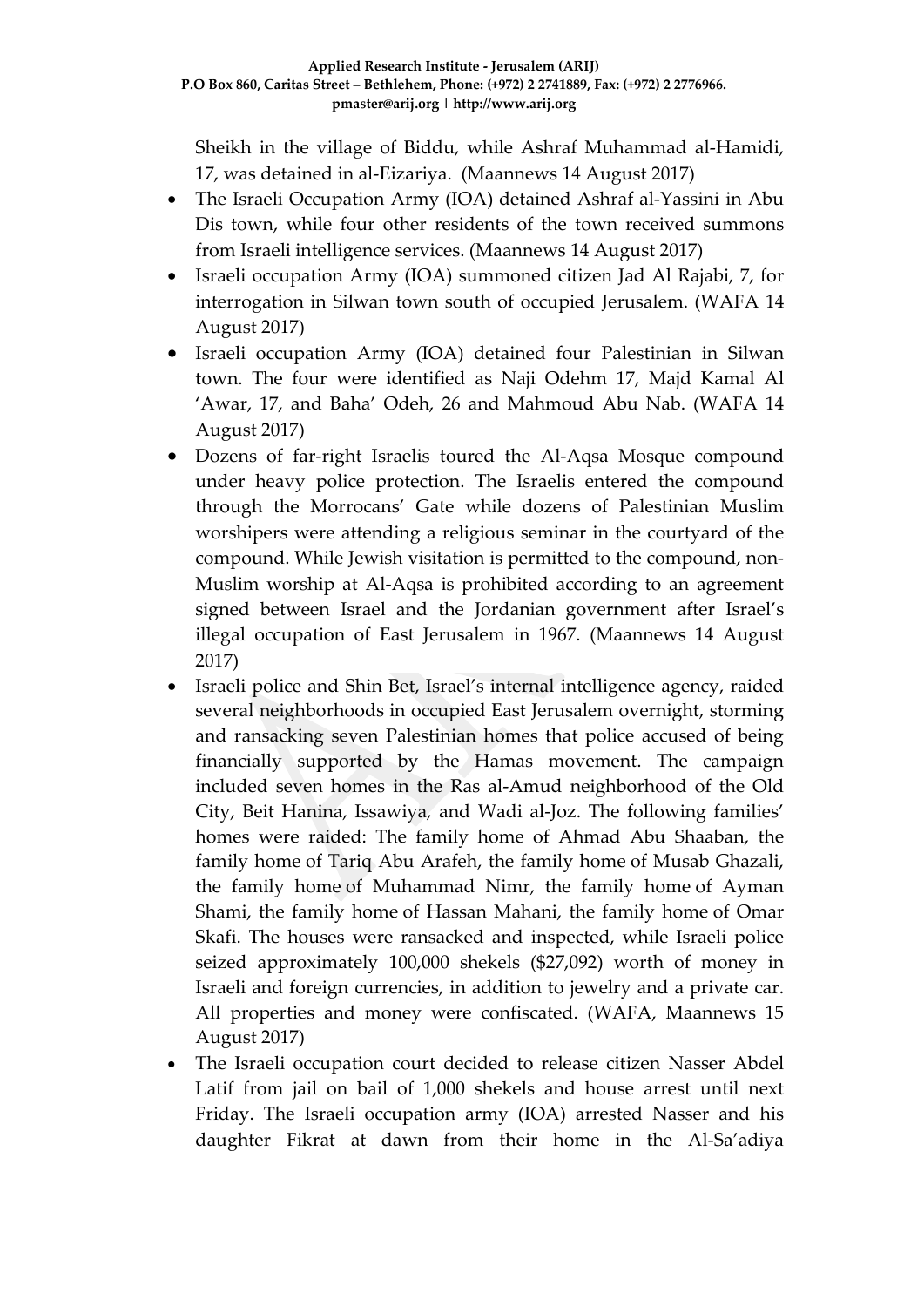#### **Applied Research Institute - Jerusalem (ARIJ) P.O Box 860, Caritas Street – Bethlehem, Phone: (+972) 2 2741889, Fax: (+972) 2 2776966. pmaster@arij.org | http://www.arij.org**

neighborhood in Jerusalem old city, and released his daughter Fikrat on condition of house arrest until next Friday. (WAFA 15 August 2017)

- Israeli Rabbi and member of the Israeli parliament, Yehuda Glick, set up an office outside Bab al-Asbat (Gate of Tribes) outside al-Aqsa mosque in Jerusalem in protest of an ongoing ban on Israeli Knesset Members' visits to the mosque. Glick announced in a statement he will move his Knesset bureau to the Gate of Tribes to demonstrate against the ban that Netanyahu applied to all members of parliament a year and a half ago. This came only three weeks after Israel went back on its decision to install [metal detectors and surveillance cameras](http://english.wafa.ps/page.aspx?id=yG9ty3a91452042264ayG9ty3) at the entrances leading to the compound, after thousands of Palestinians, most of whom come from East Jerusalem and Palestinian towns in Israel, gathered outside Bab al-Asbat Gate for two weeks in protest of the Israeli measures. (WAFA 15 August 2017)
- 119 Israeli settlers escorted by Israeli Police raided Al Aqsa Mosque from Al Mughrabi Gate (Al Magharbeh gate) and carried out provocative tours. (WAFA 15 August 2017)
- Israeli occupation Army (IOA) demolished a two-story building in the occupied East Jerusalem town of Issawiya. Israeli police forces and crews from Israel's Jerusalem municipality, accompanied by bulldozers, stormed and surrounded the neighbourhood early morning. The bulldozers demolished a building containing shops on the ground level, and apartments on the second story. The apartments were being inhabited by Palestinian families. The building was constructed 10 years ago, and belonged to Abdullah Hamdan. (Maannews 15 August 2017)
- Israeli municipality of Jerusalem and police demolished a car-wash workshop in the town of Beit Hanina in occupied East Jerusalem. The workshop, which belongs to Badr family. (WAFA 15 August 2017)
- The Israeli municipality of West Jerusalem escorted by large police forces demolished a commercial structure in al-Sal'a area, in Jabal al-Mukabbir town south of the Old City of Jerusalem, under the pretext of construction without an Israeli permit. The structure belongs to Na'im Abu Duweih. (WAFA 15 August 2017)
- Israeli police and border police forces broke into Silwan and cordoned off the targeted area, before proceeding to demolish the house of Abu Hamed Abusneneh, a local Palestinian, for being "illegally" built. (WAFA 15 August 2017)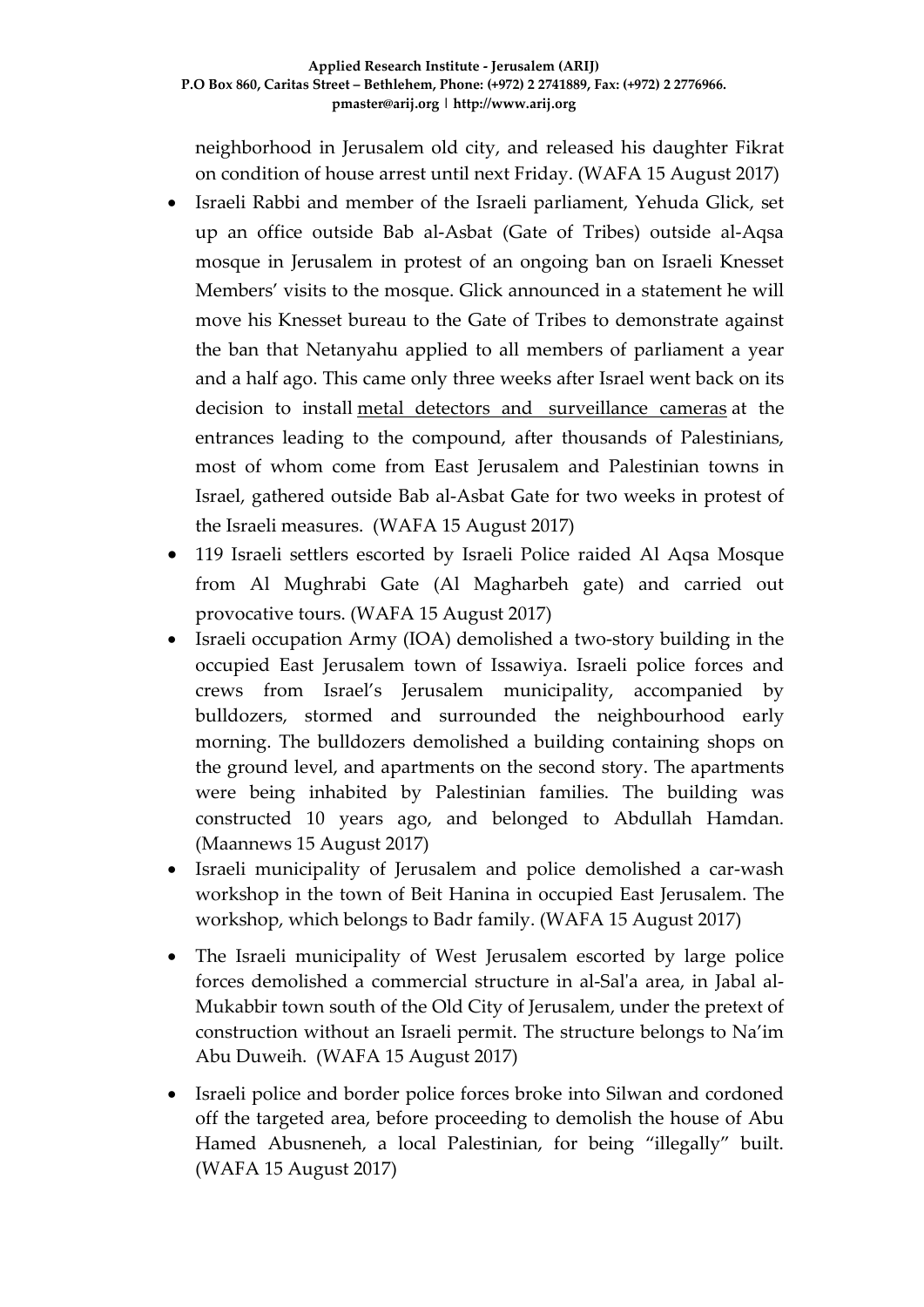- Israeli bulldozers levelled agricultural land in Al Issawiya town in occupied East Jerusalem under the pretext of using it with Israeli authorization. The levelled land belongs to Farouq Mustafa. (WAFA 15 August 2017)
- Israeli Civil Forces kidnapped a Palestinian citizen, identified as Daoud Hushieh, from Shu'fat Refugee camp in occupied East Jerusalem. (WAFA 16 August 2017)
- Israeli occupation Army (IOA) detained four Palestinians in the Jerusalem-area town of Abu Dis. The detained Palestinian was identified as 40-year-old Taha Dar Taha. (Maannews 16 August 2017)
- Israeli occupation Army (IOA) detained four Palestinians in the Jerusalem-area town of Abu Dis. The detained Palestinian was identified as 40-year-old Taha Dar Taha. (Maannews 16 August 2017)
- Israeli Municipality of Jerusalem delivered home demolition orders to a number of Palestinian homes in Silwan city south of Jerusalem. (WAFA 16 August 2017)
- A Palestinian in his 20's from Shufat refugee camp in occupied East Jerusalem was detained by Israeli occupation Army (IOA) and was transferred for interrogations. (Maannews 17 August 2017)
- In occupied East Jerusalem, Israeli occupation Army (IOA) detained Mansour al-Abbasi, 17, in the town of Silwan. The IOA had searched his home and "assaulted" his mother and younger brother. The IOA also cut off the electricity to the area in Silwan where al-Abbasi lives. (Maannews 18 August 2017)
- Israeli Occupation Army (IOA) detained in occupied East Jerusalem at least nine Palestinians. Four Palestinians, including three minors from the neighborhood of Issawiya were detained allegedly for "participating in disturbance acts in the area over the past two weeks. The four detainees' were identified as 14-year-old Mahmoud Adeb Abu al-Humus, 15-year-old Muhammad Munther Atyeh, 16-year-old Muhammad Thaer Suliman, and Ali Hasan Muhisin. (Maannews 20 August 2017)
- The Israeli police forces raided the East Jerusalem neighbourhoods of Ras al-Amud and the Old City. In Ras al-Amud, 17-year-old Abed Jamal Maarja was detained, while Abada Najeb and Muhamad Abu Snineh were detained in the Old City. (Maannews 20 August 2017)
- Israeli occupation Army (IOA) and bulldozers have demolished a kindergarten in the Bedouin community of Jabal al-Baba in the outskirts of al-Eizariya in the occupied West Bank Governorate of Jerusalem. The Israeli Civil Administration is threatening to destroy a number of homes in Jabal al-Baba and the nearby Bir al-Maskub area,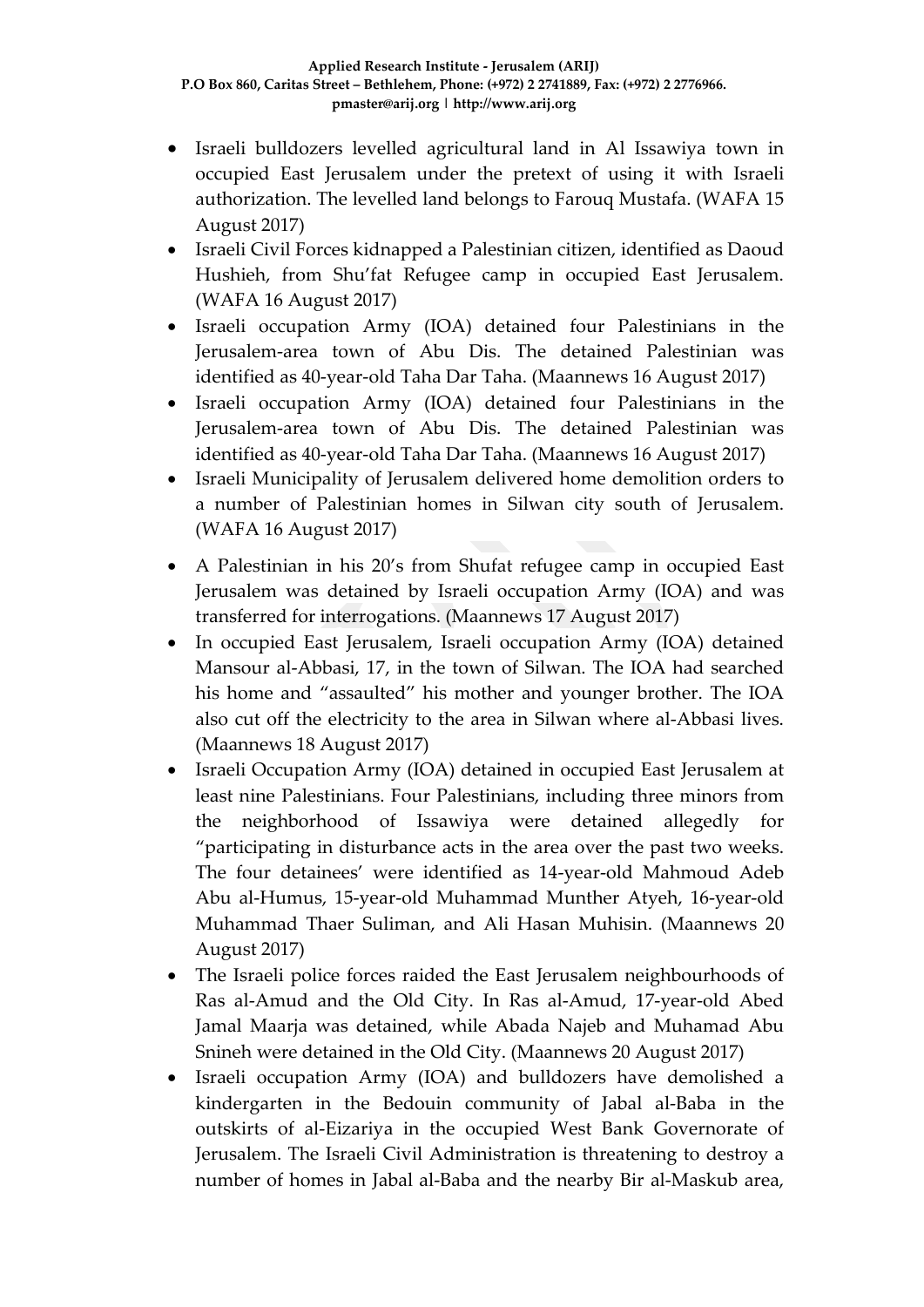despite an order by the Israeli Supreme Court forbidding the demolitions until the court determines whether the communities, which have been living there for decades, can be "legalized" in the eyes of the Israeli state. The kindergarten in Jabal al-Baba was dismantled early morning. Large numbers of Israeli soldiers and forces from the Israeli Civil Administration raided the community as Israeli bulldozers began to raze the school to the ground. The IOA confiscated property from inside the kindergarten before the demolition and ripped apart European Union flags that were posted in the building - an indication that the structure had been built with EU funds. (Maannews 21 August 2017)

- The High Court of Justice has forbidden the demolition of Bedouin homes in the E1 area near Ma'aleh Adumim until it is determined whether they can be legalized. However, the Israeli army's Civil Administration in the West Bank is threatening to destroy them. A group of Bedouin from Jabal Baba and Bir Al-Maskub are waging a legal battle after the Oversight Subcommittee in Judea and Samaria – a Civil Administration body – threatened to destroy their homes. The group submitted a request last Thursday to declare the Civil Administration in contempt of court, with their lawyer, Shlomo Lecker, asking the court to make it clear that the homes cannot be demolished at this time. In February, after lengthy legal proceedings, the High Court issued interim restraining orders as part of a compromise agreement under which the Bedouin would approach the Civil Administration's inspection unit with a request "to examine whether their issues can be corrected, and if it's possible to delay implementing the [demolition] orders until after the arrangement." In the event that the Civil Administration could not regularize the Bedouin structures at the site, residents would be given 30 days' warning before demolition. The High Court demanded that the Bedouin give power of attorney to Lecker, plus a detailed description of every structure and copies of their identity cards. These documents were submitted in early July, but shortly afterward they received a letter from the oversight subcommittee demanding another form. This form asked them to give details about their employers and the number of sheep and goats they own. In the accompanying letter, the subcommittee coordinator, Annie Dahan, threatened that if the forms were not returned within seven days, the demolition orders would be implemented immediately, with no 30-day notice. [\(Haaretz](http://www.haaretz.com/israel-news/.premium-1.808047) 21 August 2017)
- Israeli bulldozers attempted to demolish the wall of a Palestinian cemetery in occupied East Jerusalem, on the western side of the al-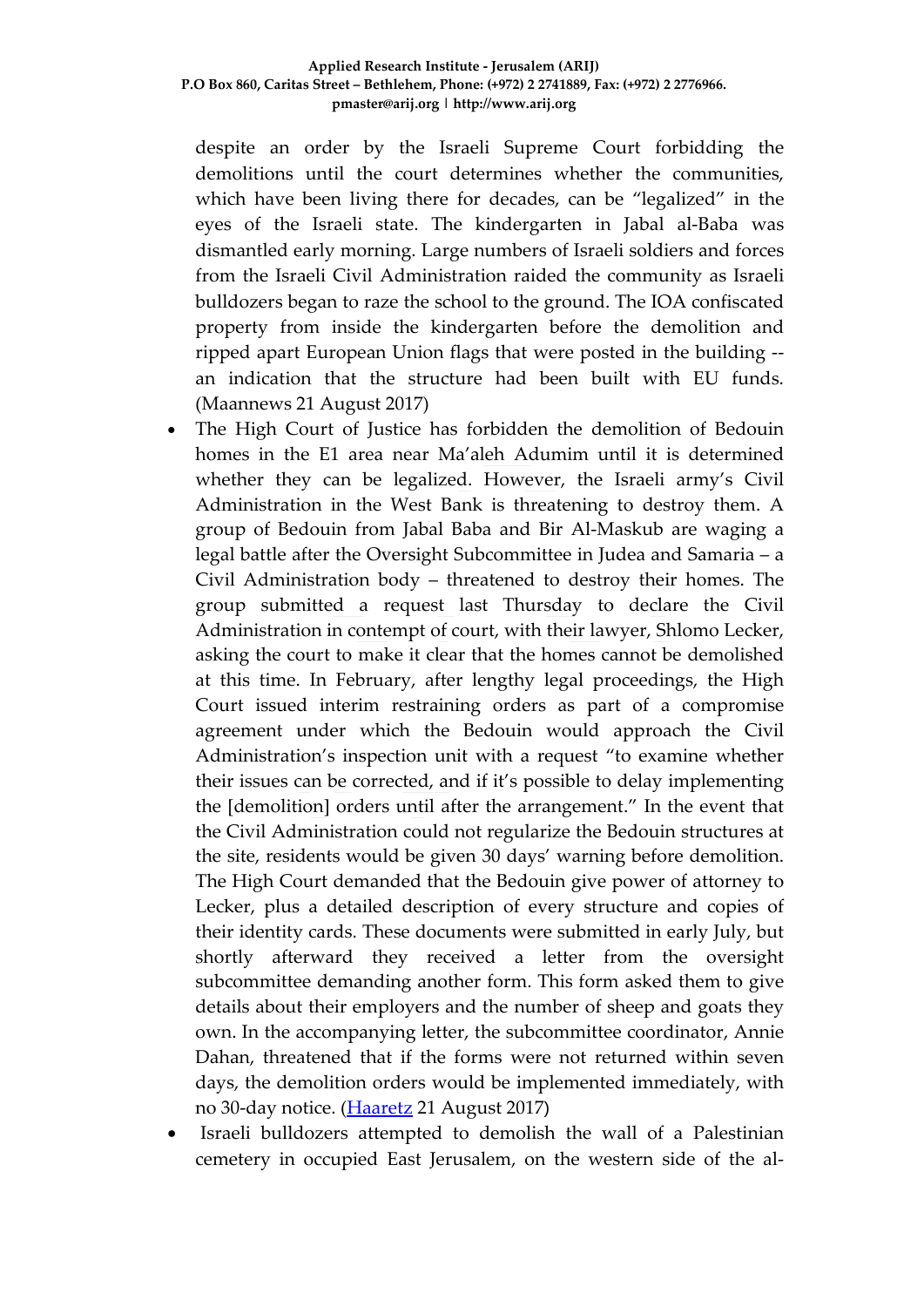Shuhada cemetery, which is an extension of the al-Yusifiya cemetery located at the Lion's Gate entrance of the Old City. The attempted demolition was part of an ongoing campaign by the Israel Land Authority (ILA) to level the lands of the cemetery in order to build a national park. ILA workers had put up signs and construction tape in and around the cemetery prior to the attempted demolition. While Palestinian civilians prevented any damage to the actual cemetery walls, the bulldozer did destroy part of a smaller peripheral barrier surrounding the walled off cemetery. (Maannews 21 August 2017)

- Israeli police shut down a construction site in Jerusalem after police discovered that the site had allegedly hired three Palestinian workers who did not have Israeli-issued permits to work in the city. (Maannews 21 August 2017)
- Israeli authorities stormed the Silwan neighborhood of occupied East Jerusalem and demolished the same Palestinian home for the second time in a week. Israeli bulldozers, escorted by Jerusalem municipality officers and army forces, stormed the al-Bustan area of Silwan and demolished a makeshift house belonging to the Abu Sneina family. The 60-square-meter house had just been demolished on August 15. With the help of Jerusalemite activists, the family rebuilt a temporary home made of tin sheets, which Israeli forces came to destroy. Interior works inside the structure were still ongoing when Israeli occupation Army (IOA) stormed their home and demolished it without prior notice. (Maannews 22 August 2017)
- Israeli police stationed at the Lions' Gate entrance to the Al-Aqsa Mosque compound in occupied East Jerusalem prevented textbooks from being delivered to Palestinian schools located inside the walled holy site, a day before the first day of school. One of the schools awaiting the textbooks, the Al-Aqsa Sharia School for Girls, the Israeli police prevented the books from entering on the grounds that they were printed with the logo of the Palestinian Authority (PA). 100 textbooks, destined for students in the 7th and 12th grade, were being held on the floor outside the compound. (Maannews 22 August 2017)
- Israeli police detained a Palestinian man outside the Old City of occupied East Jerusalem allegedly. The security guards at one of the city's train stations stopped a young man, searched him and arrested him for allegedly possessing a knife. (WAFA 23 August 2017)
- Israeli police prevented Mohammad Froukh, a Palestinian detainee from East Jerusalem, from meeting with his lawyer for two days. Froukh and his daughter Hiba, 15, were detained on Tuesday after Israeli police raided and ransacked their home in Silwan. They were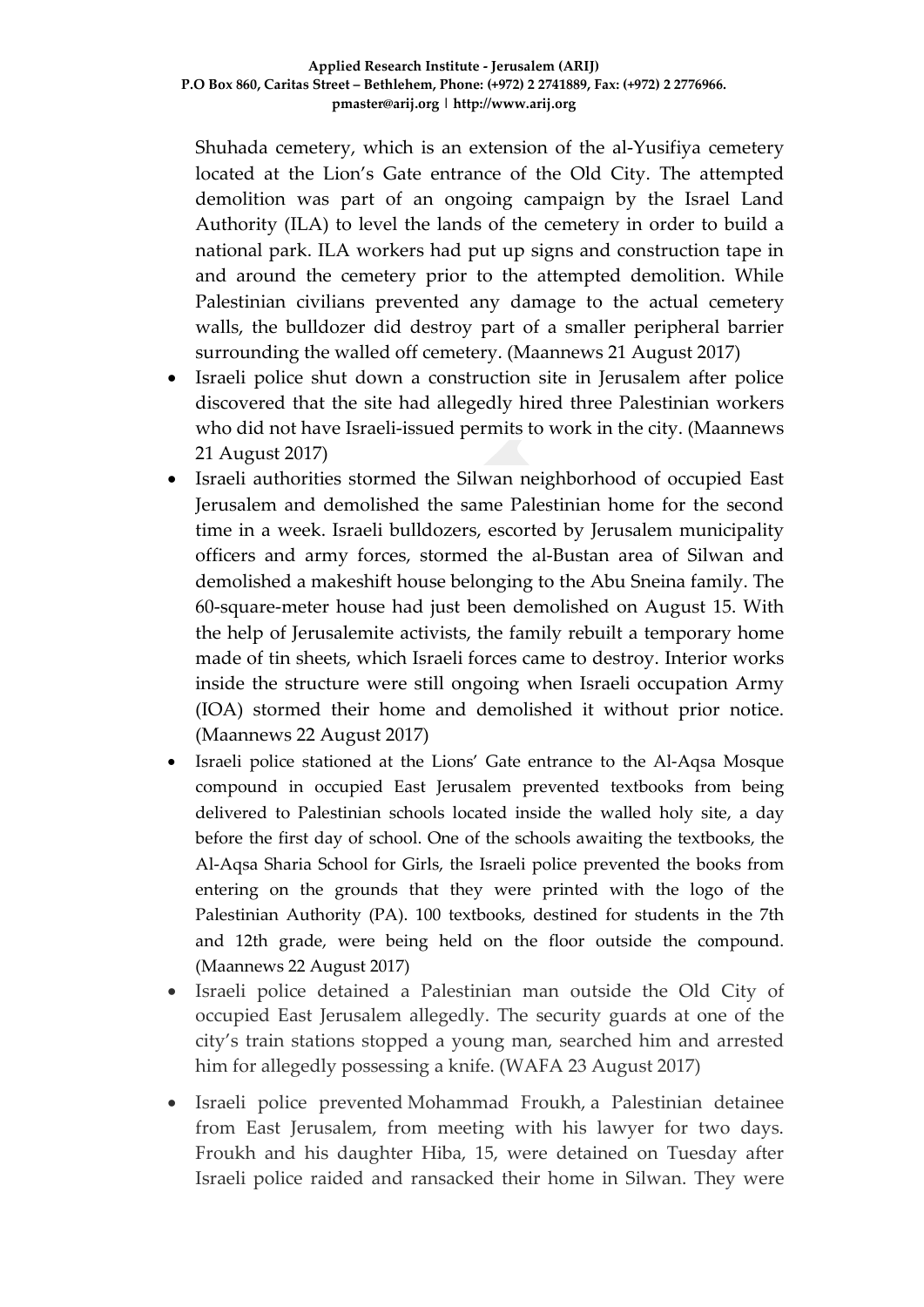#### **Applied Research Institute - Jerusalem (ARIJ) P.O Box 860, Caritas Street – Bethlehem, Phone: (+972) 2 2741889, Fax: (+972) 2 2776966. pmaster@arij.org | http://www.arij.org**

also beaten during the arrest. The daughter was later released. (WAFA 23 August 2017)

- Israeli security services and police raided a house in the neighbourhood of Bab Hutta in the Old City of Jerusalem and detained an elderly man as they handed his son a summons to appear before the security service. Police seize their personal mobile phones and computers. (WAFA 23 August 2017)
- Three Palestinians from the town of Silwan south of Jerusalem were detained by the Israeli Occupation Army (IAO), two from the neighborhood of Sheikh Jarrah and another from the neighborhood of Mount of Olives. (WAFA 23 August 2017)
- One Palestinian was detained by the Israeli Occupation Army (IOA) at his Kufr Aqab home to the north of Jerusalem. (WAFA 23 August 2017)
- Israeli occupation Army (IOA) detained four more Palestinians from the village of Beit Izja, northwest of Jerusalem. (WAFA 23 August 2017)
- Member of the Israeli parliament rabbi Yehuda Glick performed Jewish rituals outside Bab al-Qattanin, one of the gates of Al-Aqsa Mosque compound in the Old City, creating tension in the area. This came after about 136 Jewish settlers held provocative tour of the Muslim holy site. WAFA 23 August 2017)
- A field researcher for prisoners' rights group Addameer was detained during an overnight raid from his home in the occupied East Jerusalem neighborhood of Kafr Aqab. Salah Hamouri, 32, who holds dual Palestinian-French citizenship, was detained and transferred to Israel's interrogation center at the Russian compound, where his detention was then extended until Sunday. The East Jerusalem resident was banned from entering the occupied West Bank until Sept. 2016, and that his wife is currently banned by Israeli authorities from entering the occupied Palestinian territory or Israel. (Maannews 24 August 2017)
- The Israeli authorities had dismantled and confiscated solar panels, the only source of power at a primary school in Abu Nuwar in Jerusalem Governorate. The school was attacked twice last year when parts of it were demolished and equipment confiscated forcing third grade students to take their classes in the local barbershop. (WAFA 24 August 2017)
- Some 300 Israeli Jewish settlers, including Israeli Agriculture Minister Uri Ariel and lawmakers, reportedly attended the Torah scrolls-placing ceremony in a synagogue built in Silwan. The ceremony was organized by Ateret Cohanim, an Israeli Jewish settler organization whose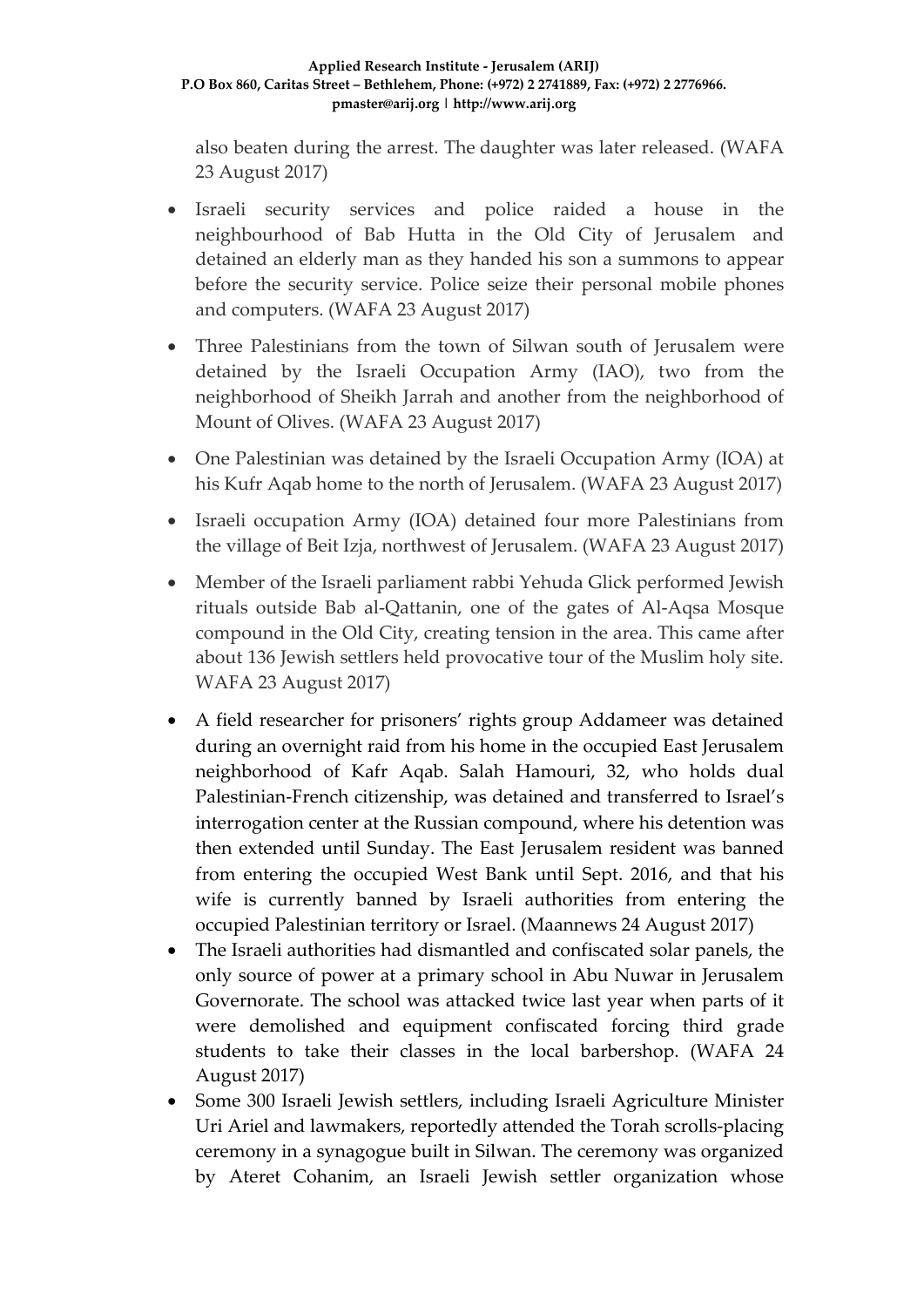publicly declared aim is to create a Jewish majority in East Jerusalem at the expense of the indigenous Palestinian people. (WAFA 25 August 2017)

- The Jaber family, residents of the Shufat refugee camp in East Jerusalem, declared that Israeli occupation Army (IOA) raided their home in the predawn hours and detained brothers Taha, 25, and Muhammad, 23, and summoned their brother Mahmoud, 21, for interrogation. The family added that Israeli forces assaulted family members and destroyed furniture during the search. (Maannews 26 August 2017)
- Israeli municipal authorities delivered summons to several Palestinian homeowners in the Silwan neighborhood of occupied East Jerusalem requesting that the families pick up demolition notices issued on their properties from Israeli authorities. The families were summoned to pick up the demolition notices from Israeli authorities, who have said that their homes were built without Israeli-issued building permits. One of the families was identified as the al-Abbasi family in Ein al-Luza area of Silwan.
- Israeli occupation Army (IOA) escorted by military bulldozers demolished a home in Silwan two times [within](http://www.maannews.com/Content.aspx?id=778795) a week. The Abu Sneina family home was demolished on August 15. With the help of Jerusalemite activists, the family rebuilt a temporary home made of tin sheets, which the IOA came to destroy several days later. (Maannews 26 August2017)
- Some 300 Israelis, including Israel's Minister of Agriculture Uri Ariel and Israeli lawmakers, attended the ceremony in Silwan, which was organized by settler group Ateret Cohanim. The group has been behind several Palestinian evictions in occupied East Jerusalem, including in the Old City. (Maannews 26 August 2017)

### **Hebron**

- In the southern West Bank city of Hebron, one Palestinian was detained and was identified as Islam Tamim al-Khatib from Qizon area after raiding his house and searching it. (Maannews 1 August 2017)
- Israeli Occupation Army (IOA) detained Mu'men Mahmoud Suleiman Amr, 24, from Kharsa village in the southern Hebron city after raiding his house and searching it. (WAFA 1 August 2017)
- Israeli Occupation Army (IOA) raided the houses of Prisoner Ziad Awwad and Martyr Marwan Al Qawasmi in Idhna town west of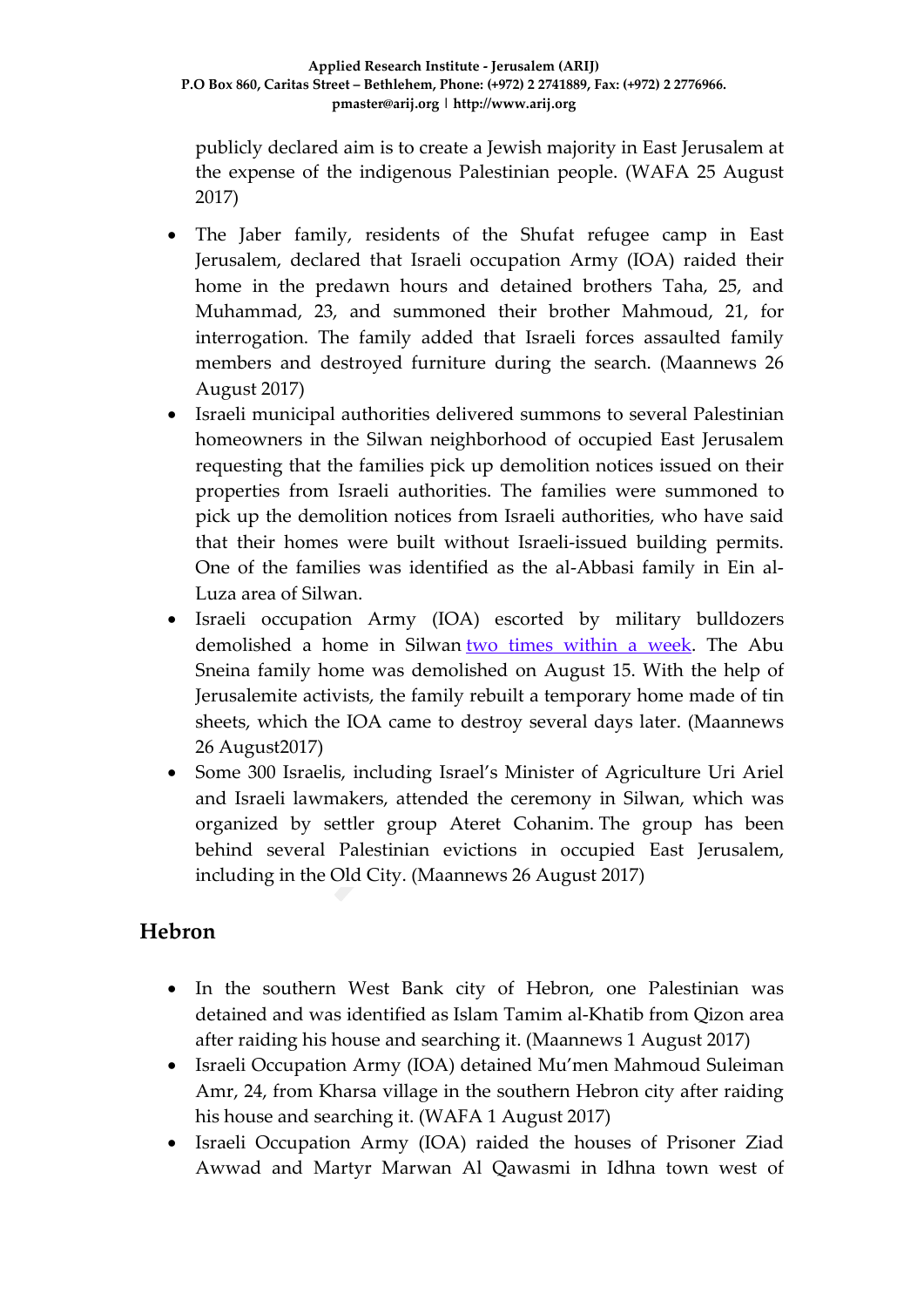Hebron city. The IOA also raided a number of commercial stores owned by citizen Basel Abu Al Halaweh in Habayel Ar Reeh area in the town. (WAFA 1 August 2017)

- Israeli occupation Army (IOA) closed the road leading to Hebron central market in Hebron city, Beer As Sabe road, to allow settler to visit an Otneil Ben Qenaz Archaeological site in the area. The IOA prevented Palestinians from entering or leaving the area and forced citizens and store owners to stay in their homes and stores to provide protection to settlers who were using the road to visit the site. (WAFA 1 August 2017)
- Israeli occupation Army (IOA) raided a civil investigations office in the Old City of Hebron in the southern occupied West Bank, detained the staff members, and confiscated equipment from the office. The office was opened just a few days ago after an agreement was made between Palestinian and Israeli authorities to establish an office in order to deal with a "wave of increased violence" among locals, especially family disputes in the area which often turn violent. (Maannews 2 August 2017)
- Israeli occupation Army (IOA) raided the home of Palestinian prisoner Muhammad Abd al-Basit in the Deir Samit village in Hebron during dawn hours, and seized cash and a vehicle. The IOA claimed that the father of Abd al-Basit had been receiving cash from the Hamas movement -- deemed a terrorist organization by the Israeli government. (Maannews 2 August 2017)
- Israeli Occupation Army (IOA) detained Saqer al-Sharawi, 25, and Anan Zakout, 23 from the Hebron Governorate. (Maannews 3 August 2017)
- Israeli occupation Army (IOA) had detained 25-year-old Saqer al-Sharawi at the Kharsa junction, south of the Hebron-area village of Dura. (Maannews 3 August 2017)
- Israeli occupation Army (IOA) installed an army checkpoint at the entrance of Beit Einun northeast of Hebron, and began searching Palestinian vehicles and demanding Palestinians show identity cards when attempting to cross. (Maannews 3 August 2017)
- The Yatta town in the southern West Bank Governorate of Hebron was put under a complete closure hours, with the IOA blocking all entrances and exits of the village. (Maannews 3 August 2017)
- Israeli occupation authorities have completed the construction of a 26 mile section of Israel's separation wall -- deemed illegal by the International Court of Justice in 2004 -- in the South Hebron Hills in the occupied West Bank. The concrete barrier was erected between the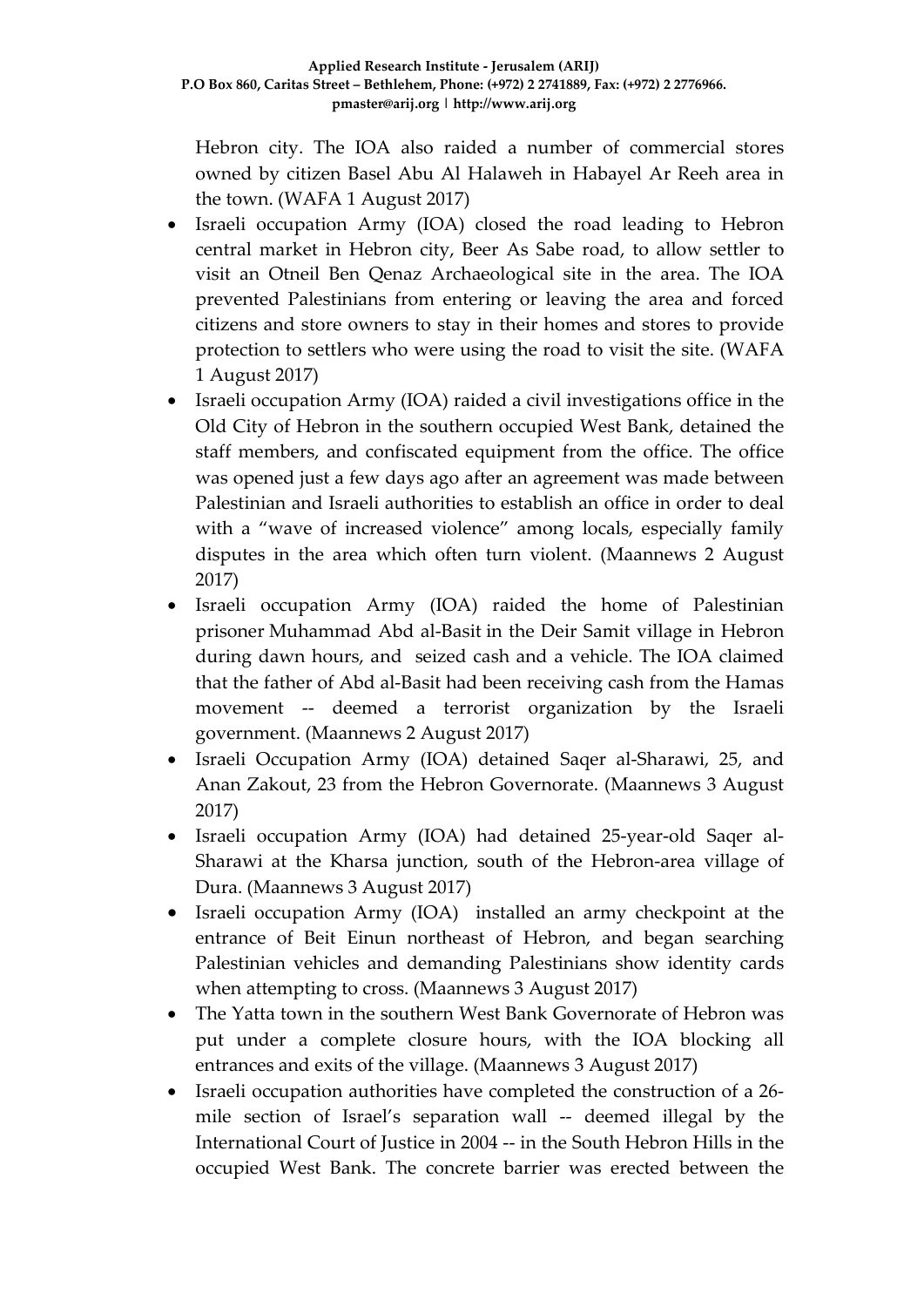Tarquimiya crossing and the Israeli town of Meitar. The 26-mile barrier consists of some 20-feet-high cement blocks, where "additional protective measures" are also expected to be installed. Before the construction of the cement wall, a fence was erected by Israeli occupation authorities there. [\(INN,](http://www.timesofisrael.com/israel-builds-new-stretch-of-barrier-along-southern-west-bank/) Maannews 3 August 2017)

- Israeli Occupation Army (IOA) suppressed a sit-in on Friday in order to protest Israel's construction of an army watchtower near the village of Dura. Last [week,](http://www.maannews.com/Content.aspx?id=778444) the IOA had declared the Kharsa Triangle -- an area of land south of Dura village -- a closed military zone, and had forbidden Palestinians from entering the area. Israeli bulldozers began leveling lands in the cordoned area, in what locals said was preparations for the construction of an Israeli military watchtower. The Israeli army had also confiscated local Palestinian lands near the triangle in order to begin the construction. (Maannews 4 August 2017)
- Israeli occupation Army (IOA) detained Imad Abu Shamsiya, a coordinator for Human Rights Defenders in Hebron. The IOA had stopped Abu Shamsiya while he was walking near his home in the area of Tel Rumeida in Hebron, subsequently detaining him and taking him to an Israeli police station at the illegal Israeli settlement of Kiryat Arba. (Maannews 4 August 2017)
- A number of settlers from Kiryat Arba settlement raided Jaber neighbourhood east of Hebron city and assaulted its residents resulting in the injury of two Palestinians of Rib'I family. The Israeli occupation Army (IOA) came to the neighborhood and started firing at Palestinian in the area causing the injury of Aref and Amin Jaber and the detention of Ahmad Jaber, 12. (WAFA 4 August 2017)
- A group of Israeli settlers injured four Palestinians in Hebron city overnight as they raided the Wadi al-Hassin neighborhood, located directly beside Israel's illegal Kiryat Arba settlement. The Palestinians sustained light to moderate wounds in the attack. (Maannews 5 August 2017)
- In the Hebron Governorate, Alaa Anwar al-Balawi, 22, was detained from the village of Beit Ummar. While al-Balawi is from al-Duheisha refugee camp near the city of Bethlehem, he was visiting his grandparent's house in Beit Ummar at the time. (Maannews 6 August 2017)
- A group of Israeli settlers hurled rocks at Palestinian homes in the Jaber neighbourhood of Hebron's Old City in the southern occupied West Bank. Israeli settlers, escorted by Israeli occupation Army (IOA), threw rocks at Palestinian homes near the Ibrahimi Mosque and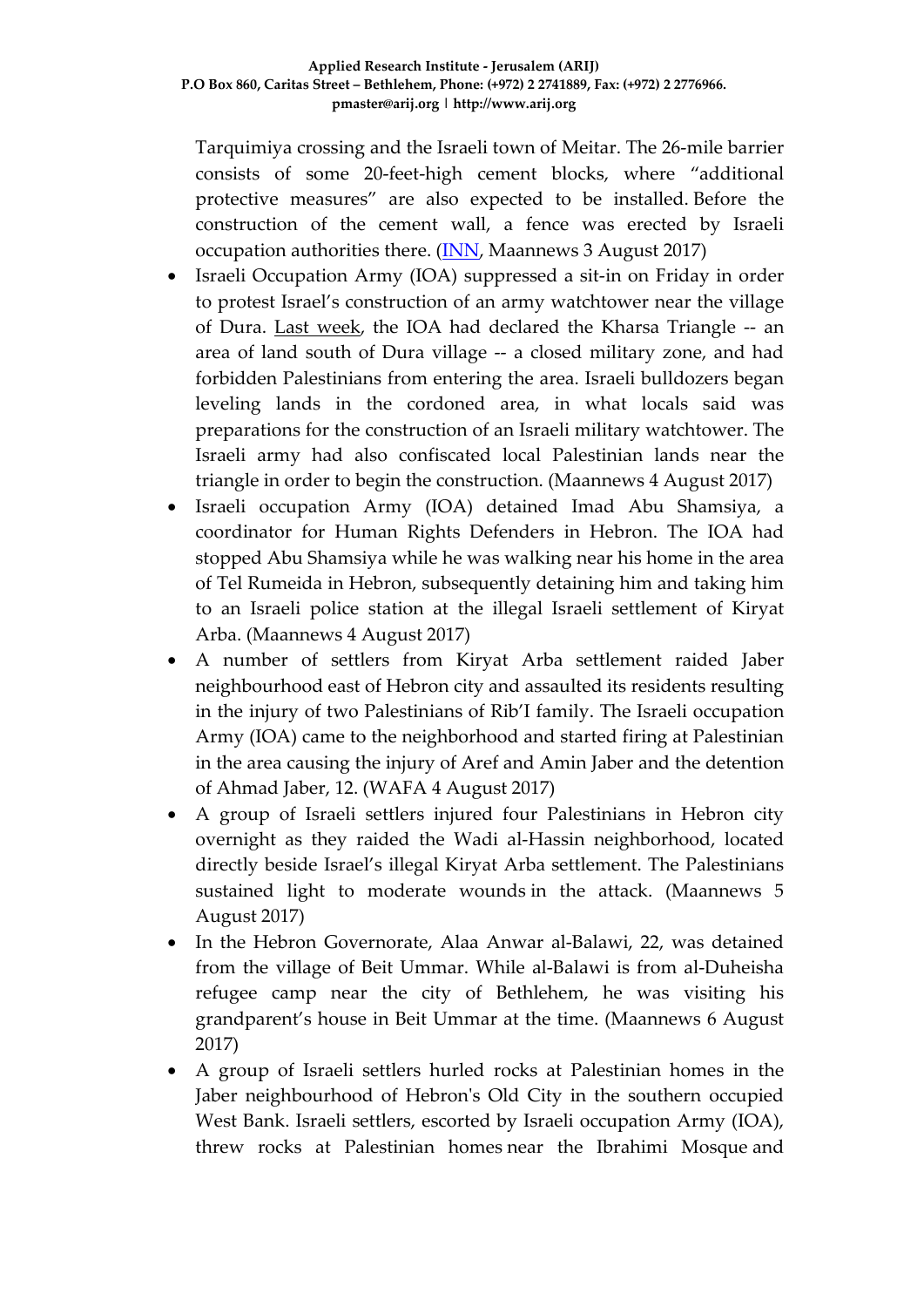shouted curses at the Palestinian residents and threatened them with more terror actions and assaults. (Maannews 6 August 2017)

- Israeli settlers attacked Palestinians in the Wadi al-Hassin neighborhood, located directly beside Israel's illegal Kiryat Arba settlement. At least four Palestinians were injured during the incident. The settler attacks came some two weeks after an Israeli settler takeover of the Abu Rajab family home located in the Old City of Hebron near the Ibrahimi Mosque. (Maannews 6 August 2017)
- Israeli Occupation Army (IOA) closed Al Aroub's refugee camp southern entrance with an iron gate. The soldiers stationed at the gate and hindered Palestinian vehicular movement through it. (WAFA 6 August 2017)
- In the Hebron Governorate, Israeli occupation Army (IOA) detained one Palestinian, identified as Baraa Moussa al-Kawazba, in the village of Sair. (Maannews 7 August 2017)
- Israeli Occupation Army (IOA) raided the Hebron-area town of al-Dhahiriyya in the southern occupied West Bank, where they confiscated a Palestinian man's private vehicle. Israeli troops raided home of Nidal Shihada Jabarin in al-Dhahiriyya and confiscated his private vehicle. No further details were given. (Maannews 8 August 2017)
- Israeli Occupation Army (IOA) detained five Palestinian municipal inspectors in the southern occupied West Bank city of Hebron. The IOA raided the inspectors' office in southern Hebron City and detained the head of the office, Rabah Abu Sneineh, as well as inspectors Muhammad Ghazi Abu Sneineh, Aziz Abu Afifeh, Ubeida Abu Hussein, and Khader Abu Sneineh. Another inspector, identified as Khamis Abu Sneineh, was also detained but was released shortly afterwards. The IOA had raided the office last week, confiscated some material, and ordered that the office be shut down. (Maannews 8 August 2017)
- The Israeli occupation Army (IOA) had detained Badran Jaber, 71, from Hebron and transferred him to an unknown location. Jaber suffers from heart complications and high blood pressure, and also struggles with diabetes. The committee demanded his immediate release. The IOA detained Jaber after raiding and searching his home in Hebron City. Jaber is a former prisoner of Israel who spent 12 years in Israeli prisons. Each of Jaber's sons have also been imprisoned by Israel, while one of his sons, Wadie, is still being held at Israel's Ofer detention center after being sentenced to four months in prison. (Maannews 9 August 2017)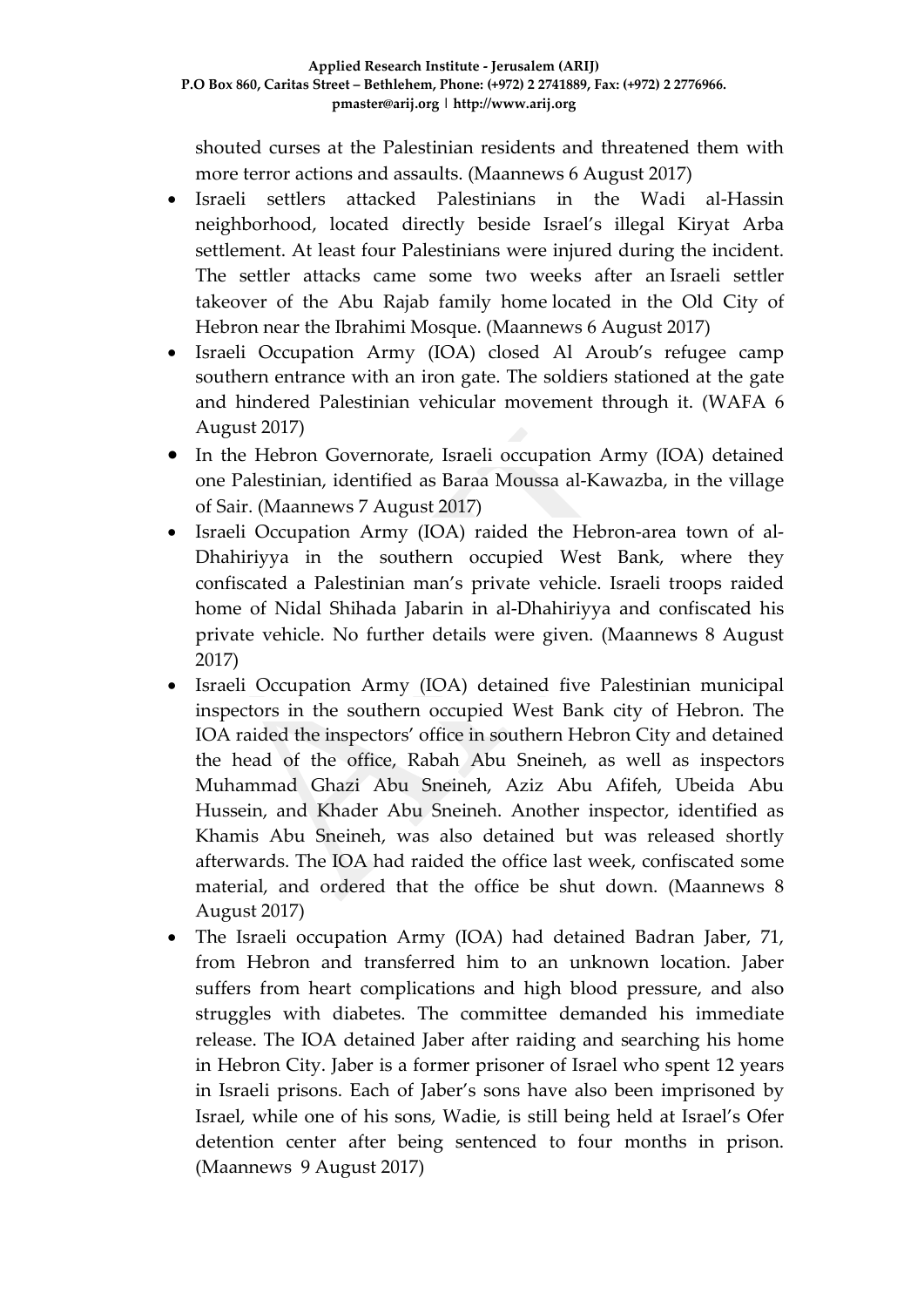- Hundreds of Israeli settlers originating from France launched a march toward the Abu Rajab home in Hebron's Old City, which was [forcibly](http://www.maannews.com/Content.aspx?id=778457) taken over by [settlers](http://www.maannews.com/Content.aspx?id=778457) some two weeks ago, to show solidarity with the settlers. The march was set off from an illegal settlement post on al-Shuhada Street and the Tel Rumeida neighborhood in the Old City, and stormed to the Abu Rajab family home, as the settlers waved Israeli flags. The march was a way for the Israeli settlers to "confirm their control" over the building, despite even the Israeli Civil Administration deciding that the settlers' alleged [purchase](http://www.haaretz.com/israel-news/.premium-1.548368) of the [property](http://www.haaretz.com/israel-news/.premium-1.548368) was in fact invalid. The march was organized by a right-wing organization called "Israel forever," which focuses on showing French solidarity with the Israeli settlers residing illegally in Hebron. The march in Hebron's Old City came just a day following reports that the family had filed a petition with the Israeli Supreme Court to evacuate the settlers from their home. The petition is aimed at urging Israeli authorities to force the settlers out, which the family was successfully able to do when settlers also took over their home in 2012 after alleging that they had purchased the property. While the Israeli army has declared the building a "closed military zone," an order which should bar any individuals from entering the area, Israeli settlers have continued to enter and exit the building freely. (Maannews 9 August 2017)
- In the southern West Bank, Israeli occupation Army (IOA) detained three Palestinians in Hebron city and another was detained in the village of Beit Kahil in the Hebron Governorate and was identified as Haitham Izzat Muhammad Asafrah, 19, after searching his house and messing with the contents. (Maannews 10 August 2017)
- Israeli occupation Army (IOA) detained two Palestinian in Beit Ummer town north of Hebron city. The two were identified as Baha' Raed Muqbel, 16, and Odai Iyad Bassam Az Za'aqeeq, 15. The IOA transferred the two detainees to Karmei Zur settlement for interrogation. (WAFA 11 August 2017)
- Israeli occupation Army (IOA) detained two Palestinian teenagers from the village of Beit Ummar in the Hebron Governorate of the southern occupied West Bank. Bahaa Raed Muqbel Muqbel, 16, and Uday Iyad Bassem Zaaqiq, 15, were detained in the village. The two teenagers were subsequently transferred to an Israeli army post near Israel's illegal Karmei Tzur settlement, built on lands belonging to the villages of Halhul and Beit Ummar. The teenagers were most likely transferred to the location in order to undergo interrogations. (Maannews 12 August 2017)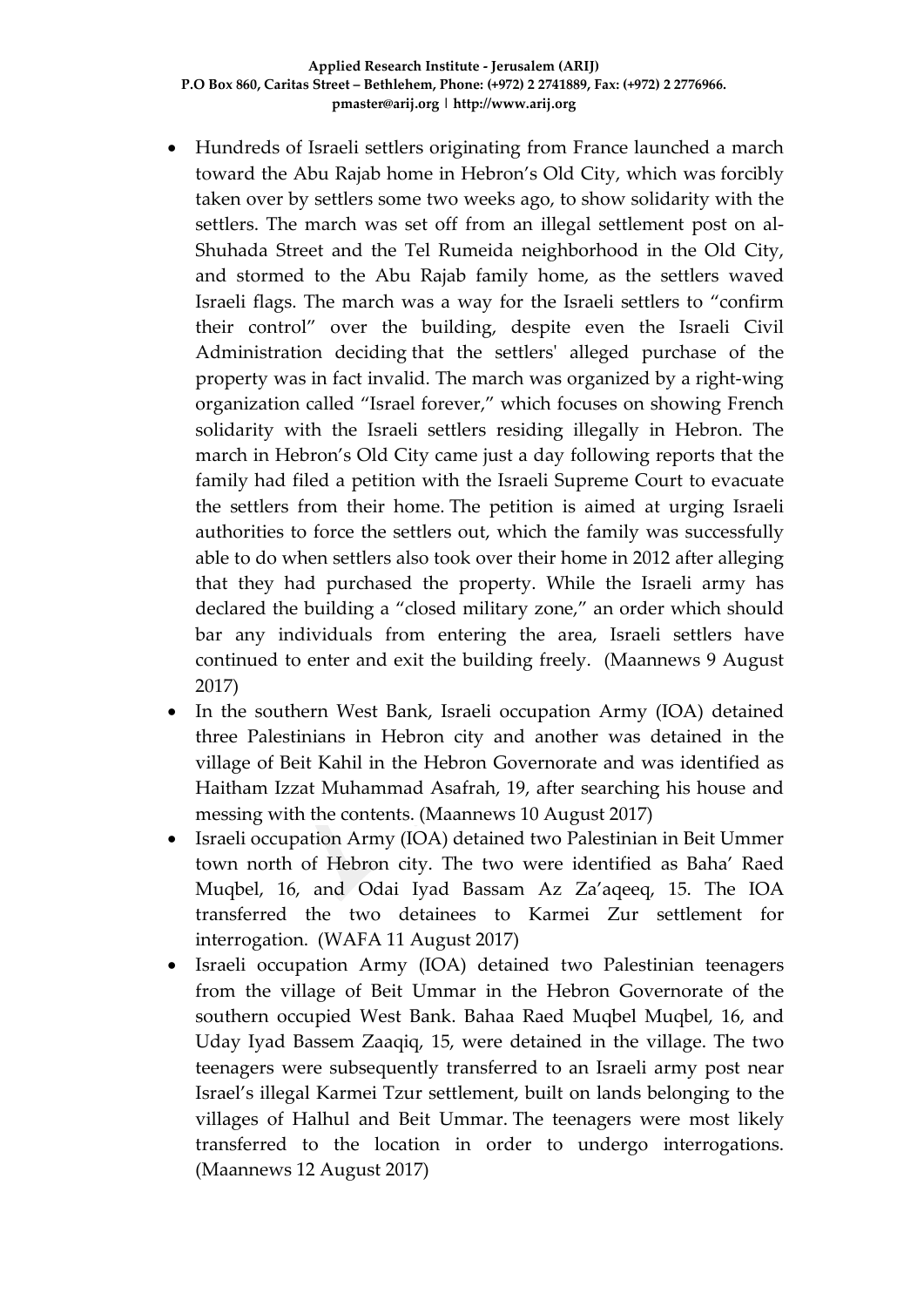- A group of Israeli settlers chased a Palestinian child and threw rocks at their house in the Wadi al-Hassin area of Hebron city, located directly beside Israel's illegal Kiryat Arba settlement. The settlers had also thrown rocks at the family's home. Israeli occupation Army (IOA) were deployed heavily in the area and examined the IDs of the local residents. (Maannews 12 August 2017)
- The Israeli occupation army (IOA) has called on Palestinians from the southern occupied West Bank city of Hebron to "behave" in order to obtain lessened security restrictions on some of the city's residents. The IOA distributed leaflets in the Al-Moskobiya, al-Salam, and al-Mahawir neighborhoods of Hebron City stating that residents of those areas who had previously been refused entry permits to Israel would be eligible to apply on Tuesday for the security ban against them to be removed -- allowing them to request entry permits to Israel in the future. The IOA leaflets warned that "this campaign will continue in accordance with the level of the population's non-interference in terrorist operations and stone- and Molotov cocktail-throwing incidents." (Maannews 13 August 2017)
- In the Hebron Governorate, the Israeli occupation army (IOA) detained three Palestinians in the village of Beit Ula overnight. (Maannews 13 August 2017)
- In the Hebron Governorate, the Israeli occupation army (IOA) detained four Palestinians in the village of Dura. The three detainees from the Hebron area were identified as -- Aysar Walid Amrah, 17, Nour Ayish Talahmeh, 19, and Mahmoud Imad al-Shahtit, 18. (Maannews 14 August 2017)
- In the southern West Bank Governorate of Hebron, Israeli occupation troops had escorted bulldozers in the nearby Bedouin village of Umm al-Kheir, where residents feared their homes would also be demolished. (Maannews 14 August 2017)
- Israeli occupation Army (IOA) demolished three European Unionfunded homes in the village of Khashm al-Darj in Masafer Yatta, south of Hebron. A heavy army force closed off the area and brought bulldozers to demolish the three homes belonging to Mustafa Salim Awwad and Moussa Ahmad Awwad. The demolition left more than 20 people from the Hathaleen clan homeless. (WAFA 14 August 2017)
- In the Hebron Governorate of the southern occupied West Bank, Israeli Occupation Army (IOA) detained Abd al-Halim Qafisha, 16, Issa Hassan Adi, 28, Muath Ikhlayyil, Fawzi Mahmoud Fawzi Awwad, and Muhammad al-Qassam Abu Hammad. Adi, Ikhlayyil, and Awwad were detained from the Hebron-area village of Beit Ummar,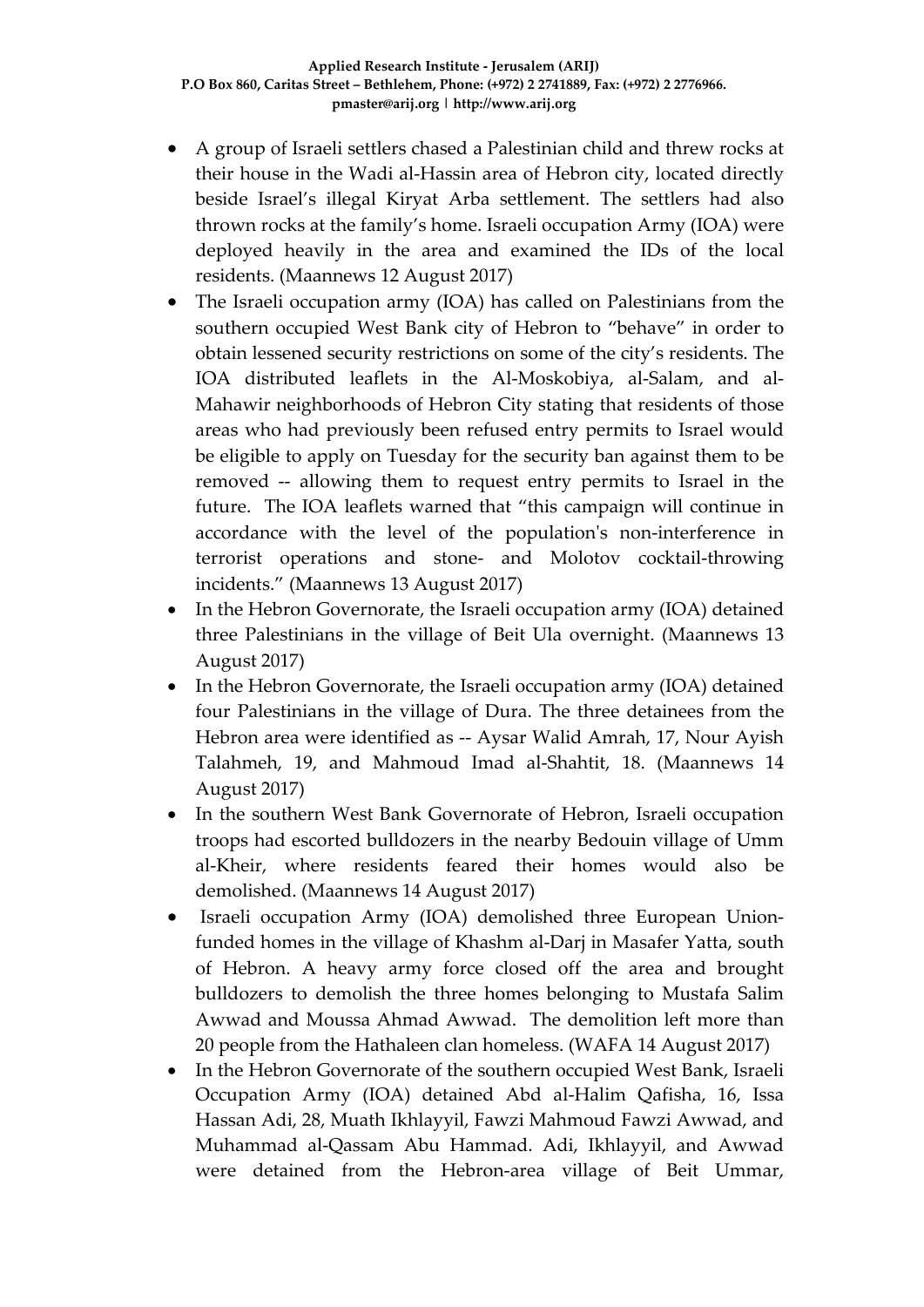highlighting that a Molotov cocktail was thrown at an Israeli military vehicle when the IOA left the area. (Maannews 15 August 2017)

- Israeli Occupation Army (IOA) detained 16-year-old Qafisha from his home in Hebron City. Qafisha was "injured" when he was arrested, though the nature of his injury remained unknown. (Maannews 15 August 2017)
- Israeli occupation Army (IOA) detained citizen Muhaamd Kayed Idris, 19, from Hebron Old city. (WAFA 16 August 2017)
- Israeli occupation Army (IOA) detained five Palestinians across the Hebron Governorate, identifying them as Nassim Nayif Awawda, Murad Taysir Omar, Akram Samara, Kamal Muhammad Idriss, and Adel al-Bakri. One detention took place in in Hebron City, one in the village of al-Ramadin, one in al-Burj, and one in al-Dhahiriya. (Maannews 16 August 2017)
- Israeli occupation authorities (IOA) confiscated at least 47 dunams (12 acres) of lands in al-Thahiryeh village, south of Hebron city, in the southern occupied West Bank for alleged military purposes. Locals were surprised when an Israeli confiscation order was put up on the entrance of the Mitar checkpoint in the southern part of al-Thahiryeh, close to the lands that were confiscated. The order stated that the land would be used for Israeli army purposes. The lands belonged to the Abu Allah family, who are residents of al-Thahiryeh. (Maannews 16 August 2017)
- In the Hebron Governorate, Israeli occupation Army (IOA) raided the home of Khader Ahmad Ghneimat in Surif village and took 5,500 shekels (\$1,519) and gold while searching the home. (Maannews 17 August 2017)
- Israeli occupation Army (IOA) detained an unidentified Palestinian in Surif village in the Hebron Governorate. (Maannews 18 August 2017)
- A group of Israeli settlers from the Kiryat Arba settlement in the southern occupied West Bank threw rocks at several Palestinian homes in Hebron city. Jamal Seifan, a resident of the area, said that Israeli settlers threw rocks at his house and houses belonging to Said Daana, Jamil Seifan, and Abd al-Hay Seifan. Seifin added that rock-throwing at Palestinian homes and assaults committed by settlers on Palestinians in the neighborhoods of Jaber, Wadi al-Nasara, and al-Salaymeh in Hebron city have seen a sharp increase in recent weeks, particularly on Fridays and Saturdays during Shabbat. (Maannews 19 August 2017)
- Israeli Occupation Army (IOA) summoned former prisoner Ali Ahmad Sabarna from the town Beit Ummar north of Hebron for interrogation at Etzion. (Maannews 20 August 2017)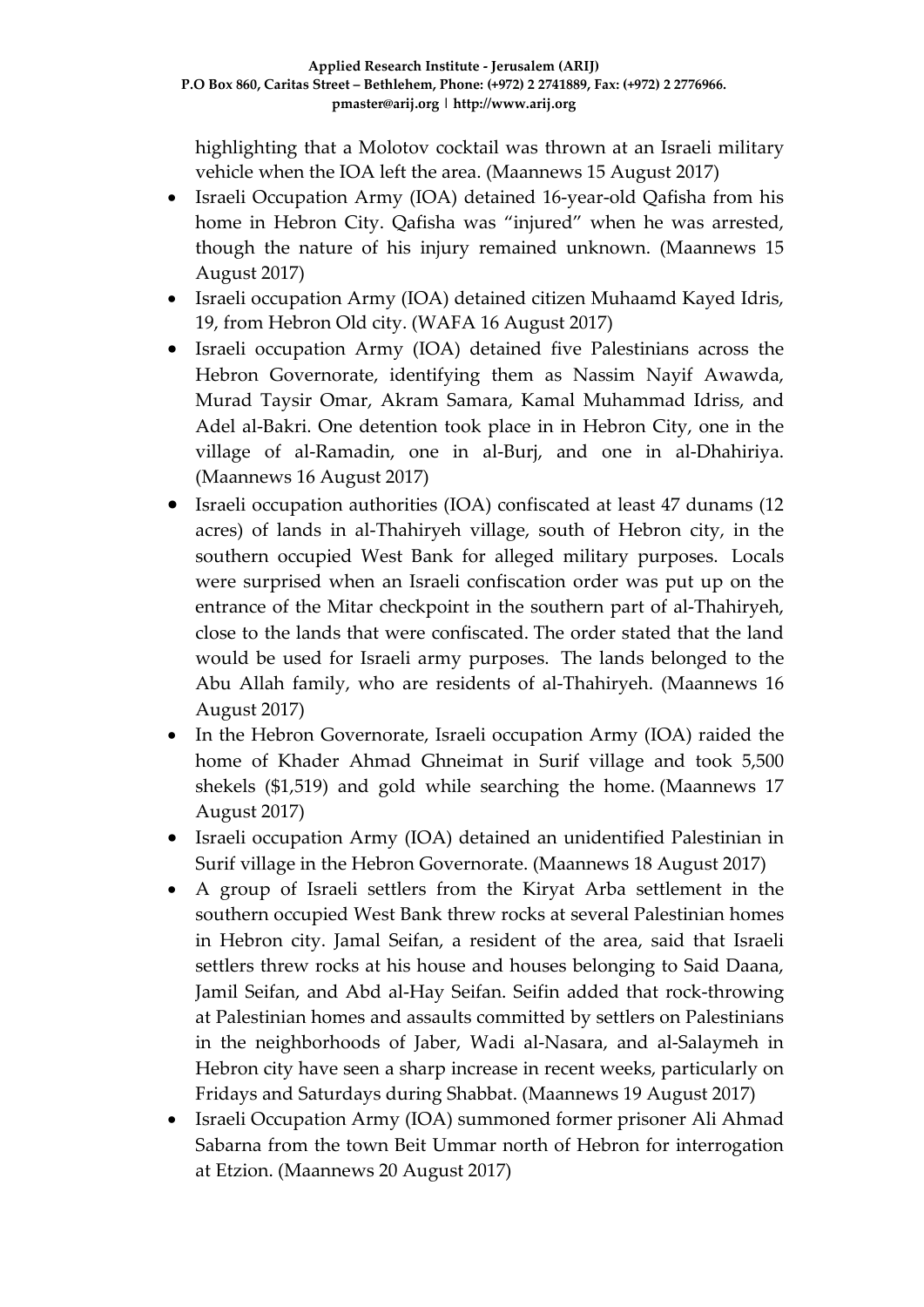- Israeli Occupation Army (IOA) detained one Palestinian in the village of Beit Kahil in the Hebron Governorate. (Maannews 20 August 2017)
- Israeli soldiers prevented the mayor of Hebron, Tayseer Abu Sneineh, from touring schools in the occupied section of the city to mark the start of the new schoolyear. Abu Sneineh attempted to enter the old town of Hebron, known as H2 and which is under full Israeli military control where the Jewish settlements are concentrated, to tour the schools, he was turned back at the military checkpoints. Israeli settlers also harassed Abu Sneineh, threatening his life and cursing him while soldiers watched and did nothing except to order the mayor to leave the area. (WAFA 23 August 2017)
- Israeli bulldozers razed lands in Masafer Yatta in the southern West Bank in order to expand the illegal Jewish settlement of Karmael. Israeli settlers joined in the levelling of the Palestinian lands east of the town of Yatta owned by the Hathalin and other families in order to expand Karmael. Residents resisted the Israeli takeover of their land and engaged soldiers and settlers in a fist fight. Suleiman Hathalin, 70, was beaten and injured. He was also detained for several hours. (WAFA 24 August 2017)

# **Qalqilyah**

- Israeli occupation Army (IOA) continued to uphold a closure on the village of Azzun Atma in the northern occupied West Bank Governorate of Qalqiliya for the second consecutive week. The IOA have continued to prohibit Palestinians from entering the area who are not residents of the village. The IOA had also erected an army checkpoint at the northern entrance of the village "under the pretext that Palestinians illegally enter Israel through the village." (Maannews 1 August 2017)
- Israeli Occupation Army (IOA) detained Muhammad Othman Daas from the Qalqiliya Governorate. (Maannews 3 August 2017)
- Israeli occupation Army (IOA) injured two Palestinians during a weekly protest held in the village of Kafr Qaddum in the northern occupied West Bank Governorate of Qalqiliya. The IOA suppressed the village's weekly march by firing rubber-coated steel bullets, sound bombs, and tear gas canisters at the protesters, injuring two Palestinians. The IOA had also raided the home of Jamal Jumaa during the march and turned his roof into an Israeli military post. Israeli soldiers stationed themselves there to shoot crowd control weapons at the protesters. (Maannews 4 August 2017)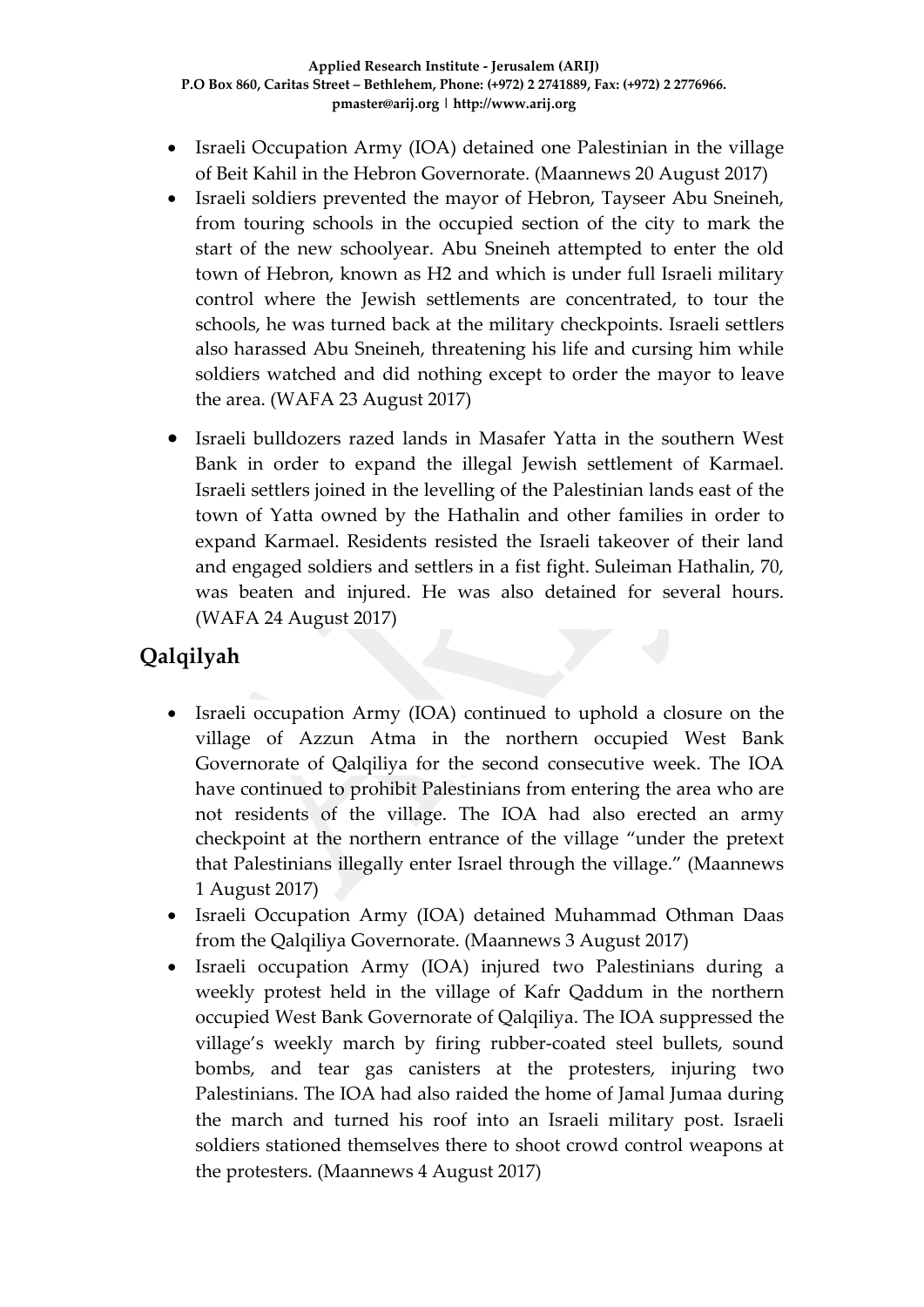- Israeli occupation Army (IOA) manning a sudden checkpoint that was erected at the eastern entrance of Qalqilyia city issued traffic tickets (fines) to Palestinian drivers (Public and Private Cars) entering and exiting Qalqilyia city in the northern occupied West Bank. Some tickets amounted to NIS 1000.
- In the northern West Bank, Israeli occupation Army (IOA) detained Amina al-Ghalban, 24, the wife of Palestinian prisoner Abed al-Ghalban, from the Qalqiliya Governorate. Her husband was detained several weeks ago from their home in Qalqiliya city. (Maannews, WAFA 6 August 2017)
- Israeli Occupation Army (IOA) detained Ibrahim Muhammad Mahmoud Balashma, 22, from the Qalqiliya Governorate. (WAFA 8 August 2017)
- Israeli occupation Army (IOA) suppressed a weekly march with live ammunition and rubber-coated steel bullets in the village of Kafr Qaddum in the northern occupied West Bank Governorate of Qalqiliya. The march was launched following Friday prayers, which included the participation of hundreds of local and foreign activists who chanted demands to end Israel's half-century military occupation of the Palestinian territory. The IOA had fired live ammunition and rubber-coated steel bullets at the protesters. The IOA also tried to ambush a group of Palestinian protesters in order to detain them. (Maannews 11 August 2017)
- Israeli Occupation Army (IOA) detained three Palestinians from the city of Qalqilyia, identified as Kamal Ibrahim al-Baz, his son Baraa, 17, and Ahmad Quraan, 25. (Maannews 15 August 2017)
- Israeli Occupation Army (IOA) detained a Palestinian, identified as Ibrahim Jumaa, from Qalqilya. (Maannews 20 August 2017)

### **Tubas**

- Israeli Occupation Army (IOA) detained Yousif Hasan al-Tayeh from al-Faraa refugee camp in the Tubas Governorate. (Maannews 3 August 2017)
- Israeli occupation Army (IOA) seized a vehicle belonging to a resident of Bardala village in the northern Jordan Valley, belonging to Ahmed Sawafta, and arrested the owner for several hours before releasing him. (WAFA 16 August 2017)

## **Ramallah**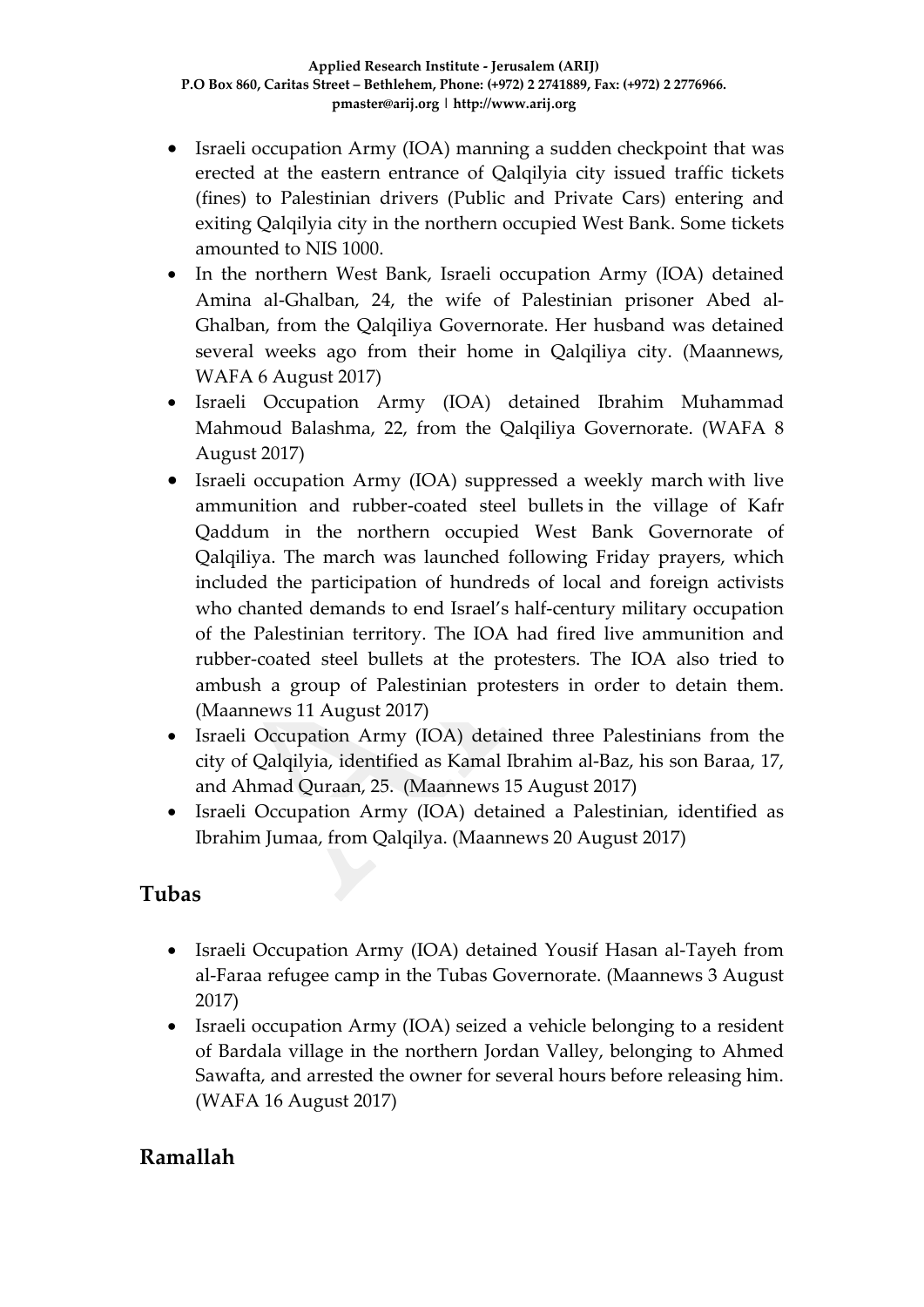- Israeli occupation Army (IOA) detained Yazid al-Rimawi, Ghassan Karaja and Abd al-Rahman Hamed from the Ramallah governorate. (Maannews 2 August 2017)
- Israeli occupation Army (IOA) detained Yazeed Rajeh Al Remawi , 38, from Beit Rima village northwest of Ramallah city after raiding his home in Al Masayef neighbourhood in Ramallah city and searching it. (WAFA 2 August 2017)
- In the central West Bank, Israeli Occupation Army (IOA) detained 19 year-old Qusai Fahel and Nawras Muhammad Barghouti in the village of Kobar, which has been the site of closures and [frequent](http://www.maannews.com/Content.aspx?id=778266) raids in recent weeks. (Maannews 3 August 2017)
- The Israeli occupation Court gave a final ruling to demolish the houses of three Palestinian martyrs in Deir Abu Mashal village in Ramallah Governorate, identified as the houses of Martyr Adel Ankoush, Martyr Ibrahim Saleh and Martyr Osama Atta. (WAFA 3 August 2017)
- The Israeli occupation Court gave a final ruling to demolish the house of Martyer Malek Hamed from Silwad village northeast of Ramallah city. (WAFA 3 August 2017)
- Israeli occupation Army (IOA) raided Um Al Sharayet neighbourhood and Al Amin roundabout area south of Al Bireh city which sparked clashes in the area, during which the IOA fired live bullets and gas bombs at citziens. (WAFA 4 August 2017)
- Israeli Occupation Army (IOA) re-detained Palestinian Jerusalemite lawmaker Muhammad Abu Tair, 66, two [months](http://www.maannews.com/Content.aspx?id=777400) after he was [released](http://www.maannews.com/Content.aspx?id=777400) from Israeli custody after serving a 17 month prison sentence. The IOA detained Abu Tair from his home in the West Bank town of Kafr Aqab -- where he has resided since Israel [deported](http://pchrgaza.org/en/?p=2170) him from occupied East Jerusalem in 2010. (Maannews 4 August 2017)
- A Palestinian youth was injured with live fire by Israeli occupation Army (IOA) during clashes into the village of Kobar, located in the Ramallah Governorate of the central occupied West Bank. Some 200 Israeli settlers from the nearby illegal Halamish settlement raided the Kobar village overnight and "attempted to attack locals. The settlers entered through the southern part of Kobar. Israeli occupation Army (IOA) then arrived to the Jibiya village to protect the settlers, opening live fire, rubber-coated steel bullets, tear gas, and stun grenades, injuring one youth with live fire. The IOA then escorted the settlers back to the Halamish settlement. (Maannews 4 August 2017)
- Israeli occupation Army (IOA) detained three Palestinians from al-Jalazoon refugee camp, in Ramallah/al-Bireh Governorate three of whom were identified as Ibrahim Abu Kharma, Muhammad Ramadan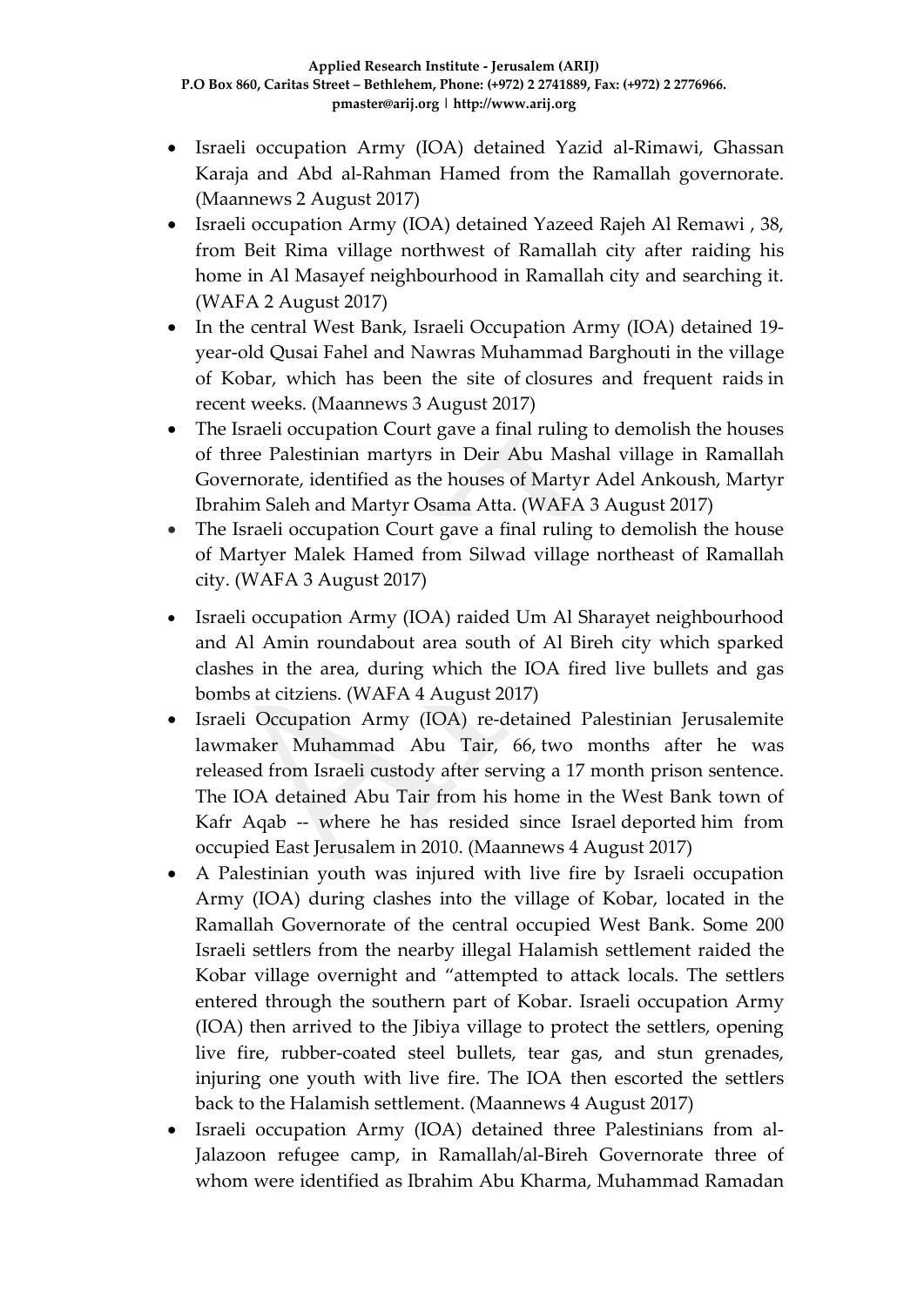Elayyan, and Karam Makhlouf Nakhla, who have been accused of carrying out an attempted drive-by shooting at the entrance of Israel's illegal Beit El settlement on Saturday night. (Maannews , WAFA 6 August 2017)

- A special Israeli force kidnapped Yousif Muhammad Ibrahim Jad Al Haq, 23, from Al Amari refugee camp while he was near Sky-land park in Ramallah city and took him to unknown destination. (WAFA 6 August 2017)
- Israeli occupation Army (IOA) detained a Palestinian in Deir Qaddis in the Ramallah Governorate. The two detained Palestinians were identified as Nour Abd al-Aziz Mahmoud al-Asaad and Muhammad Abdullah Shaqur, without specifying where they were detained. (Maannews 7 August 2017)
- Israeli authorities raided the village of Silwad, east of Ramallah in the central occupied West Bank to issue 10 demolition orders for 14 structures, including al-Salam school (is the only private school that serves villages in eastern Ramallah) built 10-years ago, an iron factory that has been in existence for 20 years and a commercial structure located at the southern entrance of the village. Israeli Authorities also left a notice for the demolition of a house owned by Palestinian expatriate Saleh Najjar. Another homeowner identified as Malek Hamid was previously notified of the decision to demolish his house. The demolition orders were issued over allegations that they were built without the necessary Israeli-issued construction permits. The structures were located in Area B, under combined Palestinian civil and Israeli military control. (WAFA, Maannews 8 August 2017)
- Israeli settlers set fire to two Palestinian-owned vehicles in the village of Umm Safa in the central occupied West Bank Governorate of Ramallah. Israeli settlers had set fire to the vehicles around 2:30 a.m. While Israeli soldiers were stationed at the entrance of the village at night, the settlers attacked homes on the outskirts of the village after the soldiers had left. The settlers had also graffitied hate slogans on walls in the village, calling for revenge attacks on Palestinians **---**
- Israeli occupation Army (IOA) raided [the village of Kober in the](http://www.maannews.com/Content.aspx?id=778614)  [central occupied West Bank Governorate of Ramallah](http://www.maannews.com/Content.aspx?id=778614) in the predawn hours detaining the father of the 19-year-old Omar al-Abed. (Maannews 9 August 2017)
- Fifteen Palestinians were injured with live and rubber-coated steel bullets while tens of others suffered from severe tear gas inhalation during clashes with Israeli occupation Army (IOA) that erupted before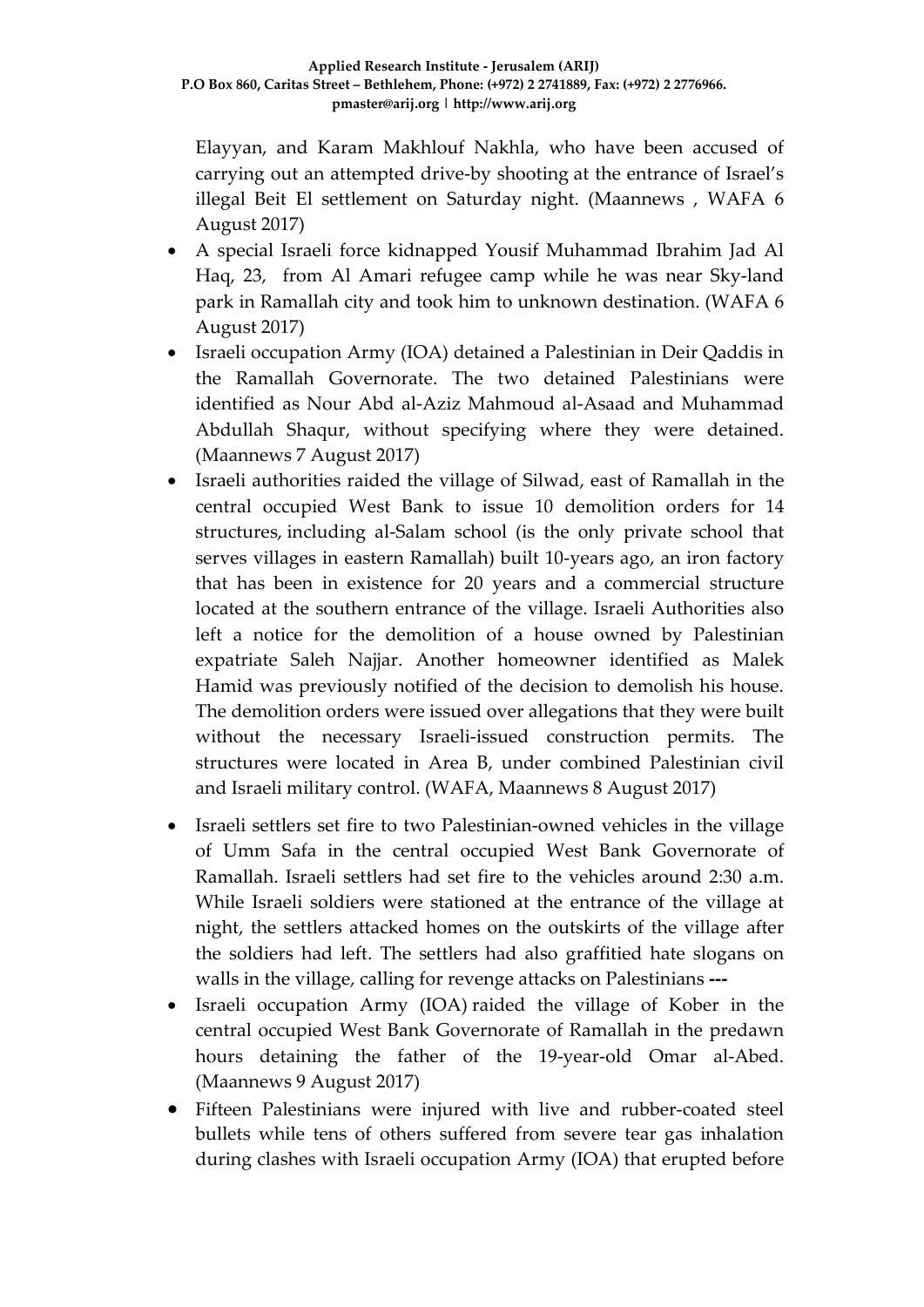dawn in the village of Kobar, northeast of Ramallah in the central occupied West Bank. The IOA raided Kobar and closed the two main entrances to the village with dirt mounds and rocks, and installed flying checkpoints, preventing Palestinians from leaving or entering the village, according to locals. Clashes erupted between the IOA and Palestinian youth who attempted to prevent Israeli soldiers from raiding the house of Palestinian prisoner Omar al-Abed, 19. The IOA assaulted the youths, raided and ransacked al-Abed's house, damaged the furniture, and detained the teenager's father and uncle. The IOA heavily fired live ammunition, rubber-coated steel bullets, sound bombs and tear gas at youths who threw rocks at soldiers. During the clashes, the IOA detained three Palestinians, identified by locals as Yasser al-Abed, Basil al-Fahed, and Muhannad Shalash. (Maannews 9 August 2017)

- In the central West Bank, Israeli occupation Army (IOA) detained Omar Jumaa Hammad in the village of Silwad in Ramallah. (Maannews 10 August 2017)
- Israeli occupation Army (IOA) detained two Palestinians in the village of Deir Istiya in Salfit and another in the Ramallah-area Abud village. (Maannews 10 August 2017)
- Israeli occupation Army (IOA) raided the Qalandiya refugee camp in the Ramallah Governorate and the occupied East Jerusalem town of Kafr Aqab and detained Bassel Hammad. (Maannews 10 August 2017)
- Israeli Occupation Army (IOA) demolished the family homes of two Palestinians in Deir Abu Mashaal: Baraa Ibrahim Saleh, 18, and Osama Ahmad Atta, 19. Meanwhile the IOA sealed the family home of Hassan Ankosh, 18. The families received [demolition](http://www.maannews.com/Content.aspx?id=778047) orders last month . The families of Saleh and Atta had petitioned the Israeli Supreme Court in order to challenge the demolitions. The court ruled that only the second story of the houses would be demolished, leaving the ground floors intact, while the second floor of the Ankosh family home would be sealed off. (Maannews 10 August 2017)
- Israeli Occupation Army (IOA) demolished the family home of Malek Hamed from Silwad village northeast of Ramallah city. (WAFA 10 August 2017)
- Five Palestinians were injured with live fire during clashes that erupted in the Beit Rima village in northern Ramallah between Palestinian youths and Israeli undercover forces that raided a house in the village. Israeli occupation Army (IOA) fired live bullets, rubbercoated steel bullets, tear-gas and stun grenades at youths that surrounded the undercover forces as they were raiding a house in the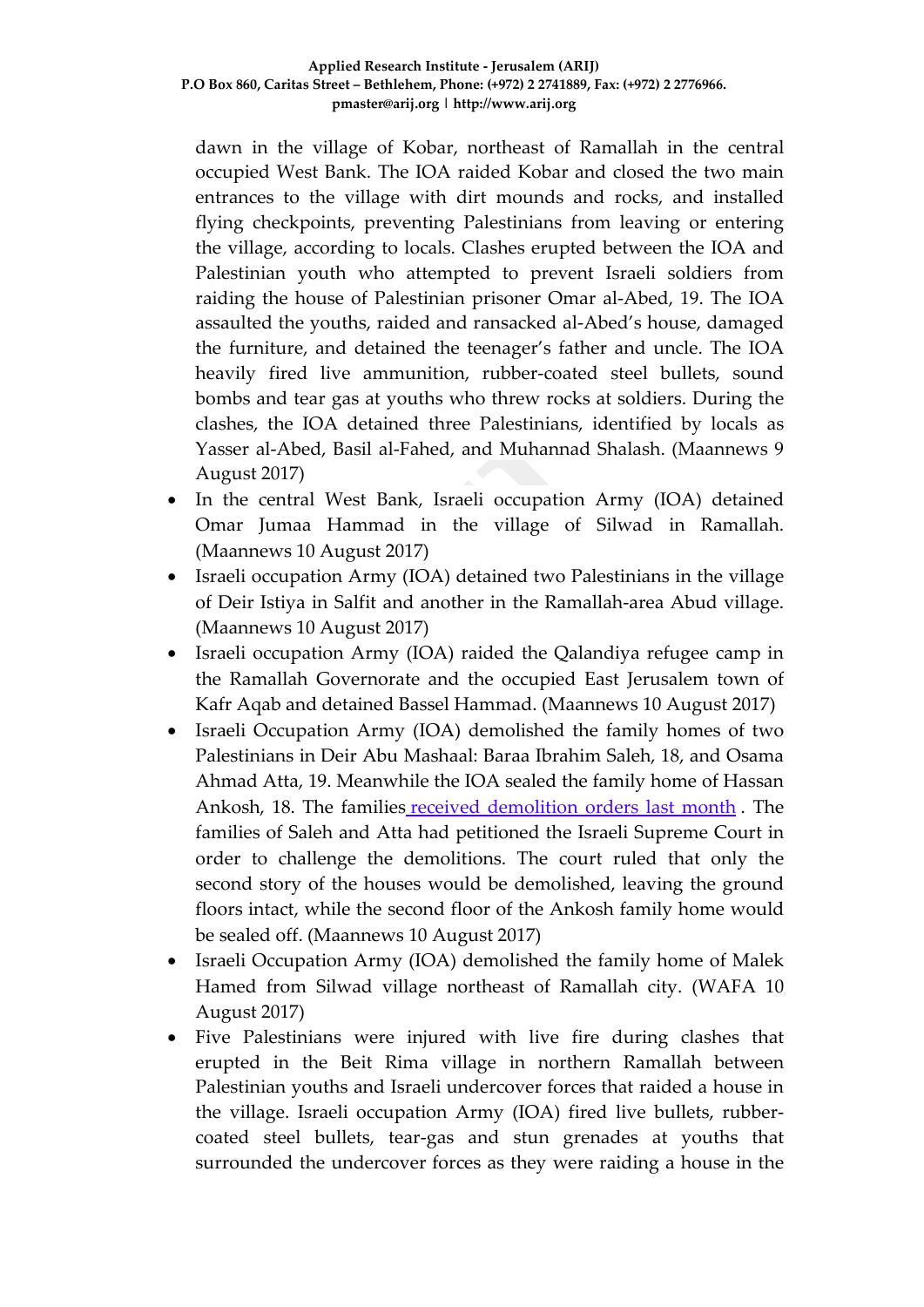area. Four were in stable condition, while one was transferred to another hospital due to bone fractures in his leg caused by the bullet. (Maannews 11 August 2017)

- In the central West Bank Governorate of Ramallah, the [detention](http://www.maannews.com/Content.aspx?id=778667) of Ibtisam and Khalid [al-Abed,](http://www.maannews.com/Content.aspx?id=778667) the mother and brother of Omar al-Abed, in the village of Kobar. (Maannews 13 August 2017)
- Israeli Occupation Army (IOA) detained the mother and brother of the 19-year-old prisoner Omar al-Abed in the village of Kobar in the central occupied West Bank Governorate of Ramallah during a raid early morning. The IOA detained Ibtisam al-Abed, al-Abed's mother, during a raid on the family's home. Ibtisam was [released](http://www.maannews.com/Content.aspx?id=778391) from Israeli [prison](http://www.maannews.com/Content.aspx?id=778391) some two weeks ago. She was ordered to pay a 10,000 shekel (\$2,801) bail at the time. The IOA also detained al-Abed's brother Khalid for the first time. Meanwhile, Abd al-Jalil al-Abed and Ibrahim al-Abed, al-Abed's father and uncle, were also detained [during](http://www.maannews.com/Content.aspx?id=778602) an [overnight](http://www.maannews.com/Content.aspx?id=778602) raid several days ago. (Maannews 13 August 2017)
- In the central West Bank Governorate of Ramallah, the 23-year-old Khalid Muhammad Dar Taha was detained in the village of Deir Abu Mashaal.
- Israeli Occupation Army (IOA) detained five Palestinians were detained in the central West Bank Governorate of Ramallah, who were identified as Ahmad Hisham Elayyan, Mahmoud Nasser Zeid, Muhammad Nasser Zeid, Usama Mustafa al-Hattab, and Muhammad Othman Zahran, 18.The five detentions from the Ramallah area, identifying three detention from the al-Jalazun refugee camp, one from the village of Deir Abu Mashaal, and one from an unidentifiable village. (Maannews 15 August 2017)
- Israeli occupation authorities placed 66-year-old Palestinian lawmaker Muhammad Abu Tair under administrative detention 11 days after detaining him from his home in al-Bireh city in the central West Bank. (Al Hayat Al Jadeda 15 August 2017)
- In the central West Bank, Israeli occupation Army (IOA) detained one Palestinian in the Ramallah-Governorate village of Deir Abu Mashaal
- Israeli occupation Army bulldozers demolished the family home of Omar al-Abed, a 19-year-old from the Ramallah area village of Kobar. Israeli army broke into Kobar and proceeded to demolish al-Abed's family home. Clashes erupted in the village during the demolition. The Israeli occupation Army (IOA) used rubber-coated steel bullets against the protesters, injuring about 12 of them, including cameraman for Palestine TV Mohammad Radi who was shot in the face by a rubber bullet from a close distance. (WAFA 16 August 2017)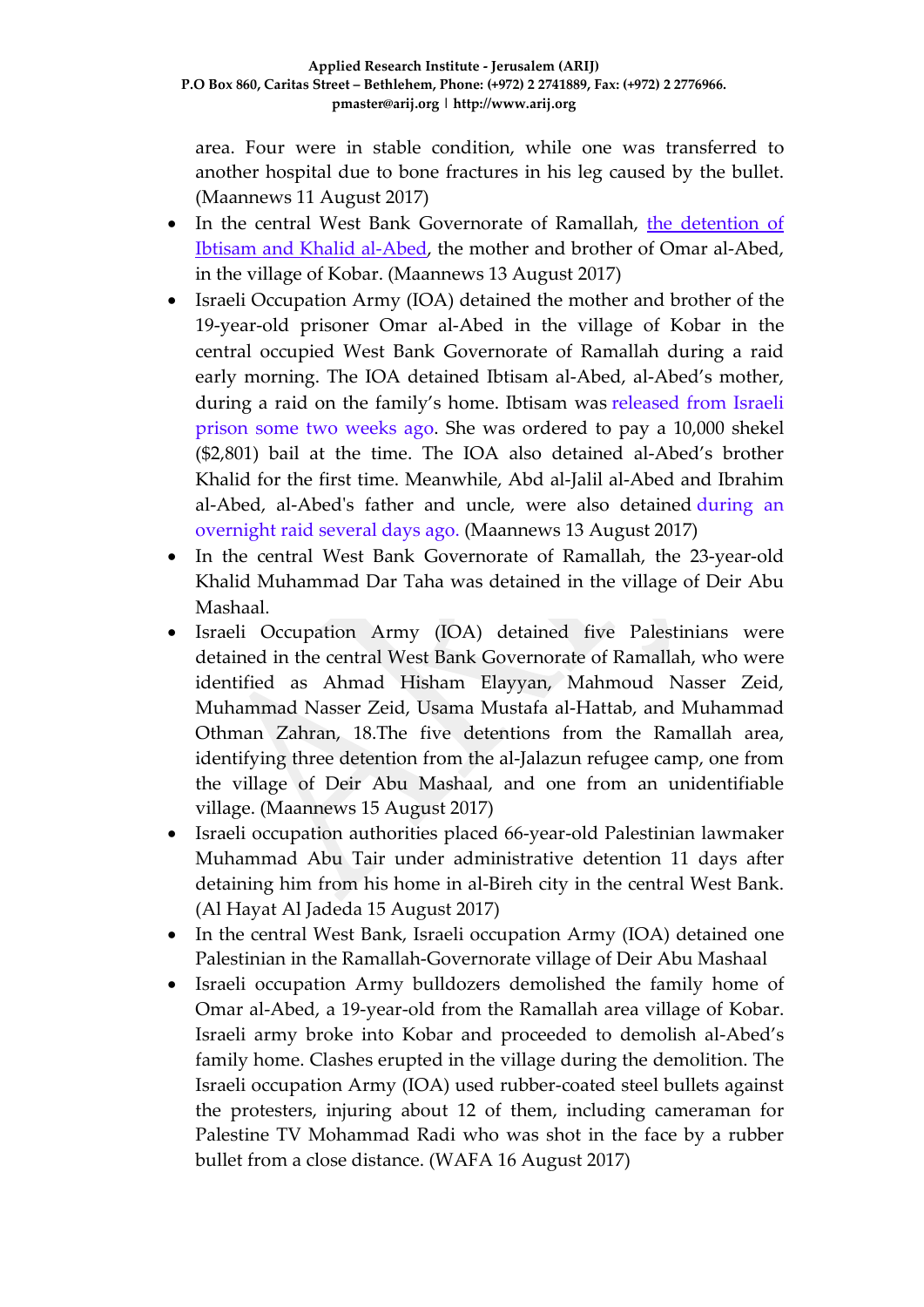- Israeli occupation Army (IOA) "viciously beat" with batons and detained a Palestinian after raiding a store in the al-Sharayet neighborhood in the Ramallah Governorate of the central occupied West Bank. (Maannews 17 August 2017)
- In a raid on the Ramallah-area village of Deir Abu Mashaal in the central occupied West Bank, Israeli occupation Army (IOA) and bulldozers blew up the home of Martyr Adel Hassan Ahmad Ankoush. The IOA raided Ankoush's family home and set up explosives around the house, as other IO forces surrounded Deir Abu Mashaal and deployed across all entrances to the village, while drones hovered overhead. Following the home demolition, clashes erupted in the village between Palestinian youth and the IOA. (Maannews 17 August 2017)
- Israeli occupation Army (IOA) detained one unidentified Palestinian in Ramallah city. (Maannews 18 August 2017)
- An Israeli military court has decided to extend the remand of the mother and brother of 19-year-old prisoner Omar al-Abed -- currently imprisoned by Israel . Ibtisam al-Abed and her son Khalid would remain in custody until at least Monday for further investigation. The two are expected to appear on Monday before an Israeli military court. They were detained from their home in the central occupied West Bank village of Kobar. (Maannews 19 August 2017)
- Israeli Occupation Army (IOA) detained three Palestinians in the central occupied West Bank Governorate of Ramallah, one in al-Jalazun refugee camp, one in al-Amari refugee camp, and one in the town of Silwad. The three were identified as 16-year-old Abed Misbah Muhammad, 25-year-old Rabi Mala al-Malhi, and 29-year-old Ahmad Mustafa Hamed. (Maannews 20 August 2017)
- Israeli Occupation Army (IOA) detained detained a 15-year-old Palestinian girl at Israel's Qalandiya military checkpoint in the Ramallah Governorate north of Jerusalem. The girl was identified as Shahd Muhammad Abu Quek, the sister of Palestinian prisoner of Israel, Salem Abu Quek, from Qalandiya refugee camp. She is expected to appear for a court session later on Sunday. (Maannews 20 August 2017)
- Israeli authorities have reportedly allocated 5.5 millions of shekels to build a wall around part of the West Bank Jewish settlement of Beit El, where 6,500 residents live side-by-side the Palestinian refugee camp Jalazone. Yaacov Havakook, who heads the International Media Department at Israel's Defense Ministry, stated the plan to build a wall in the western part of Beit El and stressed that the move "is based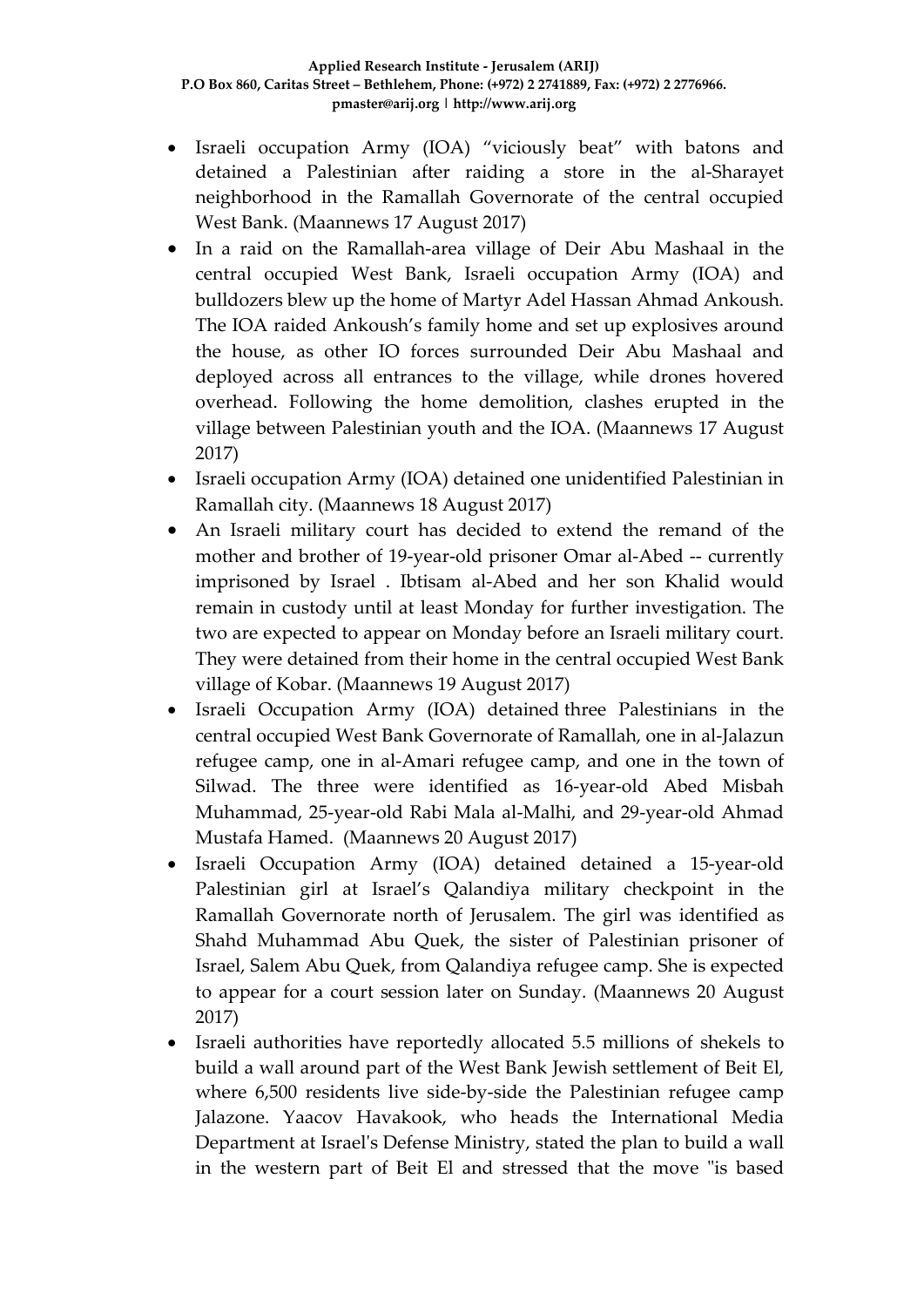#### **Applied Research Institute - Jerusalem (ARIJ) P.O Box 860, Caritas Street – Bethlehem, Phone: (+972) 2 2741889, Fax: (+972) 2 2776966. pmaster@arij.org | http://www.arij.org**

on security [circumstances](http://www.ynetnews.com/articles/0,7340,L-4709836,00.html) and needs." Havakook pointed out that on more than one occasion gunfire has been [directed](http://www.ynetnews.com/articles/0,7340,L-4898081,00.html) towards the Jewish [community,](http://www.ynetnews.com/articles/0,7340,L-4898081,00.html) and therefore "work (on the wall) will begin in several weeks, after the completion of its planning and the receipt of permits." When asked whether there are plans to build similar structures around other West Bank Jewish settlements, Havakook did not respond. According to Beit El Spokeswoman Yael Ben-Yashar, the request to build a wall came after "Palestinians attacked the community several times over the last year, including shootings at houses and using explosive devices and Molotov cocktails, which have started fires." "Just one month ago," she continued, "there was a huge fire in the middle of the day, which caused injuries from smoke inhalation and damages of around 500,000 shekels (about \$139,000). In June, Israeli Prime Minister Benjamin Netanyahu approved a project to **[expand](http://www.ynetnews.com/articles/0,7340,L-4977967,00.html) Beit** El by 300 [housing](http://www.ynetnews.com/articles/0,7340,L-4977967,00.html) units, a request first put forward in 2012. A statement from Netanyahu's office confirmed that the prime minister told Beit El Mayor Shai Alon that "the units would be approved for the next stage in September." Abu Al-Abed Ibrees, a leader of the Jalazone camp, slammed the proposed building of a wall around Beit El as a land grab. "They (the Israelis—ed) came here in the 1970s, but we are here since forever and the nearby villages also," he stated. "They stole our lands, to which we have full rights." Jalazone, established in the 1940s on sixty-two acres of land, was originally home to 2,500 residents; today, however, it numbers 16,000. While the population has grown, Ibrees said that the refugee camp's land area has not. "People from the refugee camp are tired, unsafe and poor. There is no space in the camp—the situation is really sad." Ibrees further claimed that residents of Beit El attack the residents in Jalazone on a daily basis. "The main road was closed for 15 years, and on the first day after it reopened, the settlers attacked us and burned five cars," he said. "They always attack our kids by throwing rocks, destroying houses and threatening us." Ben-Yashar called these accusations "a huge lie whatever they say we are doing to them, they are in fact doing to us." She further stated that "it is propaganda. The government would not allocate 5.5 million shekels to build a wall unless there was a reason for constructing it." The closest Palestinian facility to Beit El is a school run by the United Nations Relief & Works Agency, which is located in the northern area of the camp. Ibrees voiced concern over the safety of the students, whom he said are prevented from leaving at any time during the day, "as the Israeli army would shoot at them." "We were asked to transfer the school to another area, but we refused." Ben-Yashar, however, claimed that "just last Friday, the children (in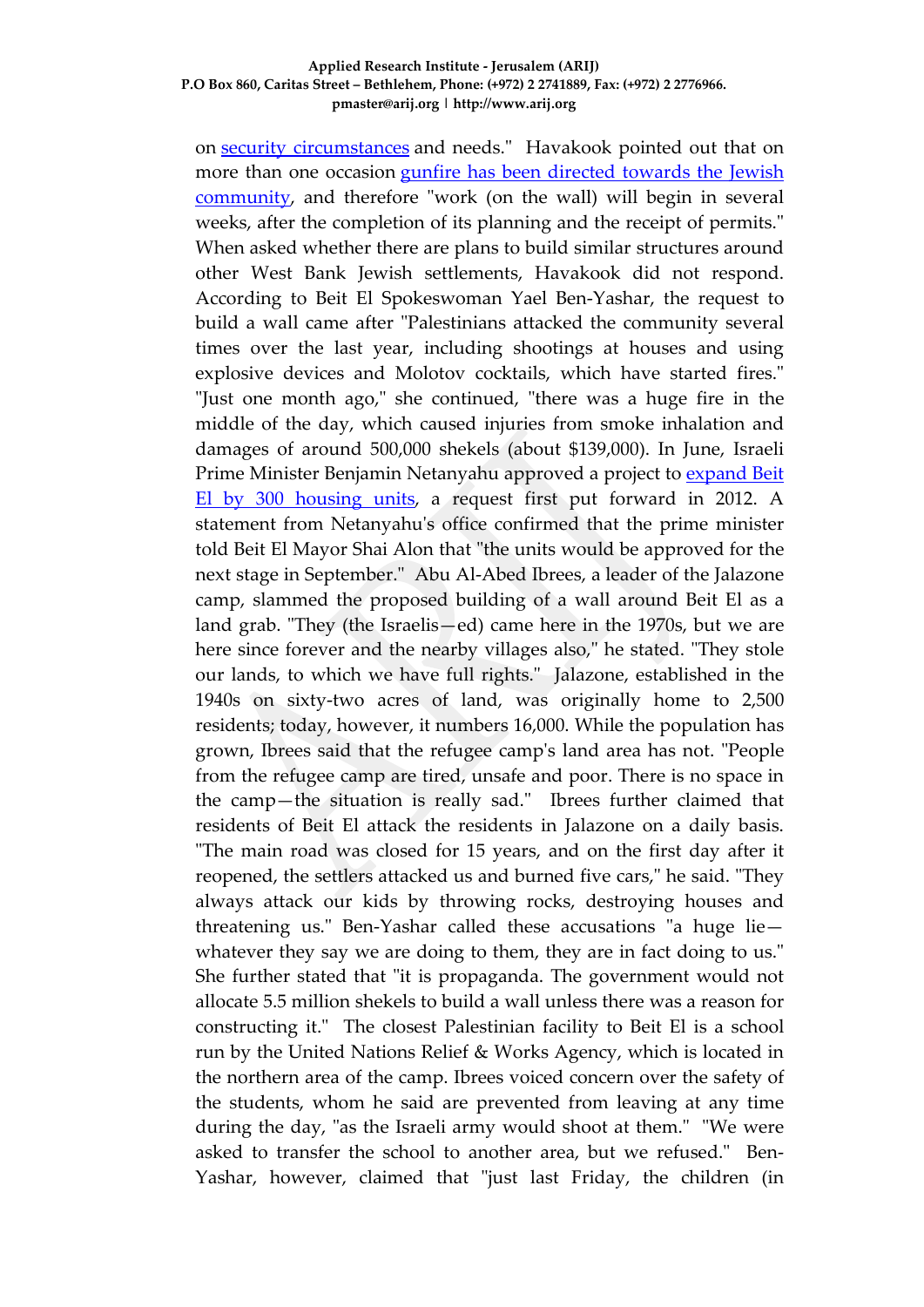Jalazone) left school and started throwing rocks at us, while tires were set on fire." For many Palestinians, the Beit El barrier building project will be viewed as "another brick in the wall," an extension of the hundreds of kilometers-long barrier built by Israel at the height of the Second Intifada. While the Israeli government said it views its construction as a security necessity—stating that, in fact, it sharply reduced if not altogether eliminated the incidence of suicide bombings in Israel—many Palestinians refer to it as an "apartheid wall" wthat greatly inhibits their freedom of movement. Currently, there is no direct communication between the Beit El and Jalazone communities, with all messages relayed through IDF liaisons. Soon there will be another physical barrier of separation between the peoples thereby, further diminishing any chance at reconciliation. [\(YNETNEWS](http://www.ynetnews.com/articles/0,7340,L-5007355,00.html) 24 August 2017)

• Clashes erupted in the villages of Burham and Jibiya -- both located in the central occupied West Bank Governorate of Ramallah -- in the predawn hours, as Israeli settlers raided the towns under Israeli army protection. Israeli occupation Army (IOA) raided Burham and Jibiya before dawn to allow settlers to enter the two villages, though it remained unclear why the settlers were attempting to enter the area. Soldiers and settlers then clashed with dozens of Palestinian youths. The IOA targeted homes with tear gas, causing many in the villages to suffer from severe tear gas inhalation. (Maannews 25 August 2017)

## **Jericho**

• Israeli Occupation Army (IOA) detained the 16-year-old Hakim Mahmoud Abu Srour from Jericho. (Maannews 1 August 2017)

## **Salfit**

- A Palestinian man, identified as Jalal Abdel Latif Azzam, 42, was injured in the leg after being attacked by a number of settler's dogs in the village of Yasuf in Salfit Governorate. The settlers let go their dogs at Azzam which resulted in the injury of his leg. (WAFA 1 August 017)
- In the Salfit Governorate, Israeli Occupation Army (IOA) detained the 25-year-old Yousif Misleh al-Dik. (Maannews 3 August 2017)
- Israeli occupation Army (IOA) detained two Palestinians in the Salfitarea village of Kifl Haris. (Maannews 7 August 2017)
- Israeli occupation Army (IOA) detained a Palestinian man and his daughter, after assaulting the man, from the al-Zawiya town east of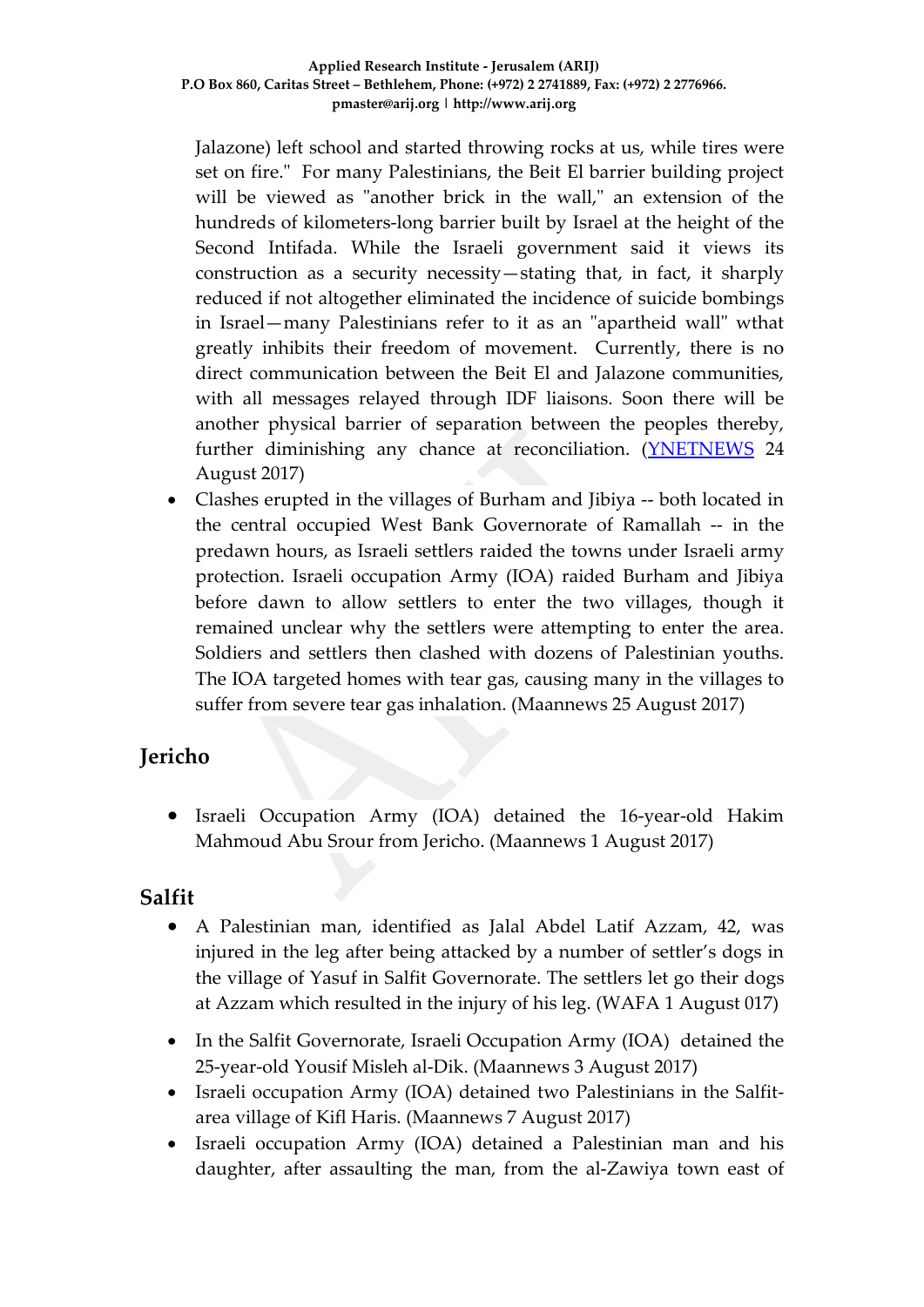Salfit in the central occupied West Bank. The IOA assaulted and detained Yasser Suleiman and subsequently detained his 15 year-old daughter, Sujoud, in the al-Jisr area north of al-Zawiya. The IOA prevented ambulance crews from reaching Suleiman and providing him with medical care. (Maannews 14 August 2017)

### **Tulkarem**

- In the northern West Bank, Israeli Occupation Army (IOA) detained one Palestinian, identified as Adham al-Shalabi, from Tulkarem. (Maannews 1 August 2017)
- In the northern West Bank, Israeli occupation Army (IOA) detained Raja Zayit from the Nur Shams refugee camp in the Tulkarem Governorate. (Maannews 10 August 2017)
- Israeli settlers from the Einav settlement in the eastern part of Tulkarem Governorate erected nine homes near the border of the settlement. The mobile homes were erected by the settlers in just a few hours. (Maannews 12 August 2017)
- In the northern occupied West Bank Governorate of Tulkarem, Israeli occupation Army (IOA), detained Muhammad Ibrahim Awwad, 22, and Baraa Mahmoud Abu Isleih, 30. Awwad was detained in thr Tulkarem refugee camp, while Abu Isleih was detained in the village of Attil. (Maannews 14 August 2017)
- Israeli Occupation Army (IOA) raided launched a large-scale search operation in a number of shops and blacksmith workshops in various neighborhoods of Tulkarem. large Israeli military force stormed al-Haddadin Street north of the city and Nablus Street and removed the shops' locks, searched them and ripped them up. The targeted shops belong to Jamal Salam Zidan, Iyad Fouad al-Balawi, Tamer Illariya and Raed Jameel Fseisi. The IOA also removed the locks of Omar Safaqa garage, and a cleaning materials store owned by citizen Nidal al-Dalq in Nablus Street. (WAFA 15 August 2017)
- Israeli Occupation Army (IOA) detained, in the Tulkarem Governorate, Khalil Ibrahim Tayyim, 27. (Maannews 15 August 2017)
- Israeli occupation Army (IOA) detained three Palestinians -- identified as Rami Iqab Jaber, his brother Abd al-Rahman Iqab Jaber, and al-Muhtadi Billah Abu Zeitoun -- in the Tulkarem Governorate. (WAFA 16 August 2017)
- Israeli occupation Army (IOA) detained two Palestinians from the Nur Shams refugee camp in the Tulkarem Governorate. (Maannews 17 August 2017)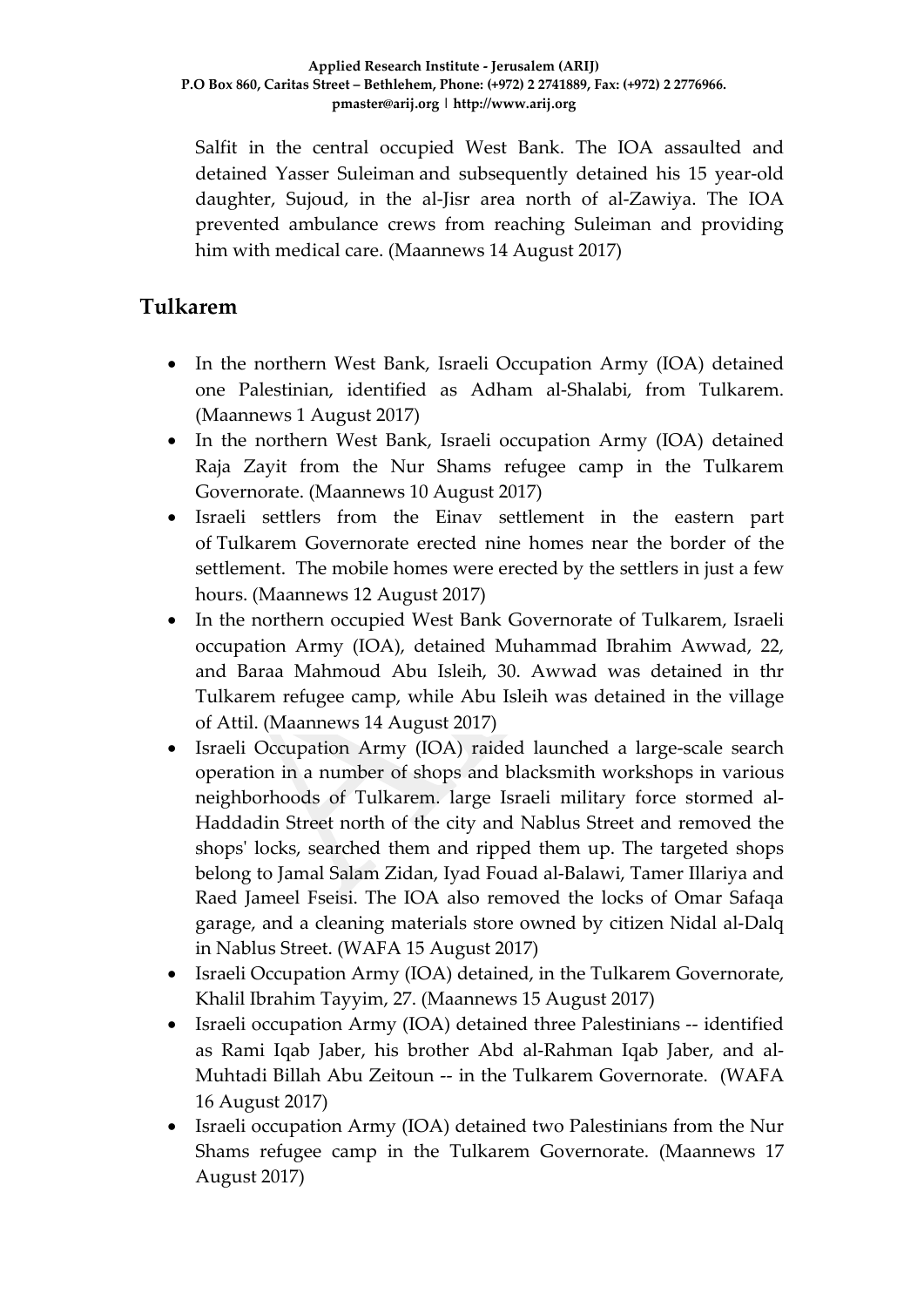- Israeli Occupation Army (IOA) raided the village of Illar in the northern occupied West Bank Governorate of Tulkarem and detained Tariq Ziad Zahran, 25. The IOA ransacked the Zahran family home before detaining Tariq. (Maannews 20 August 2017)
- Israeli police detained a 21-year-old Palestinian from the northern occupied West Bank Governorate of Tulkarem while he was in the city of Netanya in northern Israel. (Maannews 20 August 2017)

## **Nablus**

- Israeli occupation Army (IOA) seized a waste collection vehicle belonging to the municipality of the town of Qabalan, south of Nablus in the northern occupied West Bank. The IOA chased down a "waste collection vehicle" while it was on its way to the nearby town of Aqraba to collect waste. The IOA confiscated the vehicle and lead it to the Huwwara military base south of Nablus city. (Maannews 2 August 2017)
- Israeli occupation Army (IOA) continues to prevent Jalud farmers in Nablus Governorate from harvesting their 250 dunums of lands planted with Wheat located near Esh Kodesh Israeli outpost. (WAFA 2 August 2017)
- Israeli occupation Army (IOA) raided the village of Asira al-Shamaliya in the Nablus Governorate and detained PLC deputy Husni al-Bourini, former prisoner Munadil Saada who spent 15 years in Israeli jails, former prisoner al-Sheikh Darar Hamadna, and former prisoner Adham al-Shawli. (Maannews 2 August 2017)
- In the Qaryut village southeast of Nablus city, Israeli occupation Army (IOA) detained Muhammad Tariq Odeh and Islam Muhammad Majli Issa. (Maannews 2 August 2017)
- Israeli occupation Army (IOA) detained al-Sheikh Omar Darawsha and Riyad Yousif Salahat from the Talluza village northeast of Nablus. (Maannews 2 August 2017)
- In Nablus, Israeli Occupation Army (IOA) detained Nidal Shatawi from Ein Beit al-Mai refugee camp in Nablus. (Maannews 3 August 2017)
- Israeli occupation Army (IOA) detained two Palestinians at the Zaatara checkpoint in the Nablus Governorate. (Maannews 7 August 2017)
- Hundreds of Israeli settlers entered Joseph's Tomb in the northern occupied West Bank Governorate of Nablus before dawn, where they performed religious rituals under heavy military protection. Large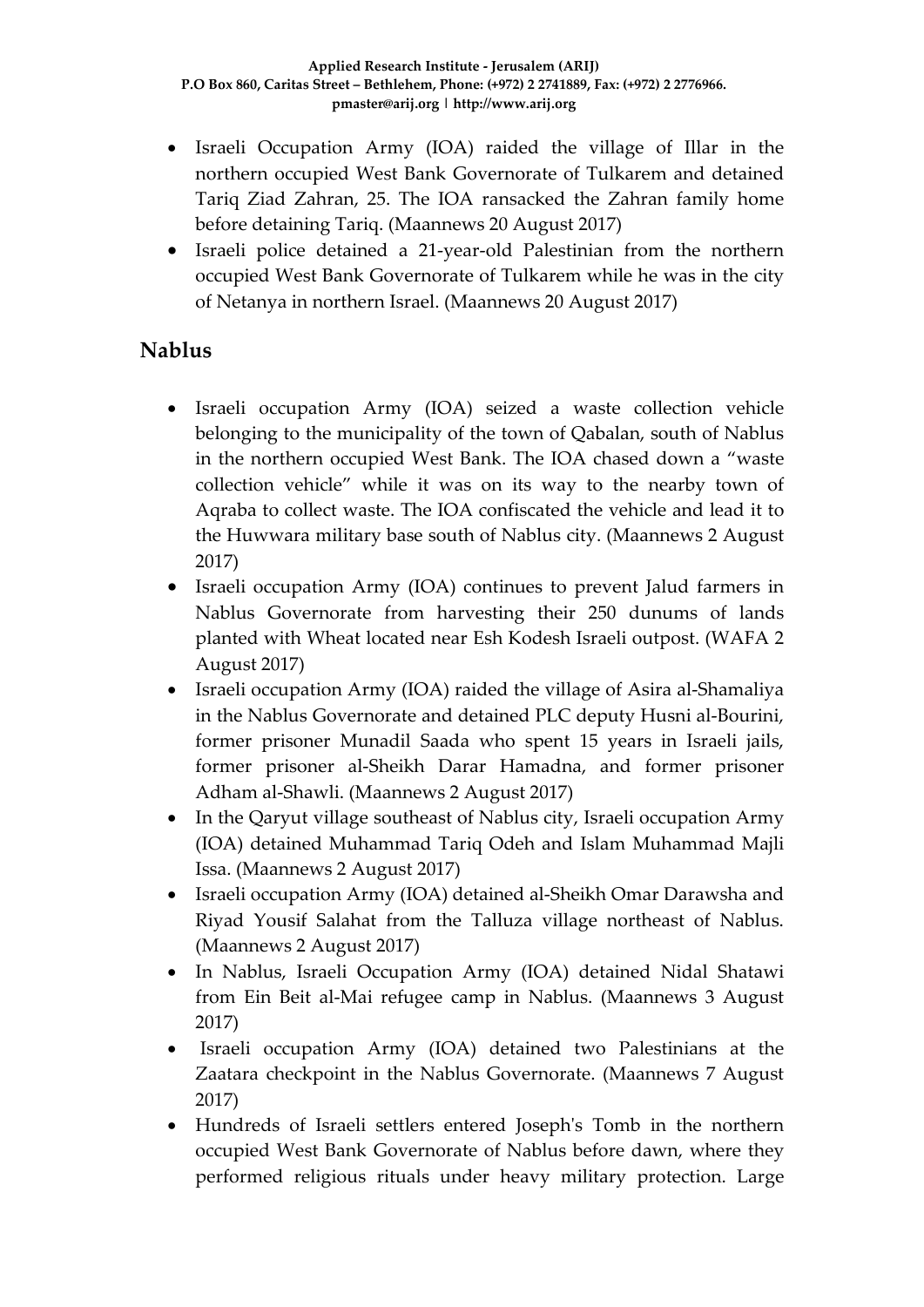numbers of Israeli troops stormed the area and deployed in the streets and on rooftops before more than 40 buses carrying Israeli settlers arrived and prayed at Joseph's Tomb. Limited clashes broke out between Israeli soldiers and dozens of young Palestinian men. The Israeli soldiers showered the area in tear gas and fired stun grenades at the Palestinians. Several young men suffered from excessive tear gas inhalation. (Maannews 7 August 2017)

- Israeli Occupation Army (IOA) detained Mahmoud Ali Ahmad Saada, 41, from Huwwara in the Nablus Governorate and confiscated his vehicle after raiding his house and searching it. (Maannews 8 August 2017)
- Israeli Occupation Army (IOA) detained Thaer Al Aghbar from Ras Al 'Ein area in Nablus city. (WAFA 8 August 2017)
- Israeli Occupation Army (IOA) detained citizen Abdel Raheem Al Hanbali in Nablus city for few hours and released him later on. (WAFA 8 August 2017)
- Israeli Occupation Army (IOA) detained six Palestinians in Qabalan village south of Nablus city, questioned them for few hours before releasing them. (WAFA 8 August 2017)
- Israeli settlers torched a large area of land planted with citrus trees near the village of Aqraba, to the south of Nablus in the West Bank. Israeli settlers from the illegal Itamar settlement torched hundreds of dunums of land destroying trees and other crops. (WAFA 8 August 2017)
- Israeli settlers from the infamous Yitzhar settlement installed 11 mobile homes inside the settlement. (Maannews 12 August 2017)
- Israeli settlers erected nine houses near the village of Qusin in western Nablus. (Maannews 12 August 2017)
- Israeli Occupation Army (IOA) detained three Palestinians in the Nablus Governorate, identifying them as Qais Sawalma, Muhammad Naim Issa, and Muhammad Khalid Tabanji. (Maannews 15 August 2017)
- Israeli occupation Army (IOA) detained a Palestinian from the neighbourhood of Rafadiya in Nablus. (Maannews 17 August 2017)
- An 8-year-old Palestinian girl was killed after being struck by an Israeli vehicle in the Nablus Governorate of the northern occupied West Bank. The girl was run over by an Israeli settler's vehicle near the Furush Beit Dajan village in the Nablus Governorate. The girl was identified as Asil Tariq Abu Oun from the village of Jaba in the northern West Bank Jenin Governorate. (Maannews 26 August 2017)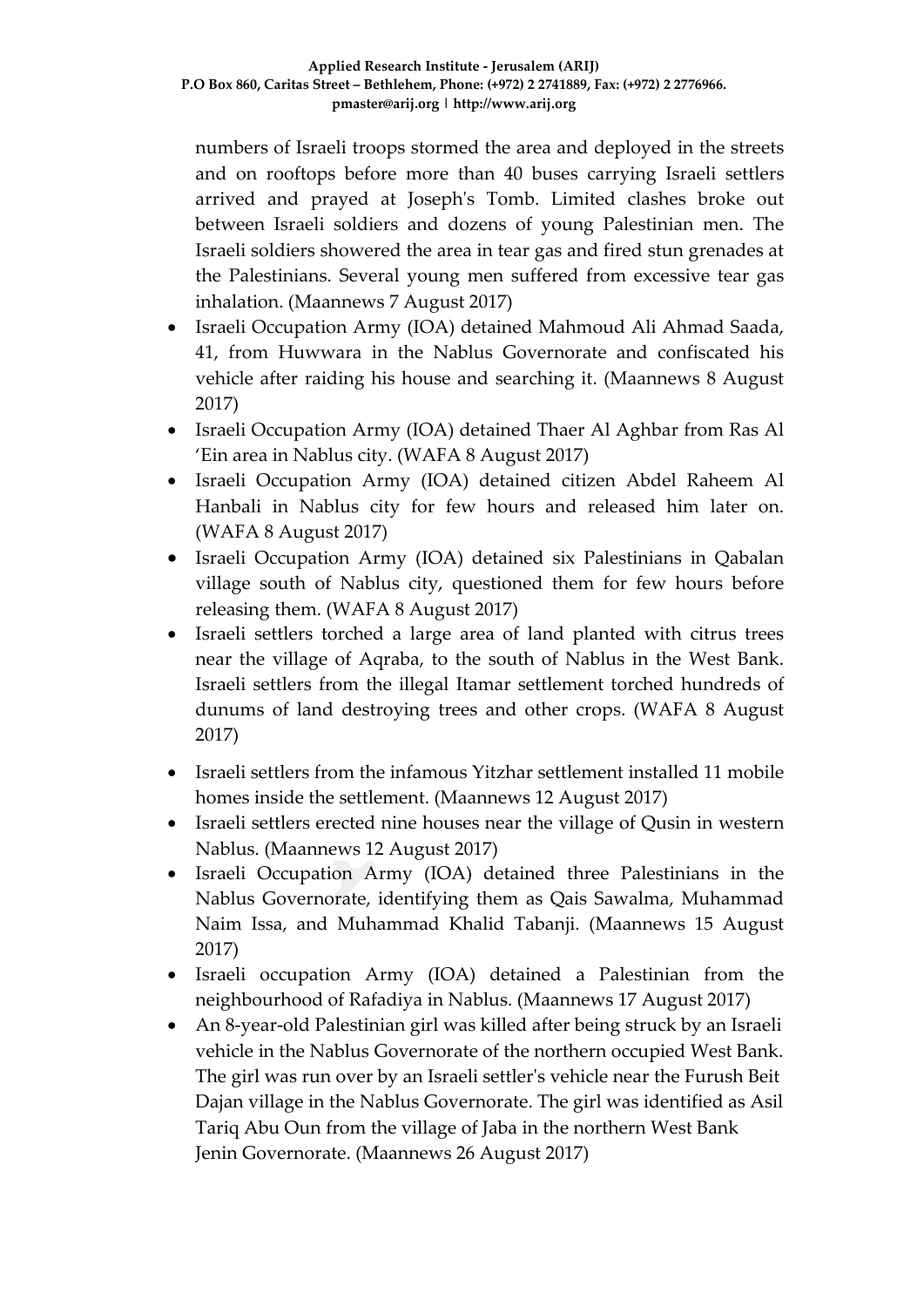### **Gaza**

- Five Israeli army vehicles entered tens of meters inside the Gaza Strip, near the town of Khuzaa, east of Khan Yunis. The vehicles had levelled agricultural lands and opened fire at Palestinian farmers, forcing them to flee their lands. (Maannews 3 August 2017)
- Israeli occupation army (IOA) had brought eight cranes and heavy excavation equipment to the border line between Israel and Khuzaa. The Israeli army was conducting digging operations in the area in order to uncover alleged "Hamas tunnels" near the border regions. (Maannews 3 August 2017)
- Israeli navy fired at Palestinian fishermen in their fishing boats while sailing off al-Sudaniya shore, north of the Gaza Strip. The attack caused damage to the boats, but no casualties were reported among the fishermen who fled the sea in fear of arrest or harm. (WAFA 6 August 2017)
- A Palestinian man was detained after crossing into Israel from the besieged Gaza Strip. The unidentified man was found in the northern part of Gaza on the Israeli side of the border. The Palestinian was detained and transferred to interrogations with Israeli occupation Army (IOA). (Maannews 6 August 2017)
- Israeli navy boats opened fire at Palestinian fishermen off Deir al-Balah and Khan Younis coasts in the Gaza Strip. The navy also splashed the fishermen boats with water. The boats were sailing around four nautical miles off the coast when the Israeli navy attacked them. (WAFA 8 August 2017)
- Four Palestinians were injured by Israeli airstrikes in the besieged Gaza Strip. Israeli air force had targeted two alleged Hamas posts in the northern Gaza Strip. Four Palestinians suffered from light to critical injuries during the airstrikes. One of the injured was identified as a 26 year-old man who was hit by shrapnel in the head. One of the airstrikes shattered the windows of dozens of houses. (Maannews 9 August 2017)
- Israeli naval forces detained two Palestinian fishermen off the coast of Beit Lahiya in the northern Gaza Strip. The two were identified as brothers Saddam and Uday Abd al-Bari al-Sultan. (Maannews 11 August 2017)
- Israeli military vehicles staged an incursion to level lands in the border area of the besieged Gaza Strip. Four Israeli bulldozers and two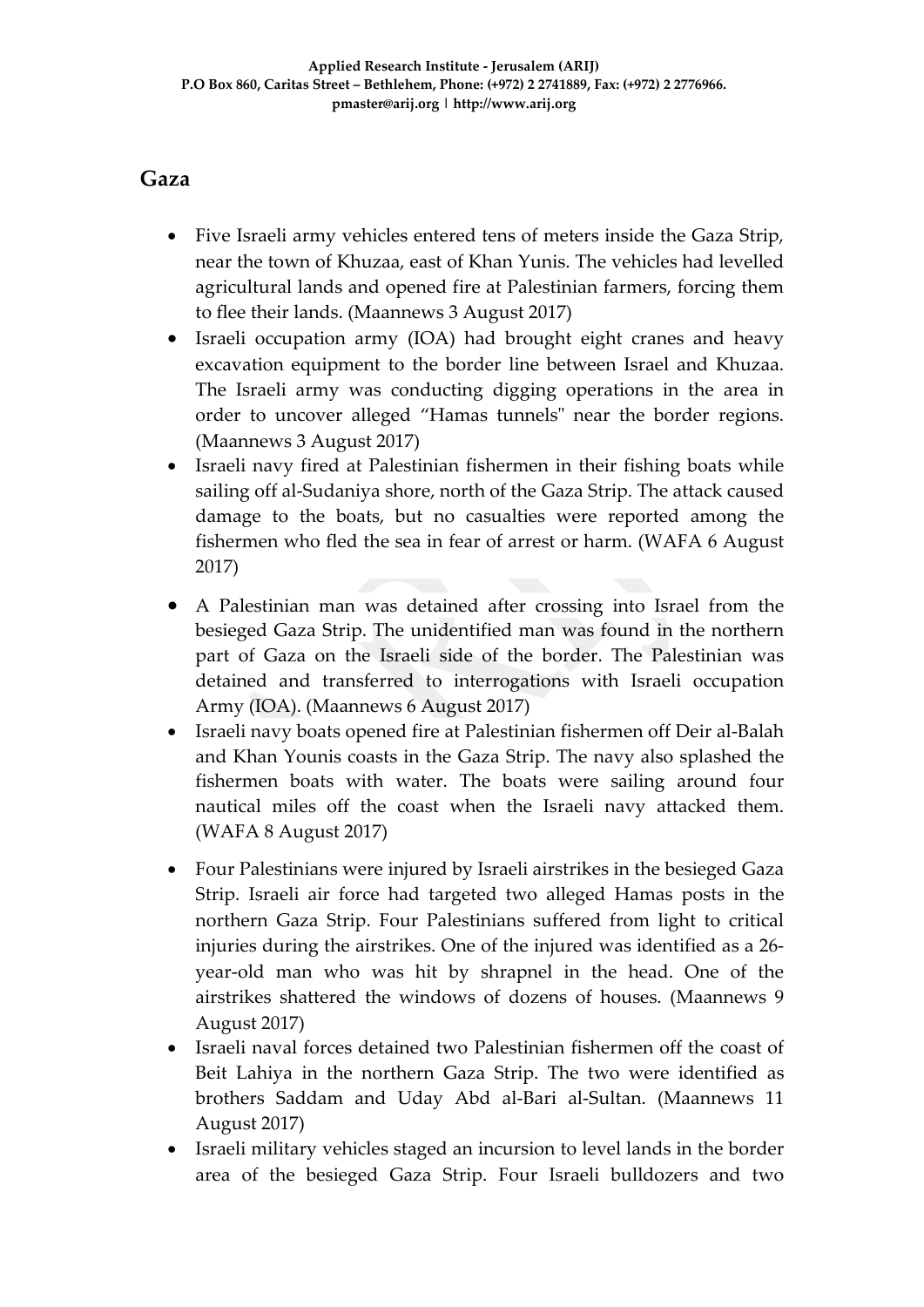excavators entered Palestinian lands east of al-Bureij refugee camp in the central Gaza Strip and leveled lands in the area. (Maannews 14 August 2017)

- Israeli naval forces opened fire at Palestinian fishing boats off the northern coast of the besieged Gaza Strip. The fishermen were forced to sail back ashore to Beit Lahiya after coming under fire. No injuries or detentions were reported during the incident. (Maannews 16 August 2017)
- An unidentified Palestinian "youth" was shot in the chest by Israeli occupation Army (IOA) with live ammunition near the Israeli-Gaza border. The IOA stationed at military watchtowers on the border line east of Jabaliya in the northern Gaza Strip opened fire at a group of Palestinian youths "as they approached the border fence," causing the injury of one youth in his chest with a live bullet. The IOA fired tear gas canisters at the youths as well. Clashes also erupted in several other areas of the Gaza Strip, clashes near the Nahal Oz military post near northern Gaza, east of al-Bureij refugee camp in central Gaza, and east of Khan Yunis and Rafah in the southern Gaza Strip. The IOA fired live ammunition and tear gas canisters at Palestinians in all locations. (Maannews 18 August 2017)

### **Others**

The government reportedly doubled the budget of a new settlement for evacuees of the illegal Amona outpost during a Wednesday meeting of cabinet ministers and settler leaders. Last week, [construction](http://www.timesofisrael.com/construction-of-new-settlement-for-amona-evacuees-frozen-due-to-lack-of-funds/) for the new Amichai [settlement](http://www.timesofisrael.com/construction-of-new-settlement-for-amona-evacuees-frozen-due-to-lack-of-funds/) was halted after just over a month due to lack of funds. According to a Channel 2 news report Wednesday, Housing Minister Yoav Galant announced that the budget for Amichai would be increased from NIS 60 million (\$18 million) to NIS 120 million (\$36 million). The announcement came during a meeting at the Prime Minister's Office, according to the report. Galant also agreed to have his ministry take direct responsibility for the settlement's construction instead of the Binyamin Regional Council, which had previously been spearheading the project. There was no immediate response from representatives of Amona evacuees. The Binyamin Regional Council had been bankrolling the building of what will be the first new settlement in a quarter century under the assumption that it would be compensated by the state. However, council representatives said the government had not contributed, forcing them to stall the project for the 42 families evacuated in February after the Supreme Court ruled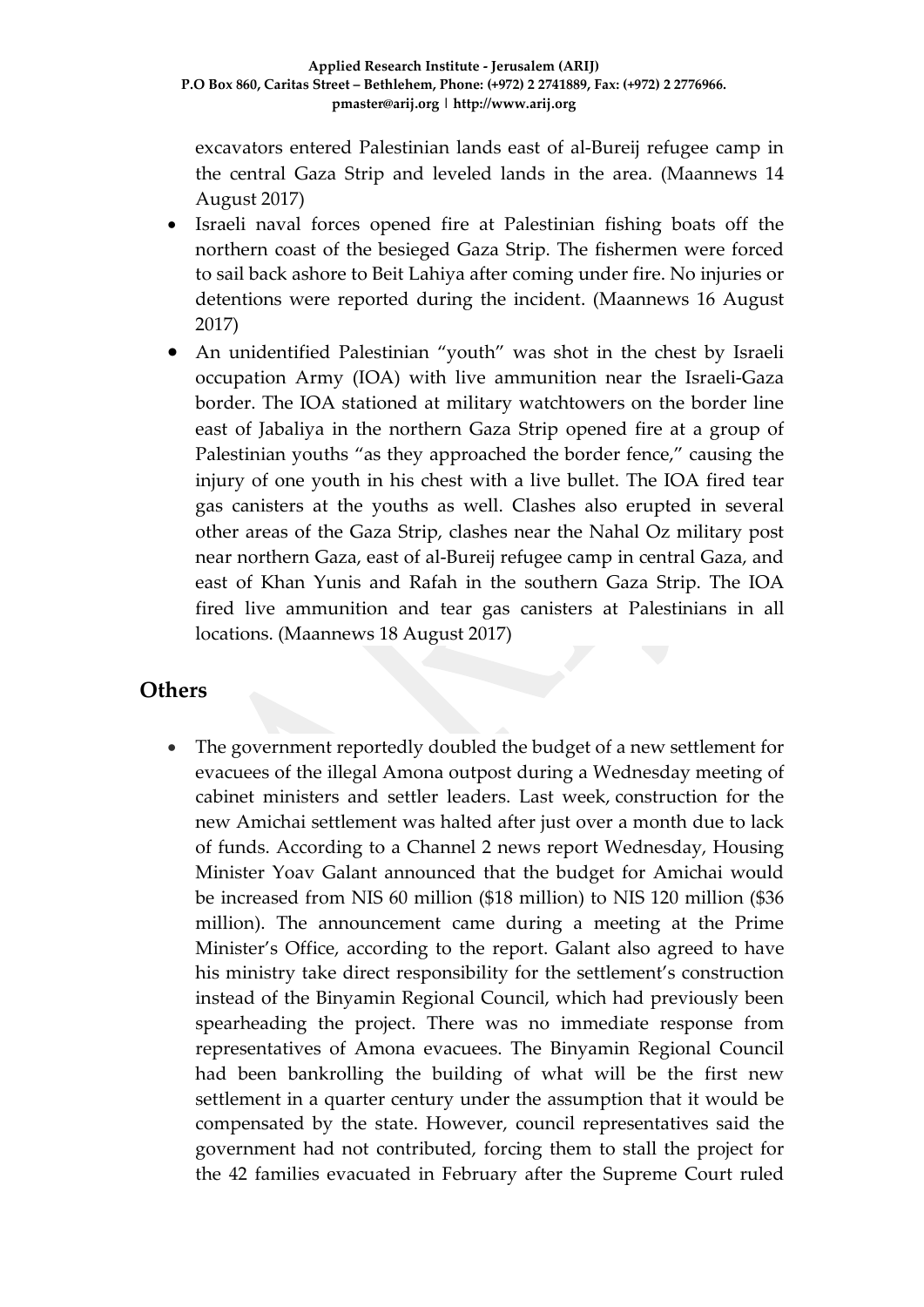that their outpost had been built on private Palestinian land. Speaking with The Times of Israel last week, Binyamin Regional Council chairman Avi Roeh said the halt "had nothing to do with lack of willingness from the government." [\(TIMES OF ISRAEL](http://www.timesofisrael.com/state-doubles-budget-for-new-settlement-after-shortfall/) 2 August 2017)

- The Israeli Ofer military court sentenced a Palestinian Preventive Security Forces officer, Abd al-Rahman Zuhdi Mahfouth, 30, to five years and eight months of prison. Mahfouth was detained by Israeli occupation Army (IOA) two years ago for "resisting occupation." The court also imposed a fine of 2,000 shekels (\$554) on Mahfouth. (Maannews 4 August 2017)
- The United States Senate advanced the a bill known as the Taylor Force Act, aimed at completely cutting funding to the Palestinian Authority (PA) over its so-called "martyrs" compensation program, on the same day that European Union (EU) announced that it had approved a 20 million-euro donation to the PA. The US has threatened to [completely](http://www.maannews.com/Content.aspx?id=775730) revoke its [funding](http://www.maannews.com/Content.aspx?id=775730) to the PA, after the Taylor Force Act passed a critical committee vote in the Senate on Thursday, which will advance the bill to a full vote on the senate floor. If passed, the US will be obligated to cut its funding to the PA unless it halts a program providing funds to families of slain Palestinians and prisonerS. The US move came as the EU announced that it would contribute 20 million euros (\$23.5 million) to the PA in order to assist in paying July salaries and pensions for 57,500 Palestinian civil servants and pensioners. It is the third year that the EU has provided direct financial support to the PA. The Taylor Force Act was initially introduced by Republican Senator Lindsey Graham (South Carolina) during a Congress session last year. However, it has now received bipartisan support. (Maannews 5 August 2017)
- Israeli police handed members of the Shamasneh family a final order issued by the supreme Israeli court asking them to leave their home, claiming it is Jewish property. The Shamasneh family said it rented the home in 1964, and has been paying the monthly rent regularly since then. (WAFA 6 August 2017)
- The Israeli Supreme Court is scheduled to rule imminently on the four houses in the Sde Boaz outpost. In 2012, in coordination with then-Minister of Defense Moshe Ya'alon, the residents of the community agreed to evacuate four structures, and Ya'alon promised in return to work for legal planning and proper normalization of Sde Boaz. Since then, no progress has been made by the Civil Administration regarding the governmental promise given by the Minister. Last Wednesday,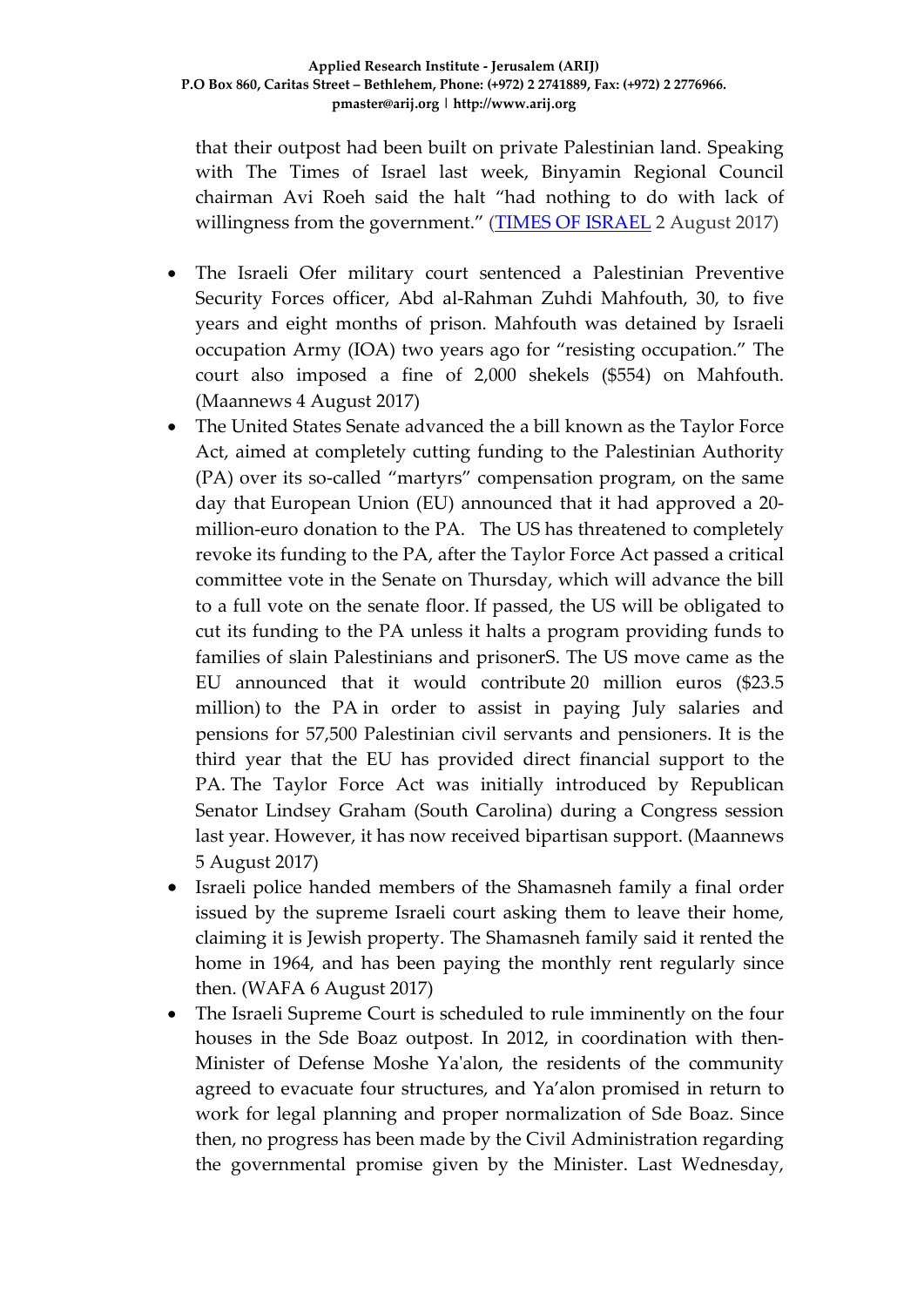#### **Applied Research Institute - Jerusalem (ARIJ) P.O Box 860, Caritas Street – Bethlehem, Phone: (+972) 2 2741889, Fax: (+972) 2 2776966. pmaster@arij.org | http://www.arij.org**

Supreme Court Justice [Uri Shoham issued a temporary](http://www.israelnationalnews.com/News/News.aspx/233354)  [injunctionp](http://www.israelnationalnews.com/News/News.aspx/233354)reventing the demolition of structures in the community of Sde Boaz in Gush Etzion until a different decision is made. The structures were slated to be demolished the day after the injunction. The community of Sde Boaz was established 15 years ago, near Route 60 south of Jerusalem. An extension of the community of Neve Daniel, over the years the community planned and built houses, roads and infrastructure with the help of NGOs for building the land of Israel and the Gush Etzion Regional Council. The established homes house families with children (about 30 families and about 100 children in the entire community). The state has a history of reneging on its promises to Judea and Samaria residents. In 2012, Prime Minister promised senior Religious Zionist figure Rabbi Zalman Baruch Melamed to build 300 housing units in Bet El if the residents would peacefully evacuate Bet El's Ulpana neighborhood, which was slated for demolition. No [such units have been built.](http://www.israelnationalnews.com/News/News.aspx/185422) Residents of Migron who were evicted from their homes in 2012 are [still waiting for the government to implement](http://www.israelnationalnews.com/News/Flash.aspx/394489)  [its decision from 2012](http://www.israelnationalnews.com/News/Flash.aspx/394489) to establish a permanent neighborhood at nearby Givat Hayekev. (**INN** 6August 2017)

- An Israeli military court renewed the administrative detention of 16 year-old Nour Kayid Issa, the youngest Palestinian currently imprisoned by Israel using the controversial policy. The Offer court added a three-month, non-renewable extension to Issa's sentence, setting his released for Nov. 1. This was Issa's second administrative detention sentence since the resident of the central occupied West Bank village of Anata was detained on April 3. The Ofer court had initially ordered that Issa be released, but later ruled that he be sentenced to further administrative detention -- internment without trial or charges. (Maannews 7 August 2017)
- Israeli forces detained 880 Palestinians from the occupied West Bank, East Jerusalem, and the besieged Gaza Strip in the month of July alone, according to joint report from the Palestinian Prisoner's Society (PPS), al-Mezan Center for Human Rights, Addameer Prisoner Support and Human Rights Association, and the Palestinian Committee of Prisoners' Affairs. Among the detainees were 144 children and 18 women. The majority of the detentions took place in East Jerusalem and the Jerusalem Governorate of the West Bank, with a total of 425 detentions. The Jerusalem area was followed by Hebron with 120 detentions, Nablus with 85, Jenin with 49, Qalqiliya with 47, Bethlehem with 45, Ramallah with 37, Tulkarem with 36, Tubas with 14, Salfit with 10, and Jericho with 10, while two people from the Gaza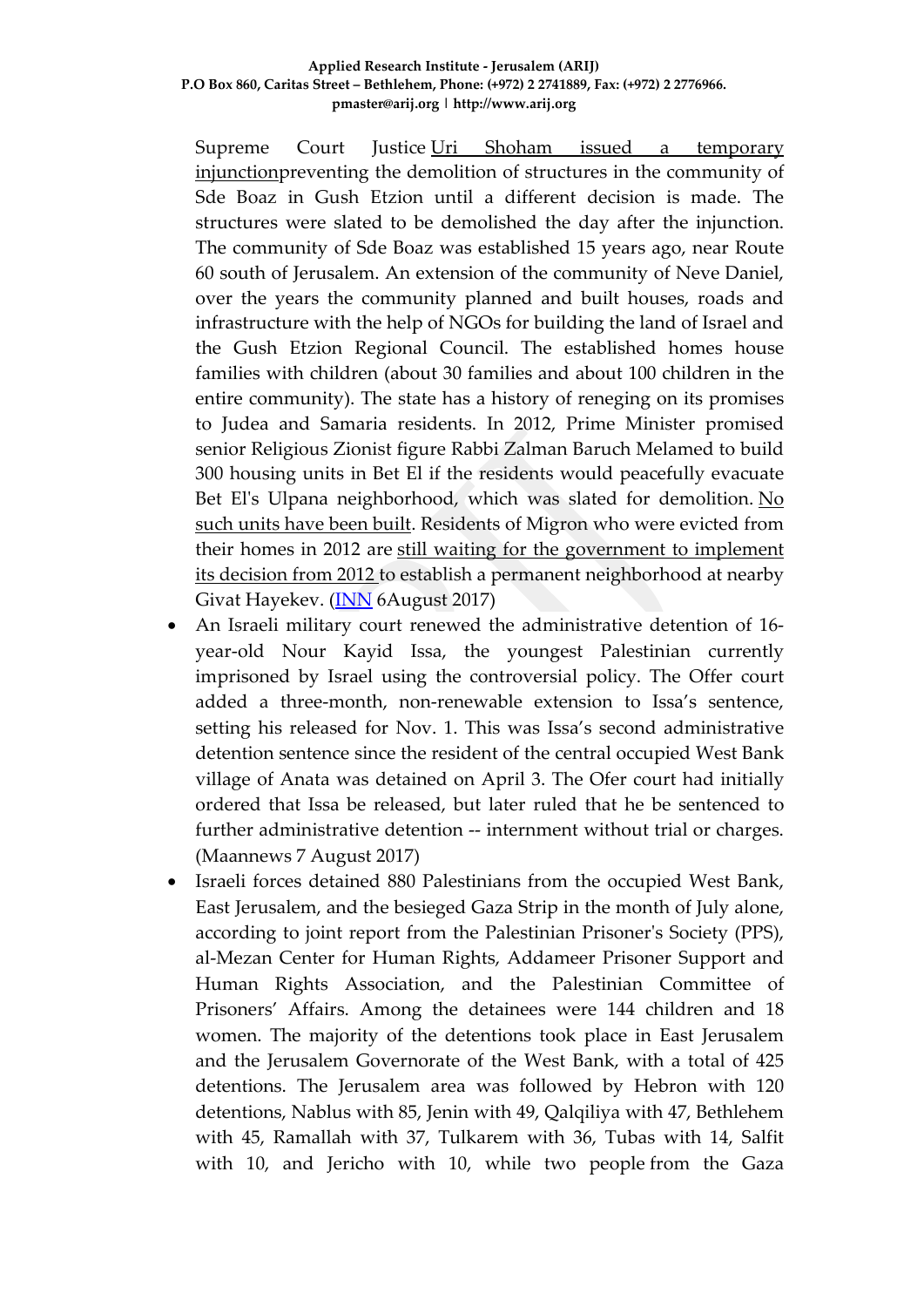Strip were detained. July's detentions brought the total number of Palestinian prisoners in Israeli custody to 6,400, including 52 women, 10 teenage girls, and 300 children. (Maannews 8 August 2017)

- Prime Minister Binyamin Netanyahu and cabinet ministers held a tour of the Judean Desert and Gush Etzion area, ahead of a discussion on the construction of a fence between Gush Etzion and and the Judean desert. The work was halted in the past following protests by both Jewish and Arab residents of Judea and Samaria, as well as petitions against the fence submitted to the Supreme Court. The petitioners accuse the government of expropriating land and causing damage to the environment as well as to local Jewish-Arab relations. "It is not clear why the government suddenly wants to expropriate land from Jews and Arabs, to cause the drying of springs in Wadi Fukin and in the springs stream, to demolish the Nahal Refa'im National Park and to trample the budding of coexistence under bulldozers," said Yaron Rosenthal, one of the leaders of the struggle against the construction of the fence. Azaria Alon, founder of the Society for the Protection of Nature in Israel, added: "The environmental organizations are well aware of the security needs, but when it comes to the separation fence it seems that all the severe environmental and landscape damage it causes is marginalized and does not receive any consideration, despite their tremendous significance for the Israeli ecosystem in general and in the Judean Desert in particular." According to the activists, the environmental damage caused by the fence would be the largest of any fence in Israel's history, due to the length of the fence (more than 435 miles) and its vast width (about 164-230 feet). The activists stated: "In the Israeli consciousness, the 'separation fence' improved the security of Israeli citizens during the terrible Second Intifada, but those who followed the progress of the fence and the decline in terror attacks know that the attacks stopped two years after Operation Defensive Shield, when the IDF arrested wanted persons in Palestinian cities. Most of the fence had not yet been built at that time. The concept of the fence is based on the control of the IDF forces on one side of the fence (as on the Egyptian border). Today, when the army sits on both sides of the fence, the fence becomes completely redundant. The fence in the Judean desert is particularly puzzling because it is an exposed area, with no people and structures through which the entire area can be controlled with cameras and electronic means." [\(INN](http://www.israelnationalnews.com/News/News.aspx/233615) 8 August 2017)
- An Arab family from Hevron has filed a petition with the Israeli Supreme Court in a bid to have some 120 Jewish residents of a building purchased from the family expelled, *Haaretz*reported Tuesday. Jews took possession of the three-story building, known as the "Machpelah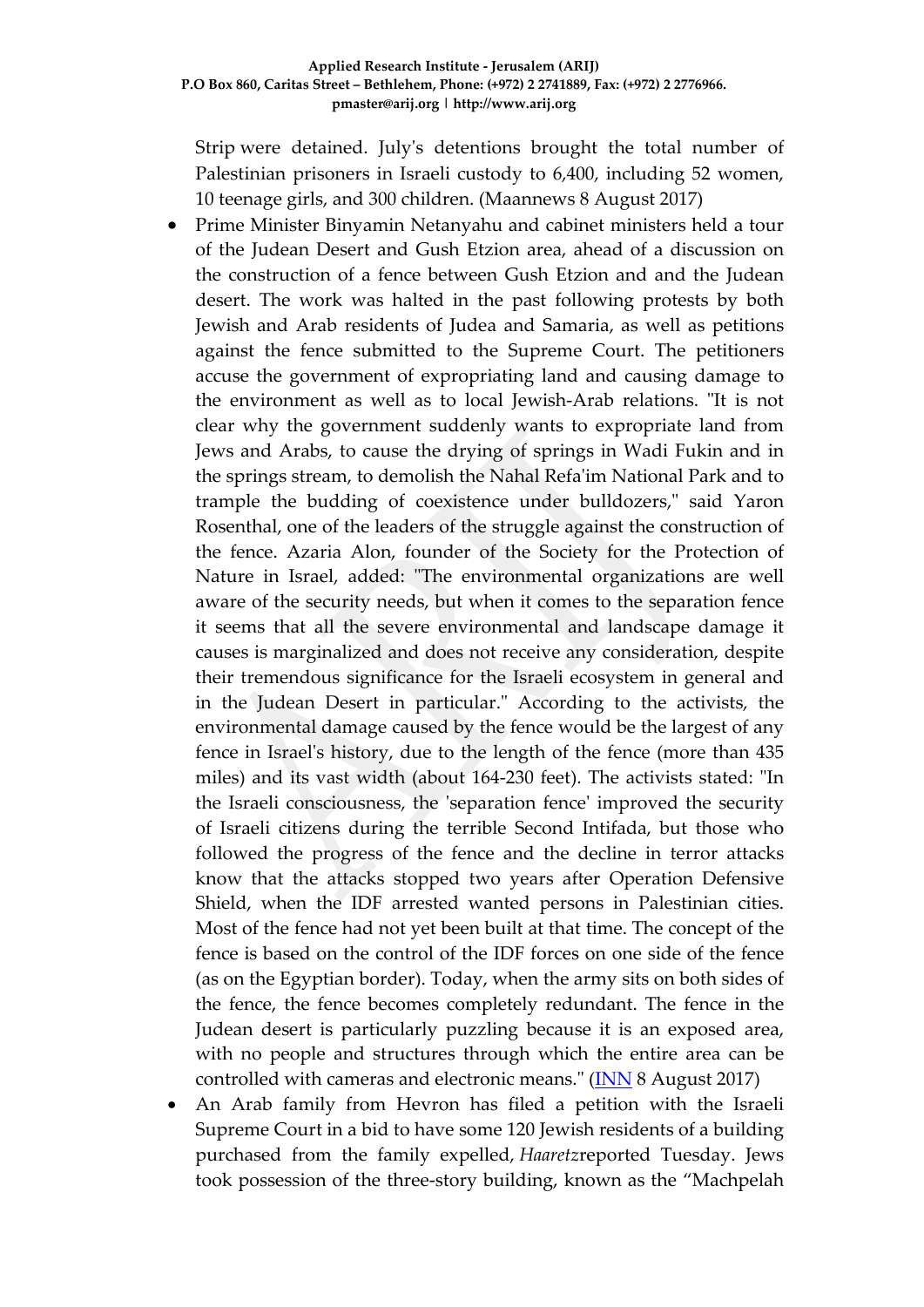#### **Applied Research Institute - Jerusalem (ARIJ) P.O Box 860, Caritas Street – Bethlehem, Phone: (+972) 2 2741889, Fax: (+972) 2 2776966. pmaster@arij.org | http://www.arij.org**

House" due to its proximity to the Cave of the Patriarchs (Ma'arat Hamachpelah), in 2012, after the building had been purchased from a member of the Abu Rajab clan. After 15 Jewish families moved into the property, however, members of the Abu Rajab clan claimed that the residents had forged documents from the transaction, and that no sale had taken place. When the Defense Ministry's Civil Administration opened an investigation into the claim, then-Defense Minister Ehud Barak **[expelled the Jewish residents](http://www.israelnationalnews.com/News/News.aspx/154501%23.T4Hv5hUxjK0)**, leaving the Machpelah House vacant. Five years later, **[residents returned to the Machpelah House](http://www.israelnationalnews.com/News/News.aspx/232973)**, claiming that the Civil Administration was dragging its feet on the issue, and still had not made a final decision regarding ownership of the building. Within the Civil Administration, the fate of the building remains in limbo, with the administration's Appeals Committee ruling two months ago that documents brought by the residents to prove ownership appeared to be valid, remanding the case back to the Initial Registrations Committee which had ruled against the Jewish residents in 2015. Now, 10 members of the Abu Rajab clan have filed a petition with the Supreme Court, calling for the residents to be expelled. Despite the recent Civil Administration Appeals Committee decision, which found that documentation of the purchase was valid, the petitioners argue that the acquisition was invalid and the property must be transferred back to the Abu Rajab family. An attorney who spoke to Arutz Sheva on condition of anonymity, and who deals with land transactions in Judea and Samaria, said that this is a common occurrence, sometimes due to a deliberate scheme for taking in buyers fooled by similar Arab names on deeds and sometimes as a way for the family to prove its uninvolvement in the sale of land to Jews punishable by death in the PA. [\(INN](http://www.israelnationalnews.com/News/News.aspx/233601) 8 August 2017)

• Samaria Regional Council head Yossi Dagan, a key Likud party activist, issued a statement Tuesday evening in support of Prime Minister Binyamin Netanyahu in light of the investigations against him and the attacks on the prime minister by left-wing journalists. Under the headline "Strengthening Prime Minister Binyamin Netanyahu's Government," Dagan wrote on his Facebook page that "those who demand Netanyahu's resignation here and now do not seek the rule of law. They want to replace the national camp with the leftist government." "Those who want to topple Netanyahu also want to uproot the settlements and establish a terror state within spitting distance of the coastal plain. This is the time to strengthen Prime Minister Netanyahu, to support him and to stand as a large national camp against the entire left," Dagan added. Dagan added that he had engaged in many arguments with the prime minister over his demand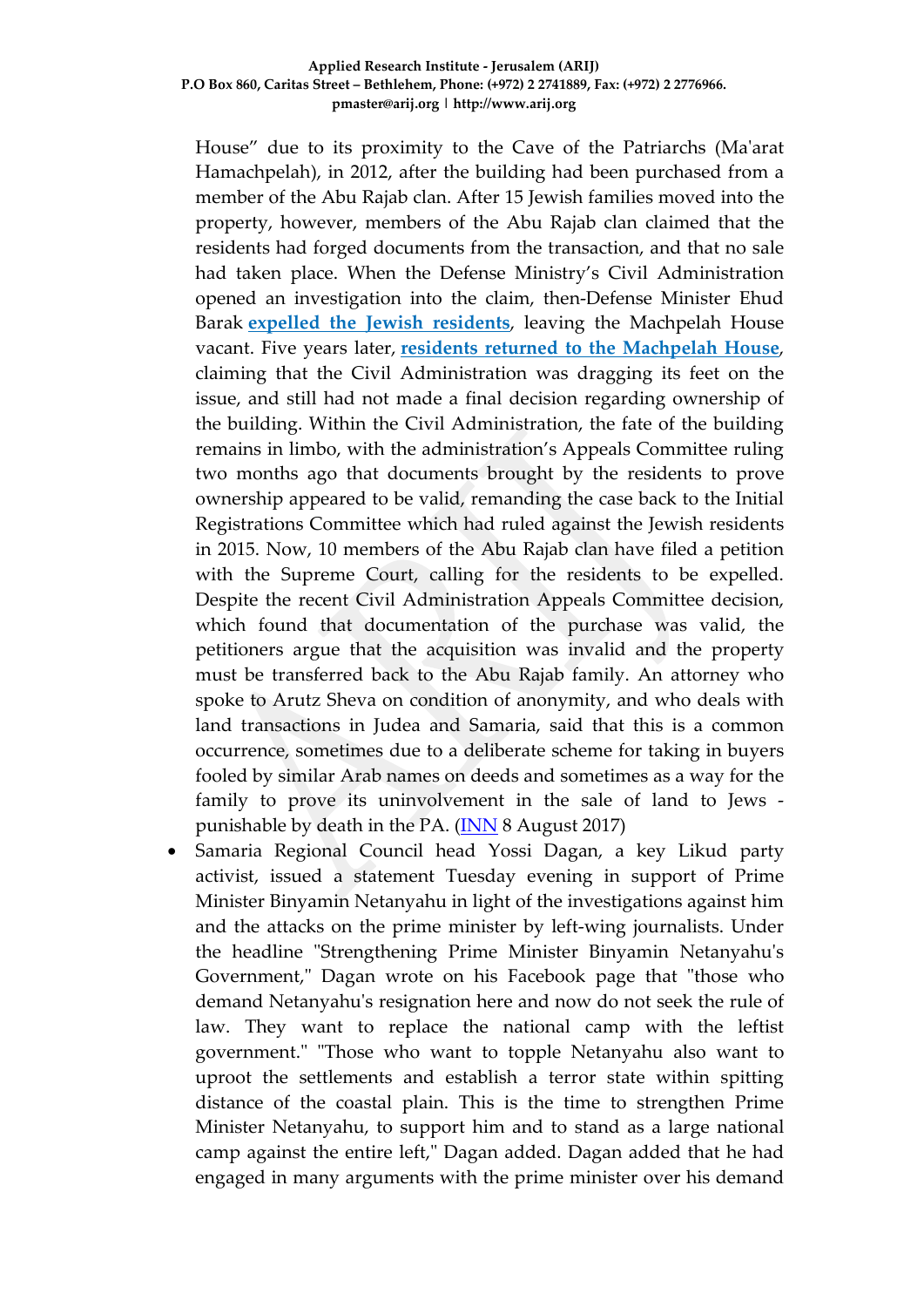that the government build in Samaria and the all of the Land of Israel. "I want to say that Mr. Benjamin Netanyahu is an excellent prime minister. He is good for the entire State of Israel, and for the settlements in Judea and Samaria, despite the disagreements which sometimes come up." "We stand by the prime minister in a clear and unequivocal manner, and demand [the fulfillment of] the clear and obvious democratic value that the government be replaced at the polls - not through investigations." [\(INN](http://www.israelnationalnews.com/News/News.aspx/233633) 8 August 2017)

- New Israeli restrictions on Palestinians exiting the Gaza Strip, including a ban on laptop computers, hard-shell suitcases and even shampoo and toothpaste, have further disrupted travel for the few who are allowed to cross the border into Israel. Israel is citing unspecified security concerns as the reason for forcing engineers, journalists, business people and human rights workers to leave their electronic work tools behind. The ban, which took effect on August 1, applies to all Palestinians who want to travel to Israel or through Israel to the West Bank and neighboring Jordan. With Israel and Egypt maintaining a tight blockade on Hamas-ruled Gaza, the Erez crossing is virtually the only way out of the territory. (**YNETNEWS** 8 August 2017)
- The Supreme Court issued an interim injunction forbidding the construction of a Palestinian Arab vacation village, which was built in the past few months illegally on the outskirts of the village of As-Sawiya between the city of Ariel and the community of Eli. The resort complex, which is unusual in the local landscape, includes five guest rooms and two swimming pools. Judge Noam Solberg decided that the hearing on the petition would be held before a panel of three justices, and ordered Muhammad Suleiman Abd al-Rahim, who holds the land involved in the petition, to immediately halt further construction until another decision was made. The petition was submitted after repeated requests by the Regavim organization, which monitors and takes action against illegal Arab building in Judea and Samaria, to the Civil Administration, which included detailed documentation of the construction as it progressed unhindered. The illegal structures are located a few dozen meters from Route 60, the main road in the area, in a way that creates a security risk for Israelis traveling along the road. The petition emphasized that erecting the buildings at this location increases the chances of stones and Molotov cocktails being thrown from the illegal outpost and may endanger the lives of drivers passing by on the road. Since these are structures that were built illegally in such proximity to a main road in the area, it is clear that there is very little chance that their construction will be approved, and therefore the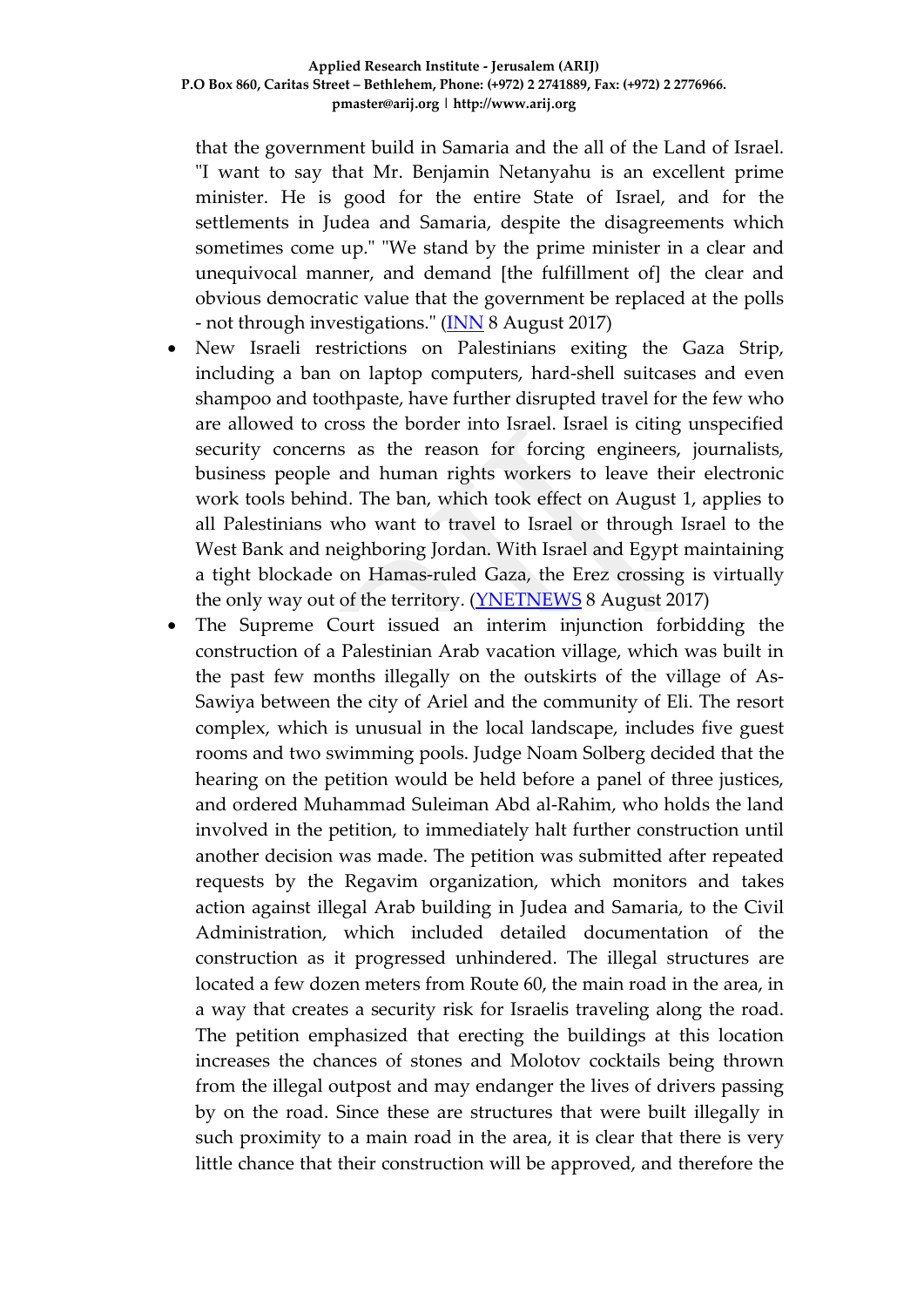Regavim organization is demanding that the compound be demolished before it is occupied. "Enforcement authorities' conduct so far has proved that they are doing too little, too late," says attorney Avi Segal of Regavim. "Without the petition, the construction offenders would have continued their illegal work undisturbed. The interim order serves as a warning sign from the Supreme Court, not only to the holder of the land, but also for the conduct of the Civil Administration. " Yossi Dagan, head of the Samaria Regional Council, added: "It was good that the court found it appropriate to stop immediately the crisis running rampant at the site, of illegal construction in a place that endangers travelers. It's a pity that, time after time, the Council must be aided by lawyers and courts to receive service to which it is entitled by right. To stop illegal Arab building in the area which manifests a danger to security - and which takes a bite out of state land, [Jewish communities] and sometimes even archeological sites." [\(INN](http://www.israelnationalnews.com/News/News.aspx/233683) 9 August 2017)

- 233 North Americans will arrive in Israel on Tuesday, on a Nefesh B'Nefesh charter flight. The flight was facilitated by Nefesh B'Nefesh in cooperation with Israel's Immigration and Absorption Ministry, the Jewish National Fund, the Jewish Agency for Israel, and Israeli Scouts-Garin Tzabar. Among the passengers are 68 young men and women who will volunteer in the Israel Defense Forces (IDF) after becoming Israeli citizens. They are immigrating as "lone soldiers," a term used for those who left their families abroad to move to Israel and volunteer for the Israeli army . Currently, 4,000 lone soldiers serve in the IDF, with 1,000 from the US and the other 3,000 from around the world. The flight's other newcomers include a diverse mix of people from 19 US states and two Canadian provinces, including 21 families, 75 children, 6 sets of twins and 26 medical professionals. A special welcome ceremony will be held at Ben Gurion Airport upon the flight's arrival and will include: Yesh Atid Chairman MK Yair Lapid, Jerusalem Mayor Nir Barkat, Jewish Agency Chairman Natan Sharansky; World Chairman of KKL-JNF Danny Atar; Ashkenazic Chief Rabbi David Lau, Israel Scouts Chairman Eli Ben Yosef, El Al Deputy Director of International Affairs Stanley Morais, and Nefesh B'Nefesh Co-Founders Rabbi Yehoshua Fass and Tony Gelbart. **201 new immigrants arrived in Israel on the fourth of July**, and in December, **20 lone soldiers immigrated to Israel**. [\(INN](http://www.israelnationalnews.com/News/News.aspx/233673) 9 August 2017)
- Israeli occupation Army (IOA) raided the offices of the ministry of interior, the security committee, and the ministry of foreign affairs, and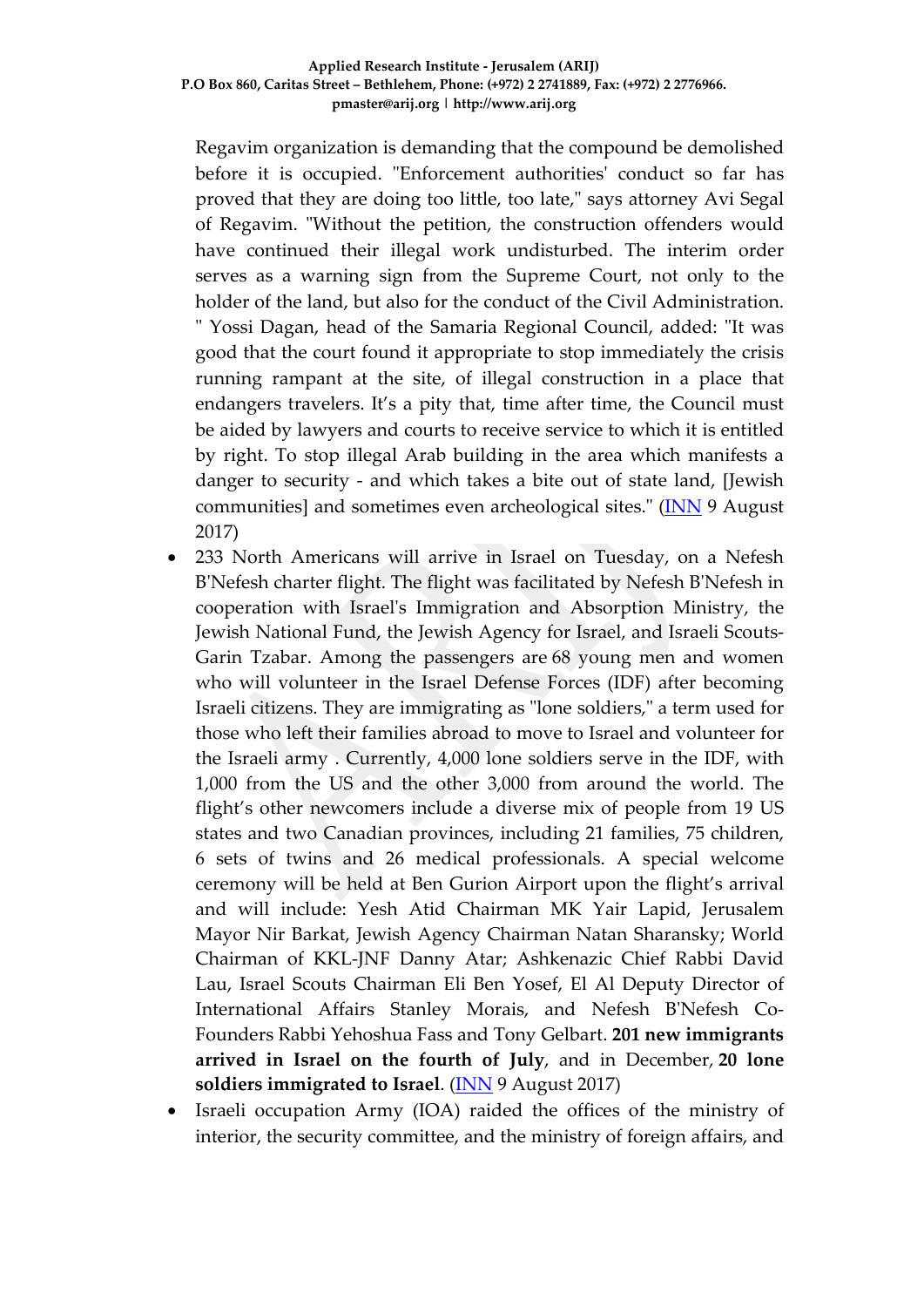interrogated employees about their jobs. The Israeli soldiers also took pictures of the offices. (Maannews 10 August 2017)

- The Israeli Civil Administration in the West Bank seized solar panels that powered a Bedouin school and a preschool outside Jerusalem, even though it knew a petition against the seizure was being filed to the High Court of Justice. Indeed, the court issued a restraining order against the confiscation – an hour after the panels were carted off. By taking the panels, the military authorities violated the established procedure of waiting until the High Court makes an interim decision on a petition before acting. The panels stood in the Bedouin village of Abu Nuwar, located in the E1 area between Jerusalem and the large settlement of Ma'aleh Adumim. The state confiscated the solar panels on Wednesday at about 2:30 P.M. An Israeli security source stressed that the panels had been erected without a permit, adding that in fact they were erected on the ruins of other Palestinian structures that had been demolished by the administration a few weeks ago. [\(Haaretz](http://www.haaretz.com/israel-news/.premium-1.806053) 10 August 2017)
- Israel has reportedly imposed a new wave of restrictions on Palestinians traveling in and out of the besieged Gaza Strip. The new set of restrictions include a ban on laptop computers, hard-shell suitcases, toiletries such as shampoo and toothpaste, and food -- except for medical patients who need food for personal consumption. Israeli officials have cited unspecified "security reasons," a common Israeli practice when it comes to imposing restrictions on Palestinian movement throughout the occupied Palestinian territory. Everyone from engineers, journalists, businesspeople and human rights workers -- so long as they are Palestinian -- are subject to the bans, while foreigners would be exempt. The Israeli ban, as it has been reported, would prevent any Palestinian leaving Gaza from carrying laptops with them, and would force students, businesspeople, and a range of other Palestinians to leave their electronic devices behind in a place where being able to travel in and out of is not always guaranteed, and is subject to the control of Israel's strict permit regime. The ban took effect on August 1, and "applies to all Palestinians (leaving Gaza) who want to travel to Israel, or through Israel to the West Bank and neighboring Jordan." (Maannews 10 August 2017)
- The IDF is accelerating the construction of its subterranean barrier on its southern border in a bid to preemptively thwart threats emanating from the Gaza Strip. According to GOC Southern Command Maj. Gen. Eyal Zamir, nothing would deter Israel's military from constructing the barrier designed to deliver a decisive blow or severe setback to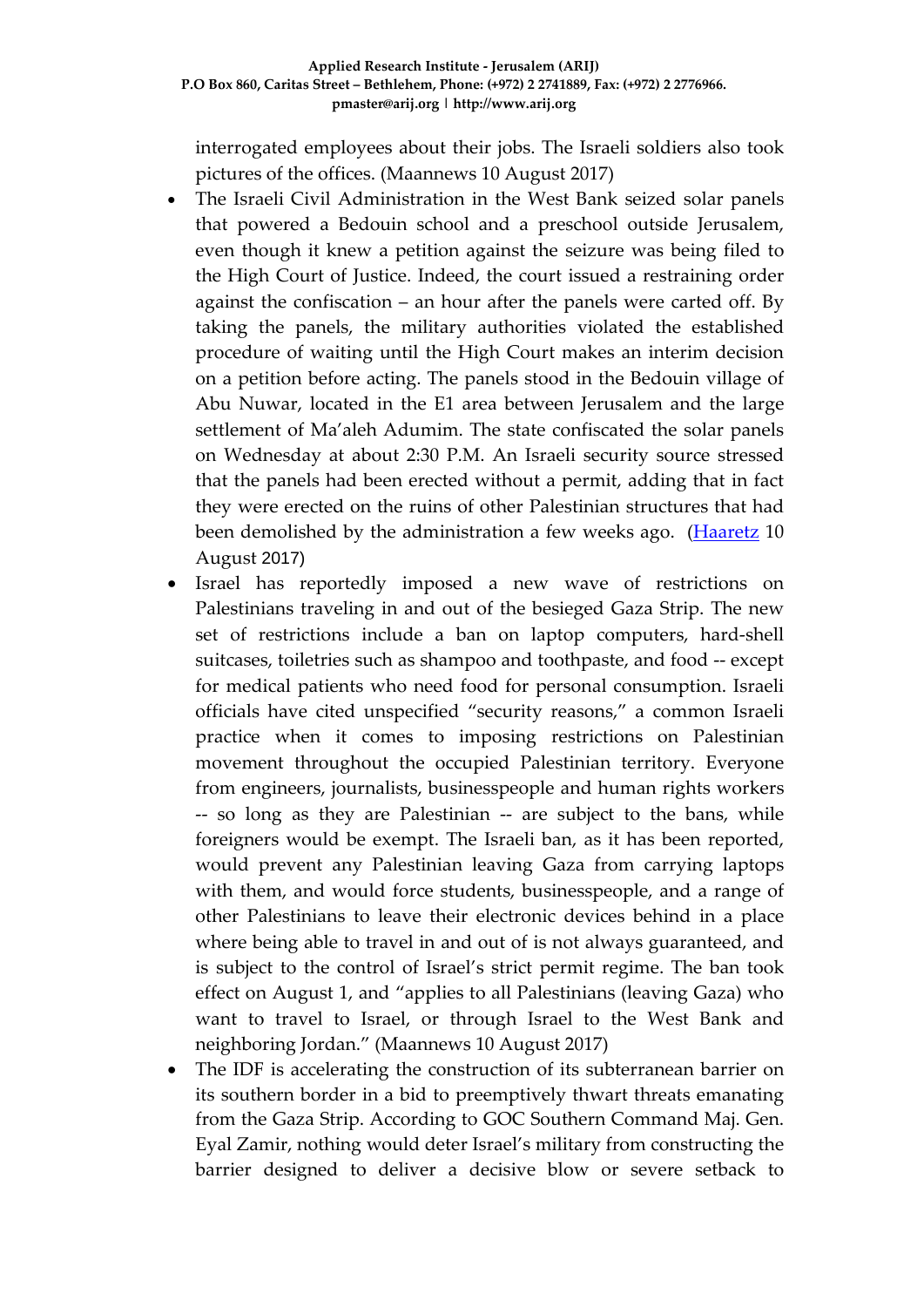Hamas's terror project. Speaking during a briefing to journalists at the border, Zamir said, "The barrier against the Gaza Strip will be built even if it means fighting a justified incursion against Hamas." Zamir's comments came against a background of intelligence gathered by the IDF demonstrating Hamas's sinister use of resources to expand its tunnel network despite the conspicuous and seemingly deliberate risk to its civilian population. [\(YNETNEWS](http://www.ynetnews.com/articles/0,7340,L-5001142,00.html) 10 August 2017)

- Israeli occupation Army (IOA) raided and searched the homes of Ahmad Mahmoud al-Qadi, Fadi Moussa Ghneimat, and Abdullah Ghneimat (Maannews 17 August 2017)
- Israel's military court at the Ofer detention center in the central occupied West Bank again ordered to extend the remand of a Palestinian prisoner's family, the 19-year-old Omar al-Abed. The court rejected an appeal to release al-Abed's mother, father, two of his brothers, and uncle and extended their detentions until August 27, when the court would convene on the case again. (Maannews 21 August 2017)
- There are 3,455 residential and public buildings built on private Palestinian lands in the West Bank, according to Civil Administration data. These illegal structures could be legalized under the expropriation law, whose validity is now being determined by the High Court of Justice in response to Palestinian petitions against the law. Extensive details on the scope of illegal structures on private Palestinian land were revealed in an appendix to the state's response to the petitions. The law allows the state to expropriate Palestinian lands on which settlements or outposts were built "in good faith or at the state's instruction," and deny its owners the right to use those lands until there is a diplomatic resolution of the status of the territories. The measure provides a mechanism for compensating Palestinians whose lands are seized. According to the Civil Administration, the 3,455 structures fall into three categories. The first includes 1,285 structures that are clearly private land. These are structures built during the past 20 years on land that was never defined as state land and all have had demolition orders issued against them. The second category comprises 1,048 structures that were built on private land that had earlier been erroneously designated state land. The third category contains 1,122 structures that were built more than 20 years ago, during a period when planning laws were barely enforced in the West Bank. The structures on clearly private land are within the jurisdictions or adjacent to the jurisdictions of 74 settlements throughout the West Bank. Of these, 874 are in outposts – small, illegal satellites of larger settlements. One example would be the Tzur Shalem outpost near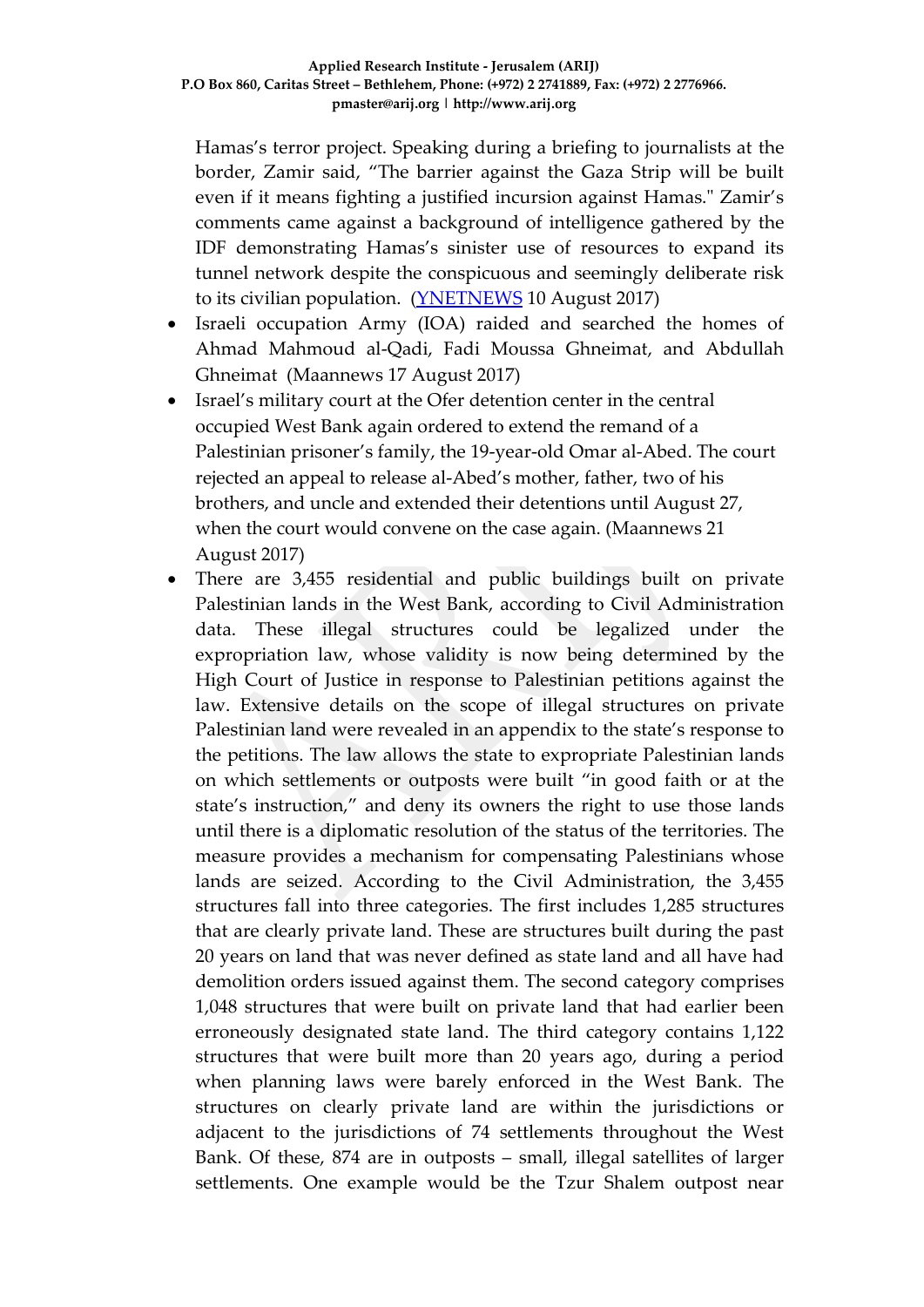#### **Applied Research Institute - Jerusalem (ARIJ) P.O Box 860, Caritas Street – Bethlehem, Phone: (+972) 2 2741889, Fax: (+972) 2 2776966. pmaster@arij.org | http://www.arij.org**

Karmei Tzur in the Etzion Bloc. Amona, which was evacuated in February, was another example. The other 411 are individual structures that were built on enclaves of private land within various legal settlements that were planned in accordance with Israeli law. Of the 1,285 structures built on clearly private land, 543 are built on what the Civil Administration calls "regularized private land," meaning lands whose owners are known and whose ownership is formally registered. The other homes are built on lands recognized as private after aerial photos proved that these lands had been cultivated over the years, but there is no definitive registry of who was cultivating them. Cultivating land establishes ownership in the West Bank in accordance with the Ottoman-era laws that still prevail there. According to Dr. Ronit Levine-Schnur, an expert on property rights at the Interdisciplinary Center, Herzliya, "Regularized land is land for which there is clear land registration, whether performed under Jordanian rule or during the Mandate period. The land at Amona was regularized land. In these cases there is no doubt about the rights because the registration invalidates any competing right and there's no such thing as a statue of limitations on registered land. Nonregularized land can be unregistered but known to be privately owned, or registered but in a registry that doesn't have the same strong evidentiary power." The second category includes structures built on lands that had been erroneously declared state land. Because the original declarations of state land were based on obsolete surveying technology, when the technology improved, errors were discovered and lands were removed from the state land listings. As a result, 1,048 structures suddenly found themselves outside the "blue line" that demarcates state lands. Of these, 799 structures are in areas that had a valid master plan and were thus planned and built based on the earlier declarations. Of this subcategory, 303 buildings are in the ultra-Orthodox city of Modi'in Ilit. The third category of structures were built on private lands, with the Civil Administration admitting that in most cases the owners of the lands are known. These structures, however, were built more than 20 years ago, during a period when there was almost no oversight regarding construction on private Palestinian land. Until 1998, the policy was to conduct virtually no enforcement actions in the settlements. Of these 1,122 structures, 480 are in Ofra, 193 are in Beit El, and 146 are in Elon Moreh. Dozens of other such homes were built in Eli, Shavei Shomron, Psagot, Ma'aleh Michmash and Hermesh. All told, of the 3,455 structures built on private Palestinian land in the West Bank, 1,576 (around 45 percent) were built on regularized private land and the rest on private land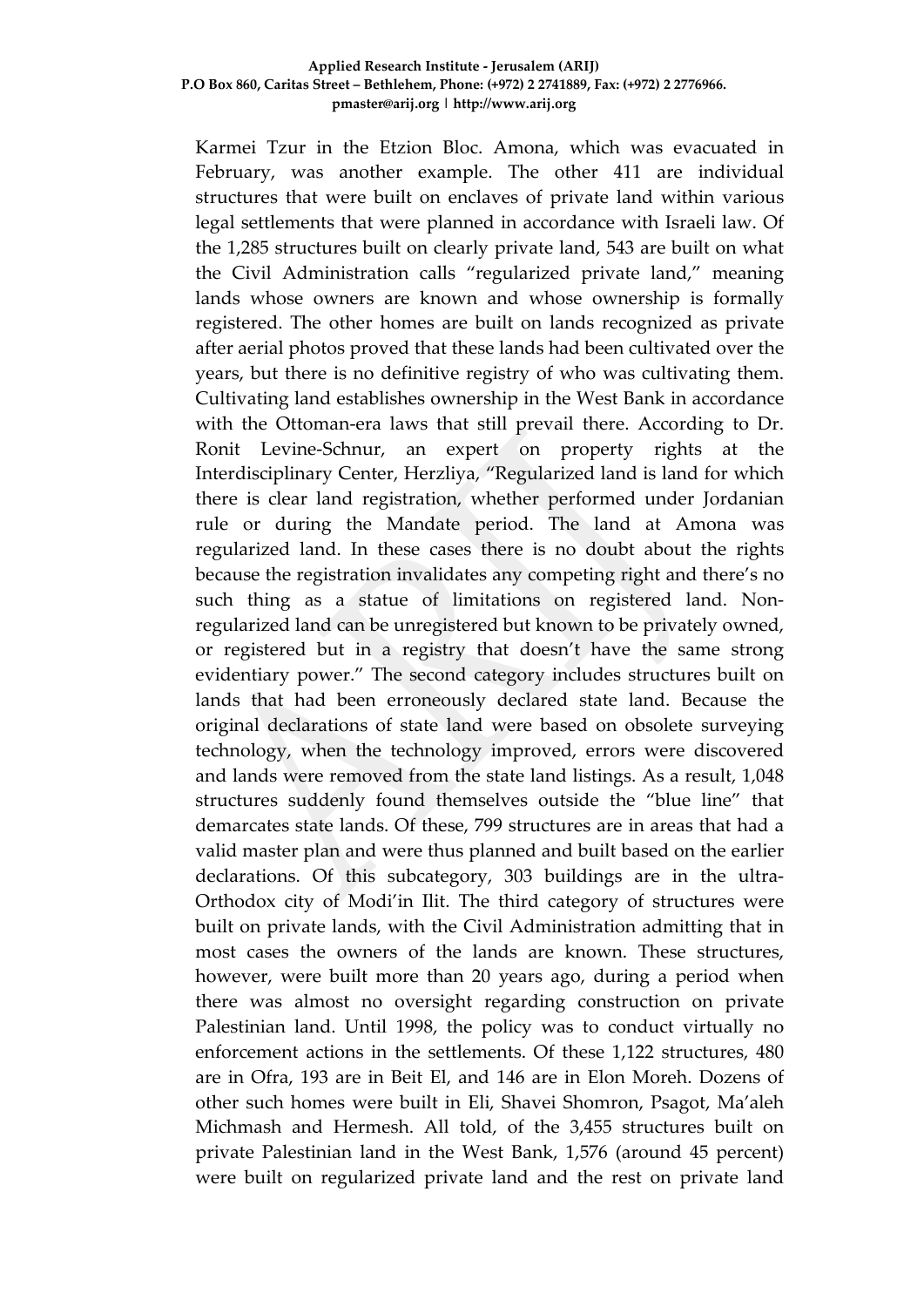#### **Applied Research Institute - Jerusalem (ARIJ) P.O Box 860, Caritas Street – Bethlehem, Phone: (+972) 2 2741889, Fax: (+972) 2 2776966. pmaster@arij.org | http://www.arij.org**

whose owners are not confirmed. This number includes residential structures and public buildings, mobile and permanent alike, but doesn't include other types of structures like storage rooms, fences, roads and infrastructures that were built on private land. The Civil Administration data is similar to the numbers that appeared in a recent Peace Now report, which estimated that the expropriation law could legalize up to 4,000 housing units in the settlements and outposts. Outposts that could be legalized included Avigail, Ahuzat Shalhevet, Beit El East, Bat Ayin West, Jebal Artis, Hill 725, Givat Assaf and more. The report noted that numerous homes could also be legalized in Oranit, Asfar, Beit El, Givat Ze'ev, Gitit, Har Gilo and others. The Civil Administration appendix also details how many demolition orders were issued against illegal structures in the settlements. Between 2012 and 2016 there were 285 orders issued; between 2007 and 2011 – 251; from 2002 to 2006 – 451; between 1997 and 2001 – 278 orders and between 1992 and 1996 only 20 demolition orders were issued. [\(Haaretz](http://www.haaretz.com/israel-news/.premium-1.808442) 23 August 2017)

The Israeli government response to a petition filed by human rights groups against the so-called Settlements Regularization Law amounts to de facto annexation of the occupied West Bank, a press release said on Thursday. "Israel has confirmed what amounts to a de facto annexation of the West Bank with the state's 21 August 2017 response to a petition filed against the Settlements Regularization Law by Adalah – The Legal Center for Arab Minority Rights in Israel, Jerusalem Legal Aid Center (JLAC), and Al Mezan Center for Human Rights (Gaza)," Adalah said in the statement. According to the Settlements Regularization Law, West Bank settlements built on privately-owned Palestinian land would be "legalized" by de facto expropriating the land, planning the settlements, and retroactively authorizing the housing already constructed on the land. The law would "regularize" these settlements in the West Bank with territories unilaterally annexed by Israel such as the Golan Heights and East Jerusalem, in direct violation of international law. The government's response essentially confirms the state's application of Israeli civil law, rather than international humanitarian law, to a territory that is occupied and administered by the Israeli military, it said. In its response to the Israeli government's 156-page reply, Adalah wrote: "The state's position amounts to a de facto annexation of the West Bank. It ignores the fact that the area is occupied territory under Israeli military control. In its response, in fact, the state suspends the applicability of international law to the Occupied Palestinian Territory, and instead applies Israeli law in an explicit and unequivocal manner.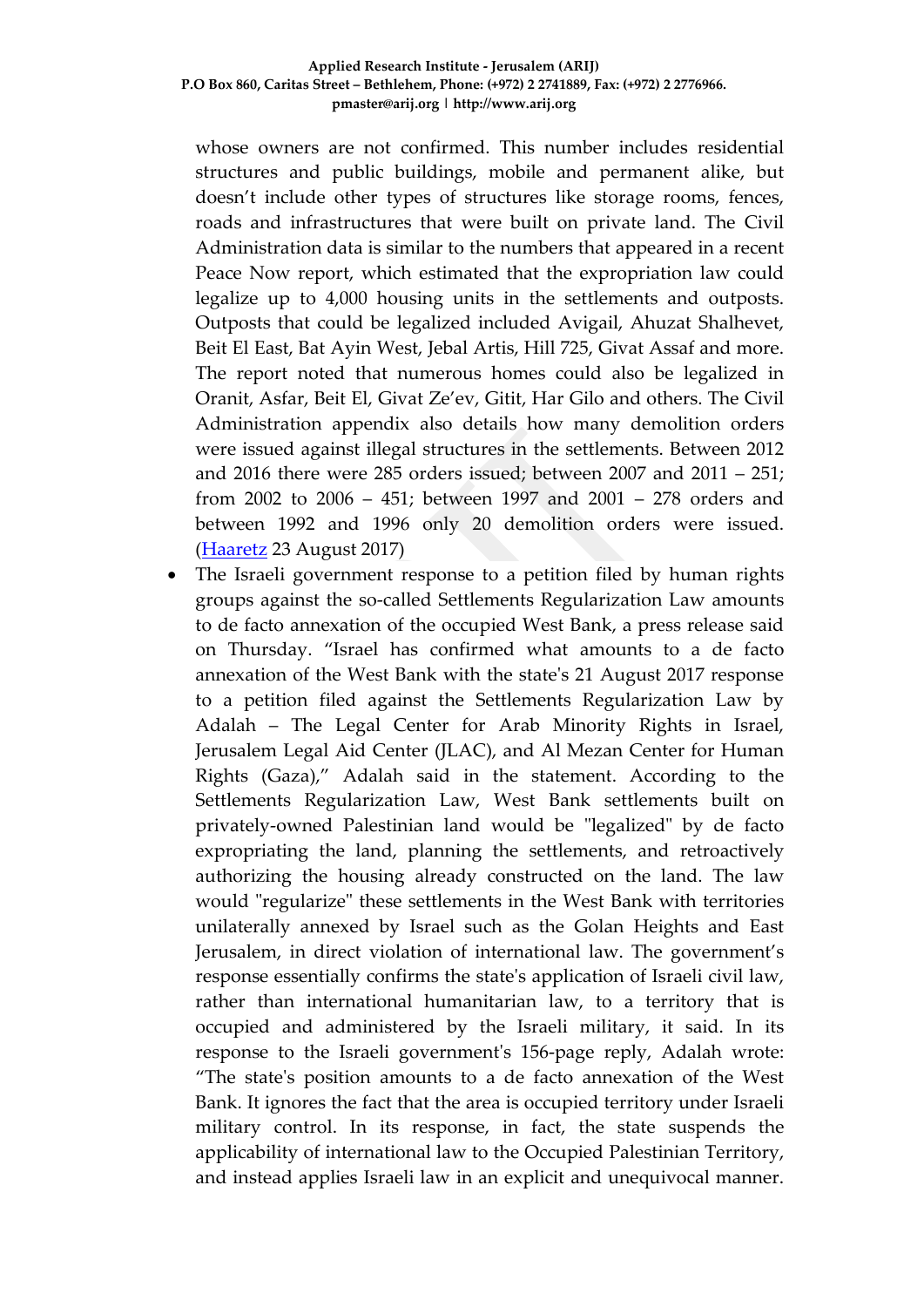With this law, Israel grossly violates international law, preferring both its own illegitimate interests as the occupying power and those of Israeli Jewish settlers over the rights of Palestinian residents. We believe that the Supreme Court must make a swift decision to invalidate all of the clauses of the law." (WAFA 24 August 2017)

- Israeli police prevented Palestinian children from reaching their schools inside Al-Aqsa Mosque compound in Jerusalem's Old City because they were carrying Palestinian textbooks with them. Administrations of four schools located inside the compound distributed the school books on students outside Bab al-Asbat gate that leads to Al-Aqsa after Israeli police stationed at the gate refused to allow officials to bring the books into the schools. Police even detained a school official and impounded his car because he was carrying the textbooks in his car. (WAFA 24 August 2017)
- In the next decade, some 400 Jewish families will live in the east Jerusalem neighborhood of Sheikh Jarrah, says Arieh King, the director of the Israel Land Fund NGO and a Jerusalem city councilman. "Sheikh Jarrah, or Shimon Hatzadik, is going through a revolution, and we will see its outcome in something like five years," King told The Jerusalem Post on Thursday. We have now four main compounds that we are working on. In our next phase we plan to house families in two more compounds – one of 300 housing units and the other of 200 housing units. In about 10 years we will have in [the two sub-neighborhoods of Sheikh Jarrah] Shimon Hatzadik and Nahalat Shimon, some 400, maybe 500 Jewish families. "This our goal," he said. For now, there are five Jewish homes in Sheikh Jarrah, located north of the Old City. King said that his aim is to connect Mount Scopus, which was an Israeli enclave in Transjordan before 1967 and is surrounded mostly by Arab neighborhoods, to Route 1 and Mea She'arim, which abutted the ceasefire line until 1967. The Israel Land Fund locates Jews who owned land in east Jerusalem before 1948, mainly in the Sheikh Jarrah, Beit Hanina and Beit Safafa neighborhoods, and helps them to claim their property. [\(JPOST](http://www.jpost.com/Israel-News/In-10-years-400-Jewish-families-will-live-in-Sheikh-503346) 25 August 2017)

Monthly Violations Statistics – August 2017